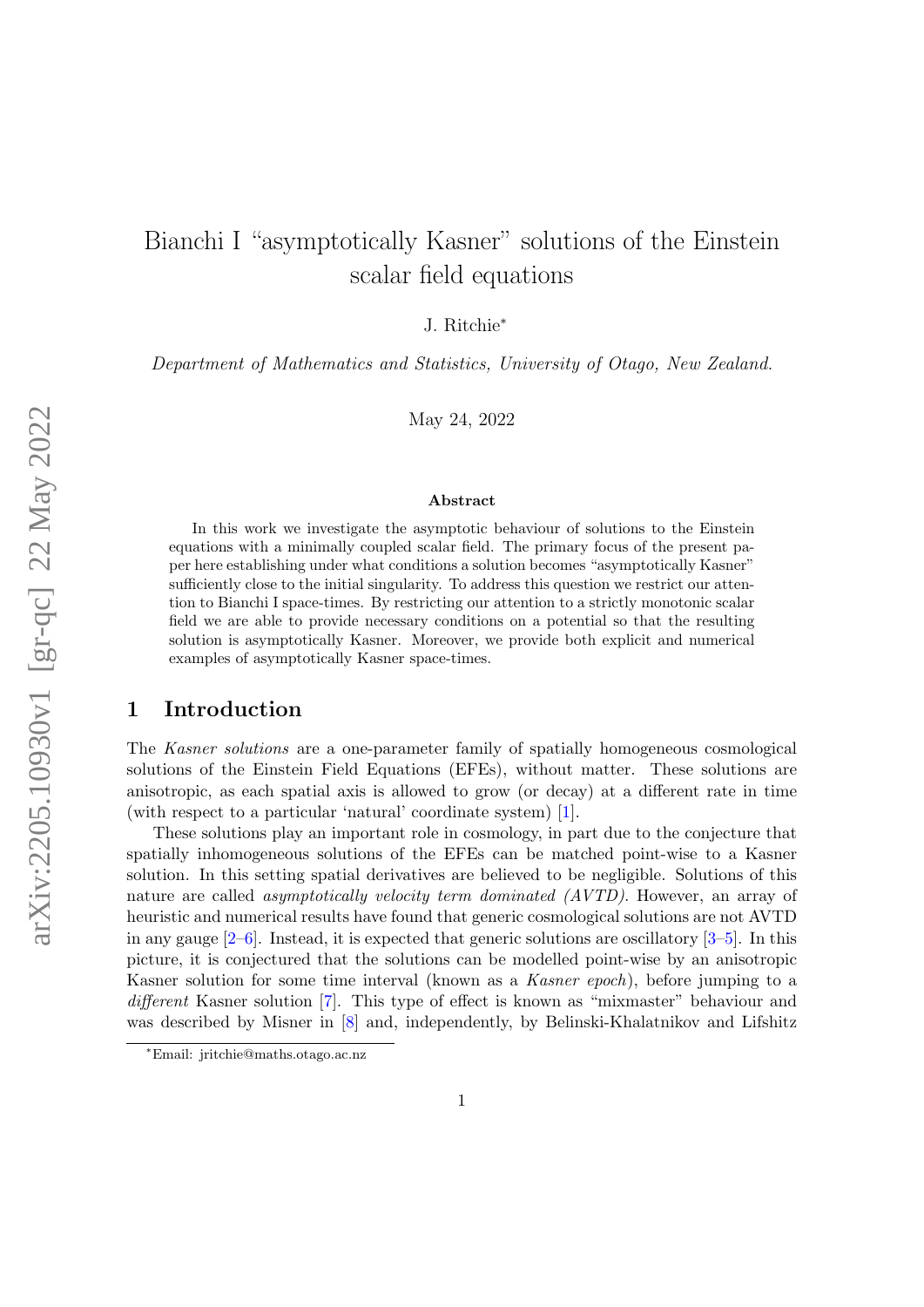(BKL) in [\[9\]](#page-39-2) (see [\[10\]](#page-39-3), and the references therein, for an overview of mixmaster dynamics). The conjecture that generic cosmological solutions behave this way is known as the BKL conjecture. The singular nature of the "Big Bang" coupled to the (expected) oscillatory behaviour of the solutions makes studying this conjecture difficult, both analytically and numerically.

In order to simplify the task of studying cosmological solutions near the Big Bang, it is common to couple the EFEs to a scalar field. In the spatially homogeneous setting this allows one to generalise the standard Kasner solutions to the Kasner scalar field solutions (also commonly referred to as the 'generalised Kasner solutions'). This is a two-parameter family of solutions, that are generically anisotropic. The only isotropic member of the Kasner scalar field solutions is the Friedman-Lemaître-Robertson-Walker universe (FLRW). Introducing a scalar field is advantageous as it has the effect of mollifying the expected oscillatory behaviour. In this setting there are reasons to believe that generic solutions of the Einstein scalar field equations are AVTD. For example, in [\[11\]](#page-39-4) Andersson and Rendall were able to show the existence of an infinite-dimensional family of solutions to the Einstein scalar field equations with AVTD asymptotics. These solutions are not limited to being close to a FLRW solution. In their work, the question of stability was not addressed. In the remarkable work by Rodanski and Speck [\[12,](#page-39-5) [13\]](#page-39-6), it was shown the AVTD behaviour was non-linearly stable in the sense that there is an open set around FLRW in which AVTD behaviour holds. The work by Rodanski and Speck is certainly impressive, but it does not identify the asymptotic degrees of freedom. This question was (partially) addressed by Beyer et al. for a linearised sub-system of the EFEs coupled to a scalar field [\[14\]](#page-39-7).

In each of the above works it is assumed that the scalar field potential is zero and as such it is unclear if their results still hold when a potential is included. This is not to say that it is uncommon to add a potential. On one hand, works such as  $[15-17]$  $[15-17]$  consider evolutions away from the initial singularity. In this setting, the potential is commonly used to address problems about inflation and graceful exit. On the other hand, works such as [\[18](#page-39-10)[–23\]](#page-40-0) consider the addition of a potential when evolving toward the initial singularity. In [\[18,](#page-39-10) [19\]](#page-39-11) heuristic evidence is given that solutions are AVTD only if the potential decays appropriately. In works such as  $[20, 21]$  $[20, 21]$  $[20, 21]$  it is noted that if the scalar field is coupled to the Maxwell equation then the mixmaster oscillations are restored. Moreover, [\[18\]](#page-39-10) claims that if the potential is of a particular exponential form, then it is also possible to restore the mixmaster oscillations.

In this work we seek to answer the following questions: Can a potential be introduced so that resulting solutions are asymptotically Kasner? If so, what kind of potentials do not lead to asymptotically Kasner solutions? And how would they differ from the standard Kasner scalar field solutions? Questions of this nature have been previously considered by Condeescu et al in [\[19\]](#page-39-11). In their work, Condeescu et al search for strictly monotone scalar field solutions corresponding to a four-parameter class of exponential potentials that are asymptotically Kasner. It should be emphasised that we only focus on whether not a solution is asymptotically Kasner. Analysing other properties of the solutions, such as stability, is beyond the scope of this work here.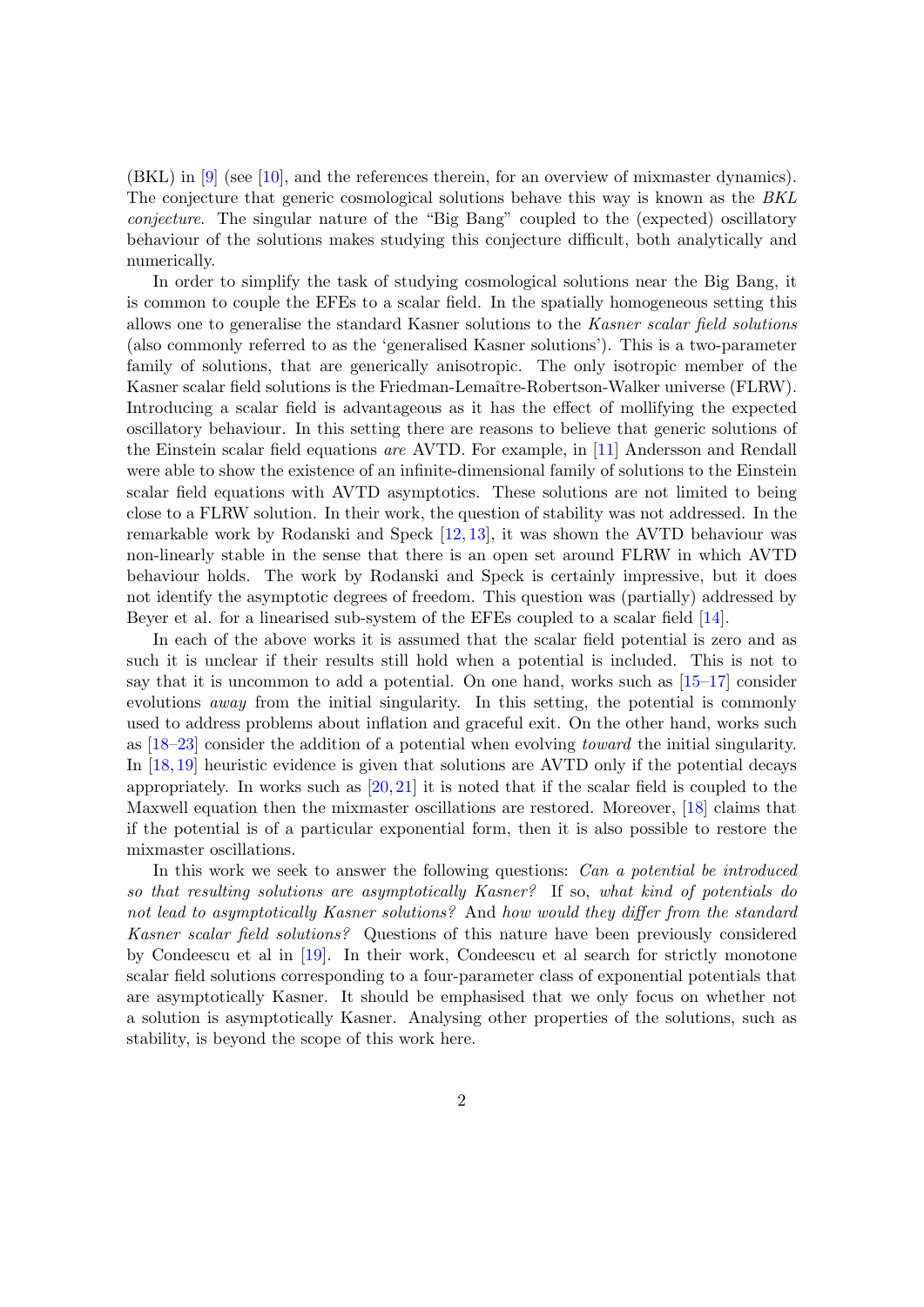The work we present here differs from [\[19\]](#page-39-11) in four key ways: (1) We do not consider coupled scalar fields instead choosing to focus on the behaviour of a single scalar field; (2) we do not a priori assume that the solutions (of the EFEs) are asymptotically Kasner. Instead we give a list of sufficient conditions for an *arbitrary* potential, and prove that these conditions imply that solutions (of the EFEs) are asymptotically Kasner; (3) For a particular choice of the potential, we provide numerical examples; and (4) we do not only focus on solutions for which the scalar field is a strictly monotonic function.

The analytical results we present here focus on spatially homogenous solutions with a strictly monotonic scalar field solution. The results that we present are then numerically extended to space-times with a scalar field that is not strictly monotonic. The assumption that the scalar field is a strictly monotonic function allows us to treat the potential as a given function of time. We are not the first to treat the potential in this way; see, for example, [\[24\]](#page-40-3).

This paper is outlined as follows: We begin in Section [2](#page-2-0) by first discussing the ADM equations (in CMC gauge and zero shift), as well as introducing the Kasner scalar field solutions. In Section [3](#page-8-0) we restrict our attention to Bianchi I space-times, and discuss how treating the potential as a function of time can be beneficial. In Section [3.2](#page-10-0) we provide evidence that the ADM equations in CMC gauge with zero shift will necessarily lead to a coordinate singularity if the scalar field is oscillatory and the potential is non-zero. In Section [3.3](#page-13-0) we give necessary conditions that a scalar field potential must satisfy in order for the resulting Bianchi I solution to be asymptotically Kasner. In Section [4](#page-16-0) we then give explicit examples of space-times that are and are not asymptotically Kasner. Finally, in Section [5](#page-22-0) we provide numerical examples of asymptotically Kasner space-times, and in Section [6](#page-37-0) we summarize our results.

### <span id="page-2-0"></span>2 Preliminary material

### 2.1 The Einstein-scalar field equations in CMC gauge with zero shift

We consider a globally hyperbolic, time-oriented oriented 4-dimensional smooth Lorentzian manifold  $(M, g_{\alpha\beta})$  where  $g_{\alpha\beta}$  is a smooth Lorentzian metric. Here, we study solutions of the EFEs in geometric units  $(c = 8\pi G = 1$  for the speed of light c and the gravitational constant  $G$ ),

<span id="page-2-1"></span>
$$
^{(4)}R_{\mu\nu} - \frac{1}{2} {}^{(4)}Rg_{\mu\nu} = T_{\mu\nu}, \qquad (2.1)
$$

where <sup>(4)</sup> $R_{\mu\nu}$ , <sup>(4)</sup>R are the Ricci tensor and scalar (associated with  $g_{\mu\nu}$ ), respectively, and  $T_{\mu\nu}$  is the energy momentum tensor of the matter field. Here we consider a minimally coupled scalar field as our matter field.

$$
T_{\mu\nu} = D_{\mu}\phi D_{\nu}\phi - \left(\frac{1}{2}D^{\sigma}\phi D_{\sigma}\phi + V(\phi)\right)g_{\mu\nu},\tag{2.2}
$$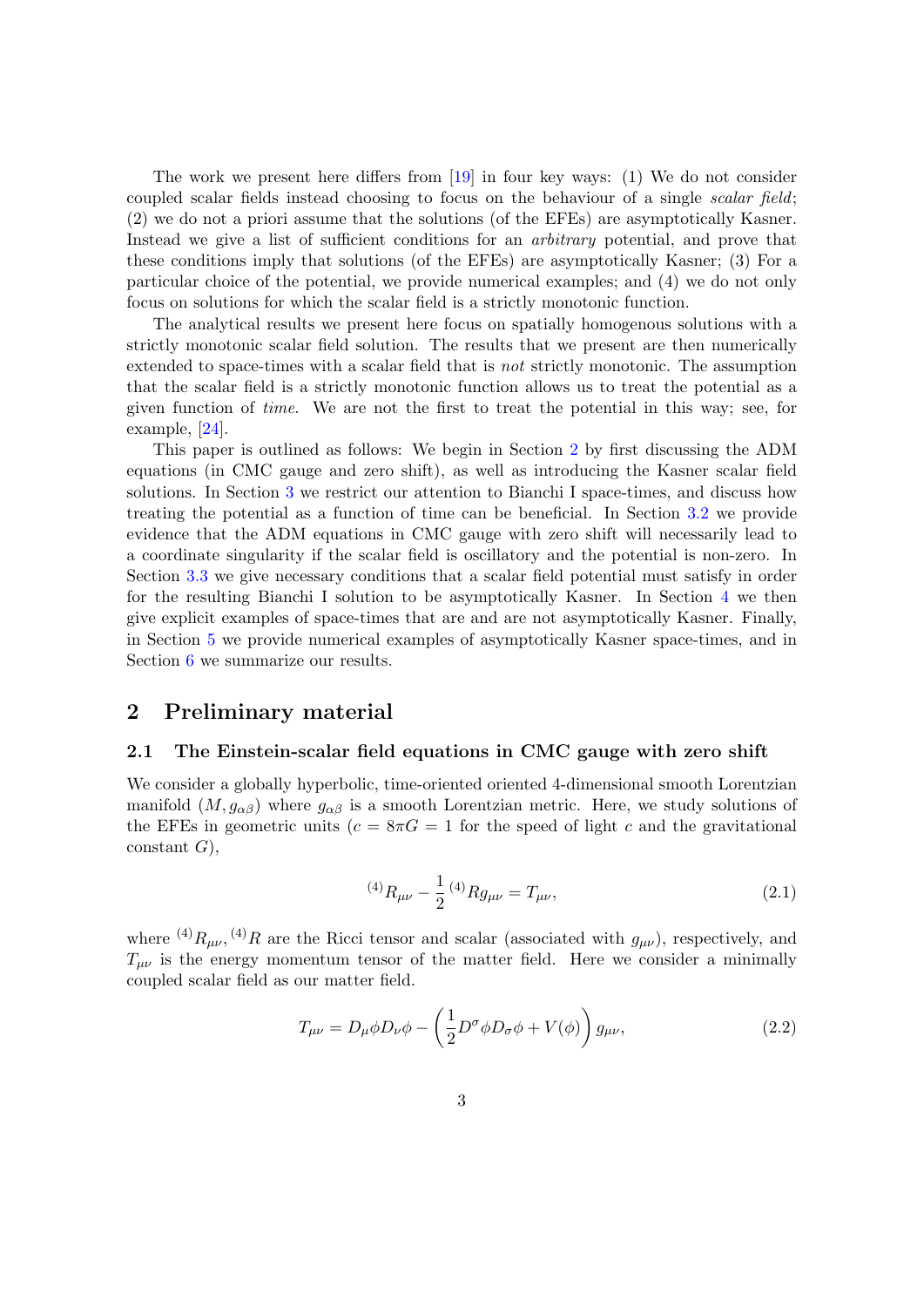where  $D_{\mu}$  is the unique Levi-Civita connection associated with  $g_{\mu\nu}$ . The remaining freedom is the scalar field potential  $V(\phi)$ . The equation of motion for the real-valued scalar field  $\phi$ is

<span id="page-3-1"></span>
$$
D^{\mu}D_{\mu}\phi = V'(\phi),\tag{2.3}
$$

which generically follows from the divergence-free condition  $D^{\mu}T_{\mu\nu} = 0$ .

We now suppose that there exists a smooth function  $t : M \to \mathbb{R}$  whose collection of level sets  $\Sigma_t$  forms a foliation  $\Sigma$  of M. This foliation yields a decomposition of  $(M, g_{\alpha\beta})$  in the standard way. The unit co-normal of any 3-surface  $\Sigma_t \in \Sigma$  is

<span id="page-3-0"></span>
$$
n_{\mu} = \alpha D_{\mu} t,\tag{2.4}
$$

where  $\alpha > 0$  is the *lapse*. The induced first and second fundamental forms are therefore, respectively,

$$
\gamma_{\mu\nu} = g_{\mu\nu} + n_{\mu} n_{\nu},\tag{2.5}
$$

$$
K_{\mu\nu} = -\frac{1}{2}\mathcal{L}_n \gamma_{\mu\nu}.
$$
\n(2.6)

The covariant derivative associated with  $\gamma_{\mu\nu}$  is  $\nabla_{\alpha}$ . The tensor field

$$
\gamma^{\mu}{}_{\nu} = \delta^{\mu}{}_{\nu} + n^{\mu}n_{\nu},
$$

is the map that projects any tensor defined at any point in M orthogonally to a tensor that is tangent to some  $\Sigma_t$ . If each index of a tensor field defined on M contracts to zero with  $n_{\mu}$  or  $n^{\mu}$ , then we call that field *spatial*. Given an arbitrary tensor field on M we can create a spatial tensor field on  $\Sigma_t$  by contracting each index with  $\gamma^{\alpha}{}_{\beta}$ . In fact, any tensor can be uniquely decomposed into its intrinsic and its orthogonal parts, e.g.

$$
T_{\mu\nu} = \rho n_{\mu} n_{\nu} + n_{\mu} j_{\nu} + n_{\nu} j_{\mu} + S_{\mu\nu}, \qquad (2.7)
$$

with

$$
\rho = n^{\nu} n^{\mu} T_{\mu\nu} = \frac{1}{2} \nu^2 + \frac{1}{2} \nabla_{\sigma} \phi \nabla^{\sigma} \phi + V(\phi), \quad j_{\mu} = -\gamma^{\sigma}{}_{\mu} n^{\nu} T_{\sigma\nu} = -\nu \nabla_{\mu} \phi,
$$
 (2.8)

and

$$
S_{\mu\nu} = \gamma^{\sigma}{}_{\mu}\gamma^{\iota}{}_{\nu}T_{\sigma\iota} = \nabla_{\mu}\phi\nabla_{\nu}\phi - \left(\frac{1}{2}\left(\nabla_{\sigma}\phi\nabla^{\sigma}\phi - \nu^{2}\right) + V(\phi)\right)\gamma_{\mu\nu},\tag{2.9}
$$

where we have defined

$$
\nu = n^{\mu} D_{\mu} \phi. \tag{2.10}
$$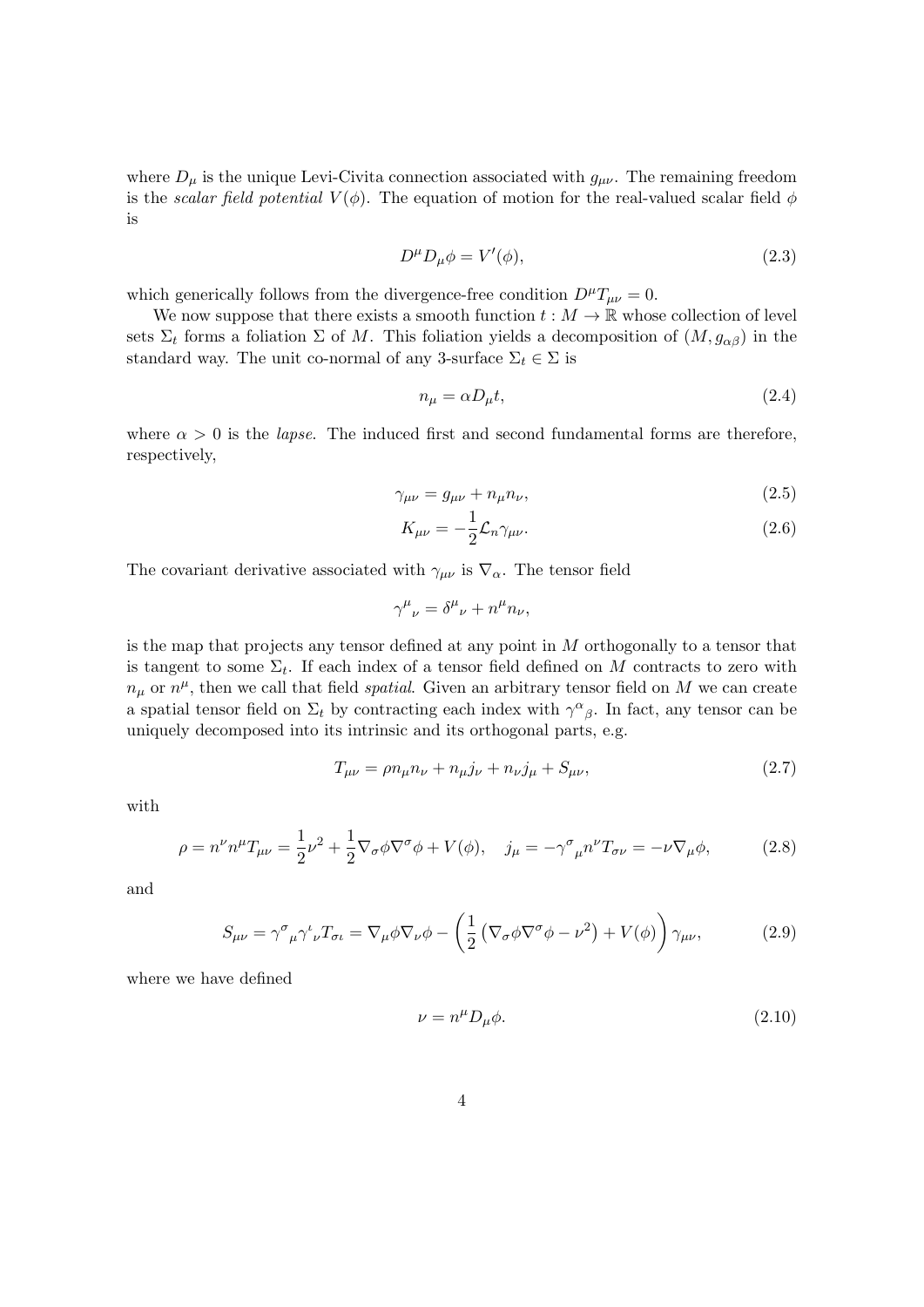The field  $K_{\mu\nu}$  is symmetric and can be decomposed into its trace and trace-free parts (with respect to  $\gamma_{\mu\nu}$ ) as follows

$$
K_{\mu\nu} = \chi_{\mu\nu} + \frac{1}{2} K \gamma_{\mu\nu}, \ \ \chi_{\mu\nu} \gamma^{\mu\nu} = 0,
$$
\n(2.11)

where the relations

$$
K = \gamma^{\mu\nu} K_{\mu\nu}, \quad \chi_{\mu\nu} \gamma^{\mu\nu} = 0,\tag{2.12}
$$

hold and  $\chi_{\mu\nu}$  is symmetric and K is the *mean curvature*.

Now pick an arbitrary vector field  $t^{\mu}$  such that

$$
t^{\mu}D_{\mu}t = 1. \tag{2.13}
$$

According to Eq. [\(2.4\)](#page-3-0) there must exist a unique spatial vector field  $\beta^{\mu}$ , called the *shift*, such that

<span id="page-4-0"></span>
$$
t^{\mu} = \alpha n^{\mu} + \beta^{\mu},\tag{2.14}
$$

where the quantities  $\alpha$  and  $\beta^{\mu}$  are gauge freedoms that correspond to the choice of coordinate system. For the remainder of this work we restrict our attention to the *constant mean* curvature (CMC) with zero shift gauge. In particular, we set

<span id="page-4-4"></span><span id="page-4-1"></span>
$$
K = -1/t, \quad \beta^{\mu} = 0. \tag{2.15}
$$

Notice that, as a consequence of Eq.  $(2.15)$ , the mean curvature K is constant on each surface  $\Sigma_t$ .

Given all this, one can decompose Eq.  $(2.3)$  into the following system of evolution equations

$$
\partial_t \nu = \alpha \Delta_\gamma \phi - \frac{1}{t} \alpha \nu + \gamma^{\mu \nu} \nabla_\mu \phi \nabla_\nu \alpha - \alpha V'(\phi), \tag{2.16}
$$

<span id="page-4-3"></span><span id="page-4-2"></span>
$$
\partial_t \phi = \alpha \nu, \tag{2.17}
$$

where  $\Delta_{\gamma} = \gamma^{\mu\nu} \nabla_{\mu} \nabla_{\nu}$  is the Laplace-Beltrami operator associated with  $\gamma_{\mu\nu}$ . It is useful to note that the conjugate momentum of  $\phi$  is  $\pi_{\phi} = t\nu$ .

Similarly, from Eq. [\(2.1\)](#page-2-1), one obtains the following evolution equations for  $\chi^{\mu}{}_{\nu}$  and  $\gamma_{\mu\nu}$ 

$$
\partial_t \chi^{\mu}{}_{\nu} = -\nabla^{\mu} \nabla^{\nu} \alpha + \left( R^{\mu}{}_{\nu} + \left( \frac{1}{3t^2} - V(\phi) \right) \gamma^{\mu}{}_{\nu} - \frac{1}{t} \chi^{\mu}{}_{\nu} - \nabla^{\mu} \phi \nabla_{\nu} \phi \right) \alpha - \frac{1}{3t^2} \gamma^{\mu}{}_{\nu},
$$
\n(2.18)

$$
\partial_t \gamma_{\mu\nu} = -2\alpha \left( \chi_{\mu\nu} - \frac{1}{3t} \gamma_{\mu\nu} \right), \tag{2.19}
$$

<sup>&</sup>lt;sup>1</sup>The quantity  $\chi^{\mu}{}_{\nu}$  is also known as the Weingarten map. We refer the interested reader to [\[25,](#page-40-4) [26\]](#page-40-5) and the references therein for more details.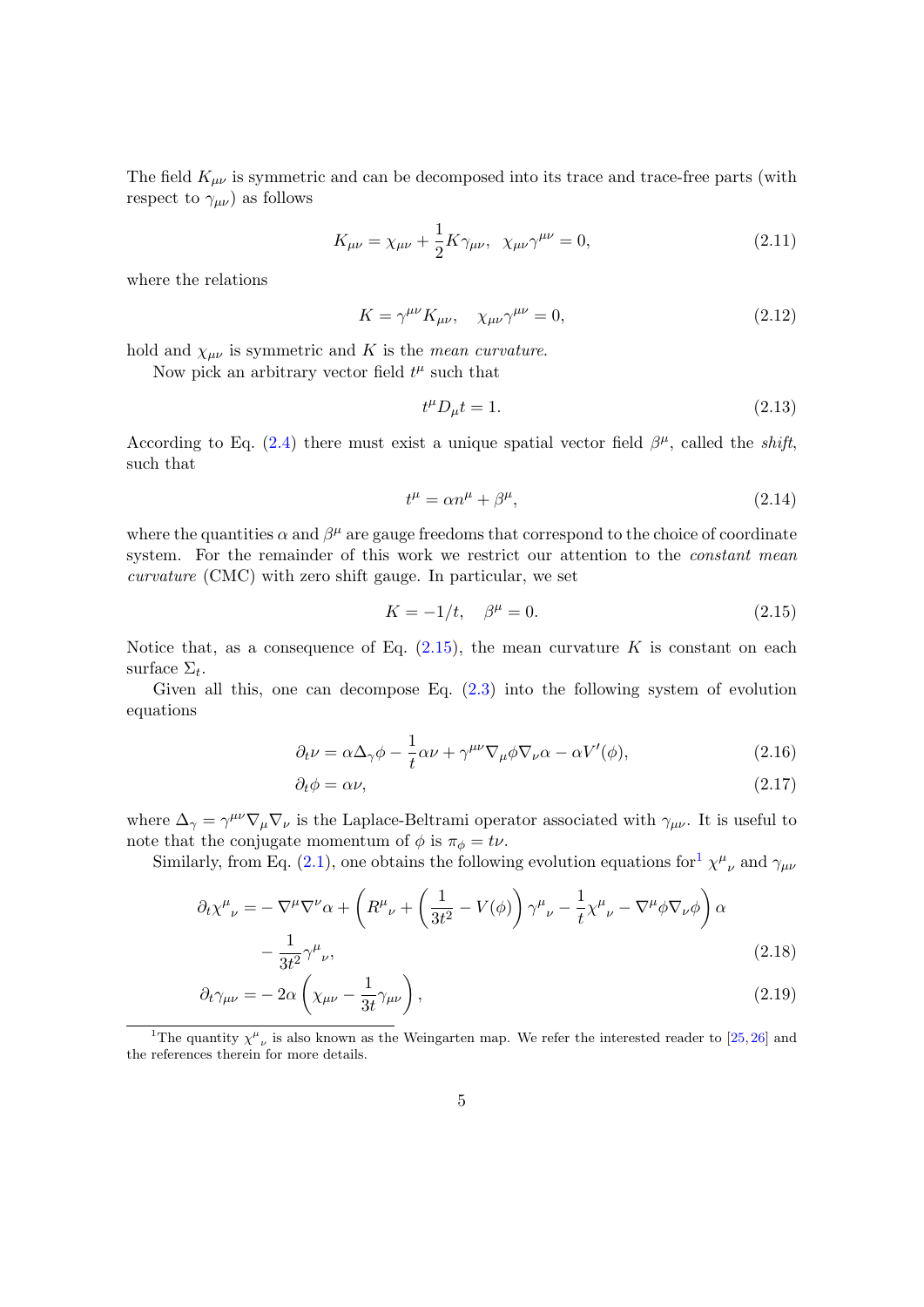where  $R^{\mu}{}_{\nu}$  is the Ricci tensor associated with  $\gamma_{\mu\nu}$ . These are the ADM evolution equations. Eq.  $(2.1)$  also gives rise to the *constraint equations* 

$$
H := R - \chi^{\mu}{}_{\sigma} \chi^{\sigma}{}_{\mu} + \frac{2}{3} K^{2} - \nu^{2} - \gamma^{\mu \nu} \nabla_{\mu} \phi \nabla_{\nu} \phi - 2V(\phi) = 0, \tag{2.20}
$$

<span id="page-5-2"></span><span id="page-5-1"></span><span id="page-5-0"></span>
$$
M_{\mu} := \nabla_{\sigma} \chi^{\sigma}{}_{\mu} + \nu \nabla_{\mu} \phi = 0, \tag{2.21}
$$

where  $R = R^{\mu}{}_{\mu}$  is the Ricci scalar associated with  $\gamma_{\mu\nu}$ . The fields H and  $M_{\mu}$  are the constraint violations. Finally, fixing K as in Eq.  $(2.15)$  gives rise to an elliptic equation for the lapse

$$
\Delta_{\gamma}\alpha = \left(R + \frac{1}{t^2} - 3V(\phi) - \gamma^{\mu\nu}\nabla_{\mu}\phi\nabla_{\nu}\phi\right)\alpha - \frac{1}{t^2}.
$$
\n(2.22)

In the following we use abstract indices  $a, b, \ldots$  for t-dependent tensor fields on  $\Sigma_t$ . All indices  $\mu, \nu, \ldots$  in the equations above could therefore be replaced by  $a, b, \ldots$  (and at the same time each Lie-derivative along  $t^{\mu}$  by the derivative with respect to parameter t).

According to [\[27\]](#page-40-6), it can be shown that given arbitrary smooth *initial data* for  $\gamma_{ab}$ ,  $\chi^a{}_b$ ,  $\phi$  and  $\nu$  (which are solutions of the constraints Eqs. [\(2.20\)](#page-5-0) and [\(2.21\)](#page-5-1)) on an arbitrary  $t = t_0$ -leaf of the  $(3 + 1)$ -decomposition of M the Cauchy problem of Eqs.  $(2.16)$ - $(2.22)$ in both the increasing and decreasing t-directions is well-posed. We therefore have that Eqs.  $(2.16)-(2.22)$  $(2.16)-(2.22)$  $(2.16)-(2.22)$  forms a non-linear elliptic-hyperbolic system. Note that this statement is unique to our gauge choice. In other gauges the ADM equations are generically only weakly hyperbolic [\[28\]](#page-40-7).

Let us now make a brief observation about Eq.  $(2.22)$ . The Weingarten map  $\chi^a{}_b$  is a trace-free tensor and as such we can, without loss of generality, set  $\chi^3{}_3 = -\chi^1{}_1 - \chi^2{}_2$ . Given this, it follows then that Eq. [\(2.18\)](#page-4-2) gives rise to *two* evolution equations for  $\chi^1_1$ (the first from the one-one component of Eq.  $(2.18)$  and the second from the three-three component, with  $\chi^3{}_{3} = -\chi^1{}_{1} - \chi^2{}_{2}$ ). It is straightforward to show that these two equations are equivalent if and only if Eq.  $(2.22)$  is satisfied. Eq.  $(2.22)$  can therefore be thought of as an equation that 'preserves' the trace-free property of the Weingarten map  $\chi^a{}_b$ .

It should be emphasised here that for the remainder of this work, whenever we mention the Einstein scalar field equations we are exclusive referring to the specific formulation given by Eqs.  $(2.16)$ – $(2.22)$ .

### <span id="page-5-3"></span>2.2 Kasner solutions with a scalar field

The Kasner space-times, which can be generalised to include a scalar field  $[12, 13, 19]$  $[12, 13, 19]$  $[12, 13, 19]$  $[12, 13, 19]$  $[12, 13, 19]$ , are an example of spatially homogeneous solutions of Eqs.  $(2.18)$ – $(2.22)$ . These solutions play an important role in the present work and so it is prudent for us to briefly summarise their basic properties. We begin with the metric

$$
\gamma_{ab} = \text{diag}\left(t^{2p_1}, t^{2p_2}, t^{2p_3}\right),\tag{2.23}
$$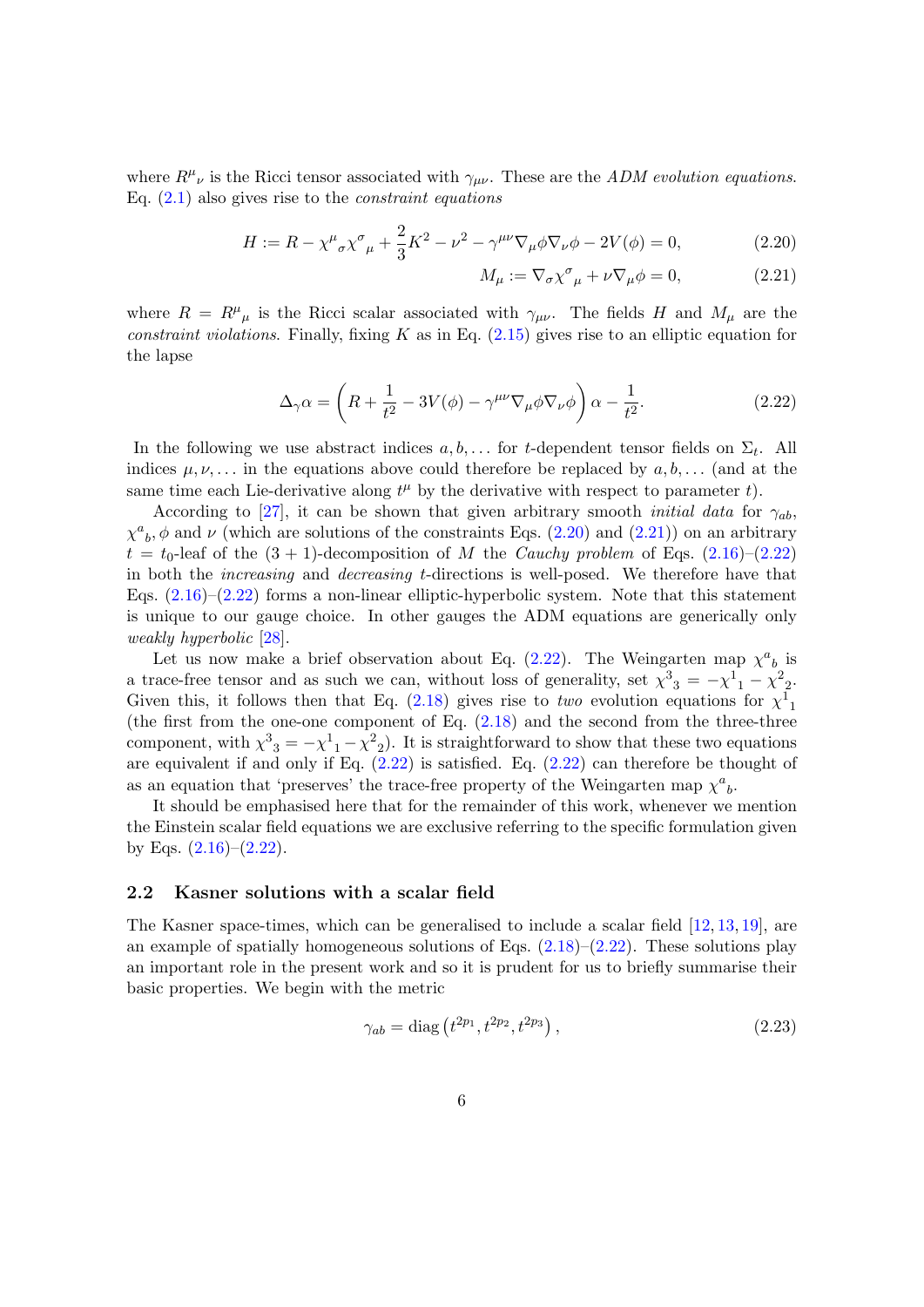which is expressed in terms of the standard Cartesian coordinates on  $\Sigma_t$ , where the Kasner exponents  $p_1, p_2, p_3 \in \mathbb{R}$  are constants which must satisfy the equations

$$
p_1 + p_2 + p_3 = p_1^2 + p_2^2 + p_3^2 + A^2 = 1,
$$
\n(2.24)

where A is the "scalar field strength" subject to the restriction  $A \in [-\sqrt{2/3}, \sqrt{2/3}]$ . The scalar field solution is

$$
\phi = A \ln(t) + B,\tag{2.25}
$$

where  $B$  is an integration constant that does not affect the dynamics of the scalar field. The lapse is

$$
\alpha = 1,\tag{2.26}
$$

and the trace-free part of the extrinsic curvature is

$$
\chi^{a}{}_{b} = -\frac{1}{t} \text{diag}(q_{1}, q_{2}, q_{3}), \quad q_{i} = p_{i} - \frac{1}{3}.
$$
 (2.27)

Notice that this implies the formula

$$
\chi^a{}_b \chi^b{}_a = \frac{1}{t^2} \left( \frac{2}{3} - A^2 \right). \tag{2.28}
$$

Observe carefully that the requirement  $A \in [-\sqrt{2/3}, \sqrt{2/3}]$  implies that  $\chi^a{}_b \chi^b{}_a \geq 0$ . We further note that the  $p_i$ 's can be found as the eigenvalues of  $tK^a{}_b$ .

We also find that the constants  $q_i$ ,  $i = 1, 2, 3$  must satisfy the constraints

$$
q_1 + q_2 + q_3 = 0, \quad q_1^2 + q_2^2 + q_3^2 = \frac{2}{3} - A^2. \tag{2.29}
$$

The special Kasner solution for which the space-time is isotropic, is described by setting

$$
p_1 = p_2 = p_3 = \frac{1}{3}, \quad A^2 = \frac{2}{3}, \tag{2.30}
$$

and corresponds to a FLRW space-time.

For later discussion it is useful to note that the set of all Kasner scalar field solutions can be expressed in terms of a three-dimensional space with coordinates  $(\Sigma_+, \Sigma_-, \Sigma_0)$ , which relate to the Kasner exponents as

$$
p_1 = \frac{1}{3} (1 - 2\Sigma_+), \quad p_2 = \frac{1}{3} \left( 1 + \Sigma_+ + \sqrt{3} \Sigma_- \right), \quad p_3 = \frac{1}{3} \left( 1 + \Sigma_+ - \sqrt{3} \Sigma_- \right), \quad A = \sqrt{\frac{2}{3}} \Sigma_0.
$$
\n(2.31)

In this representation the two Kasner relations reduce to a single equation:

$$
\Sigma_{+}^{2} + \Sigma_{-}^{2} + \Sigma_{0}^{2} = 1. \tag{2.32}
$$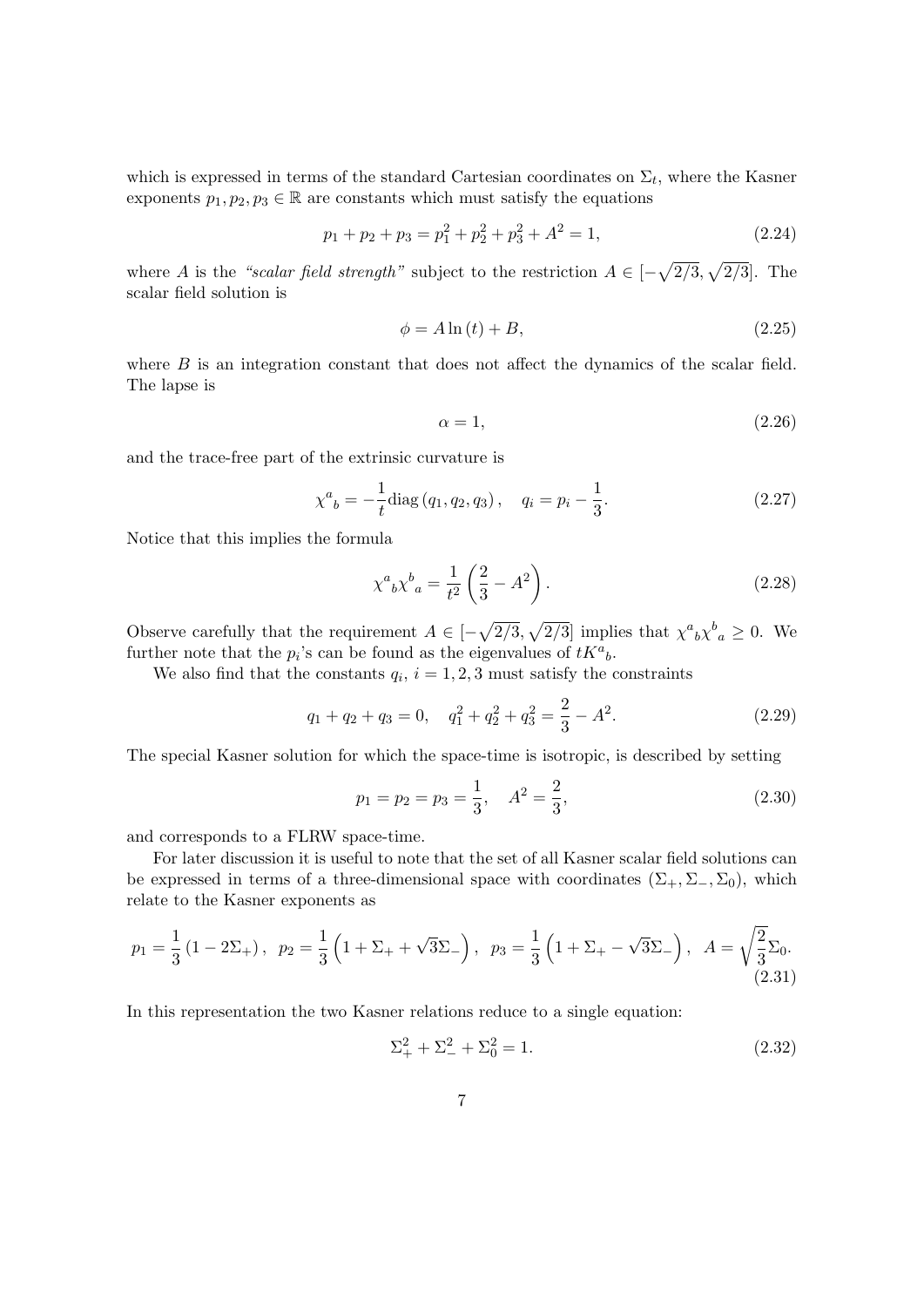

<span id="page-7-0"></span>Figure 2.1: The Kasner circle, which shows the most vacuum solutions with  $\theta = A = 0$ . The points labelled  $T_i$  are defined as the points where  $p_i = 1$  for  $i = 1, 2, 3$ . The midpoints between two consecutive  $T_i$  and  $T_k$  (for some cycle of  $(ijk) = (123)$ ) points are labelled as  $Q_j$ .

It follows then that the set of Kasner scalar field solutions are represented by a unit-sphere in  $\mathbb{R}^3$  and so it is useful to parametrise the coordinates as

$$
\Sigma_{+} = \cos(\psi)\cos(\theta), \quad \Sigma_{-} = \sin(\psi)\cos(\theta), \quad \Sigma_{0} = \sin(\theta), \tag{2.33}
$$

for angular coordinates  $\psi \in [0, 2\pi)$  and  $\theta \in (-\pi/2, \pi/2]$ . We refer to this sphere as 'the Kasner sphere'. The Kasner sphere is the generalisation of the more famous Kasner-circle, which only shows the vacuum ( $\theta = 0$ ) solutions, to include the scalar field solutions. The Kasner circle is shown in Fig. [2.1,](#page-7-0) with its most relevant points: The Taub points  $T_i$  and the locally rotationally symmetric points  $Q_i$ . At a Taub point (represented as  $T_i$  in Fig. [2.1\)](#page-7-0) one of the Kasner exponents is one, while the remaining two are identically zero. Locally rotationally symmetric points (represented as  $Q_i$  in Fig. [2.1\)](#page-7-0) are the midpoints between two consecutive Taub points. At such a point none of the Kasner exponents are zero and two of them are equal. These points naturally divide the Kasner circle into six arcs. For any solution in one of these arcs there exists a unique isometry to one of the other arcs. It is therefore common to restrict ones attention to one of the arcs.

Notice that the exponents  $p_i$  take their largest and smallest values when  $\theta = 0$ . In particular we find that  $p_i \in [-1/3, 1]$ , and hence  $q_i \in [-2/3, 2/3]$ . We shall always discuss Kasner scalar field solutions in terms of the angles  $(\theta, \psi)$ .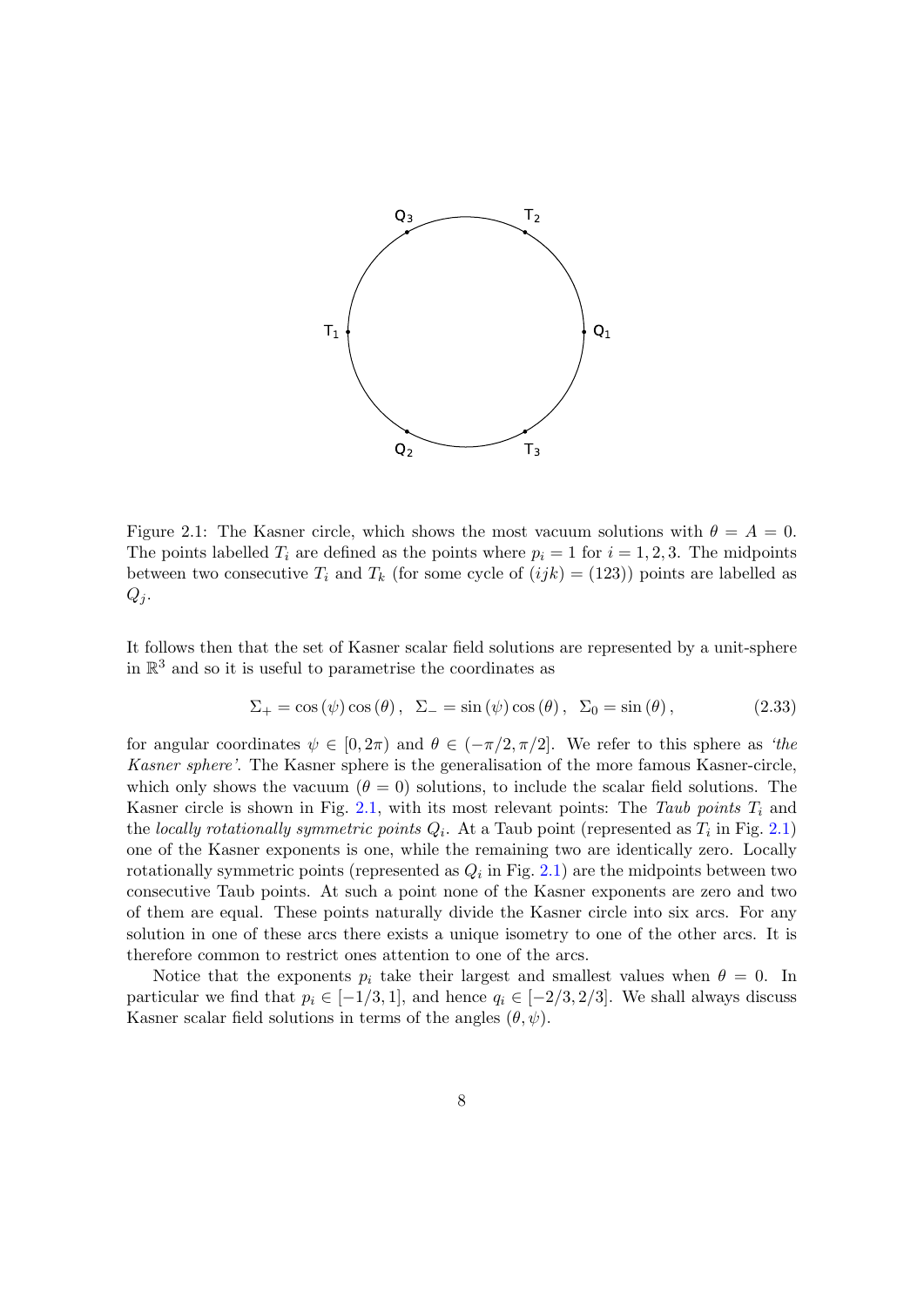### <span id="page-8-0"></span>3 Bianchi I cosmologies with a strictly monotonic scalar field

### 3.1 The potential as a function of time in CMC gauge with zero shift

The Bianchi cosmologies are a class of cosmological models that are spatially homogeneous but not necessarily isotropic. These space-times are characterised by the presence of three (spatial) Killing vectors. For the Bianchi I cosmologies, which are of particular interest in this section, the pairwise commutator of the Killing vectors is identically zero. We refer the interested reader to [\[29\]](#page-40-8) for more in-depth discussion about Bianchi cosmologies.

We say that the fields  $(\gamma_{ab}, \chi^a{}_b, \alpha, \phi, \nu, V(\phi))$  describe a Bianchi I cosmology if they are spatially homogeneous solutions of the Einstein scalar field equations Eqs.  $(2.16)$ – $(2.22)$ on some interval  $I = (0, T]$  for some initial time  $T > 0$ . Assuming that the solutions are spatially homogeneous leads to a decoupling of the evolution equation for the fundamental forms  $(\gamma_{ab}, \chi^a{}_b)$  and the matter fields  $(\nu, \phi)$ . In particular we find that Eqs. [\(2.18\)](#page-4-2) and [\(2.19\)](#page-4-3) become

$$
\partial_t \chi^a{}_b = -\frac{\alpha}{t} \chi^a{}_b,\tag{3.1}
$$

<span id="page-8-1"></span>
$$
\partial_t \gamma_{ab} = -2\alpha \left( \chi_{ab} - \frac{1}{3t} \gamma_{ab} \right). \tag{3.2}
$$

Similarly, Eqs.  $(2.16)$  and  $(2.17)$  become

<span id="page-8-6"></span><span id="page-8-4"></span>
$$
\partial_t \nu = -\frac{1}{t} \alpha \nu - \alpha V'(\phi),\tag{3.3}
$$

$$
\partial_t \phi = \alpha \nu. \tag{3.4}
$$

In Eqs.  $(3.1)$ – $(3.4)$  the lapse  $\alpha$  (which is found as a solution of Eq.  $(2.22)$ ) is given algebraically as

<span id="page-8-5"></span><span id="page-8-3"></span><span id="page-8-2"></span>
$$
\alpha = \frac{1}{1 - 3t^2 V(\phi)}.\tag{3.5}
$$

We point out that even though evolution equations Eqs.  $(3.1)$ – $(3.4)$  have decoupled, the fields  $(\gamma_{ab}, \chi^a{}_b, \phi, \nu)$  are still intrinsically related via the Hamiltonian constraint Eq. [\(2.20\)](#page-5-0)

$$
\chi^{a}{}_{b}\chi^{b}{}_{a} = \frac{2}{3t^{2}} - \nu^{2} - 2V(\phi). \tag{3.6}
$$

One sees immediately from Eq. [\(3.5\)](#page-8-3) that if there exists a  $t_* \in I$  such that  $V(\phi(t_*))$  $1/(3t_{\star}^2) =: V_{\star}$  then the lapse  $\alpha$  is not defined. Moreover, we have that the lapse  $\alpha$  is positive if and only if  $V(\phi(t)) < V_{\star}$  for all  $t \in I$ . The point  $t = t_{\star}$  likely corresponds to a breakdown of our gauge choice (and is therefore a coordinate singularity). However, it could also correspond to a physical singularity. The only conclusive way to demonstrate that  $t = t<sub>*</sub>$  is a coordinate singularity is to find a coordinate system such that, in the these new coordinates, the fields  $(\gamma_{ab}, \chi^a{}_b, \alpha, \phi, \nu, V(\phi))$  are well-defined at  $t = t_{\star}$ . Finding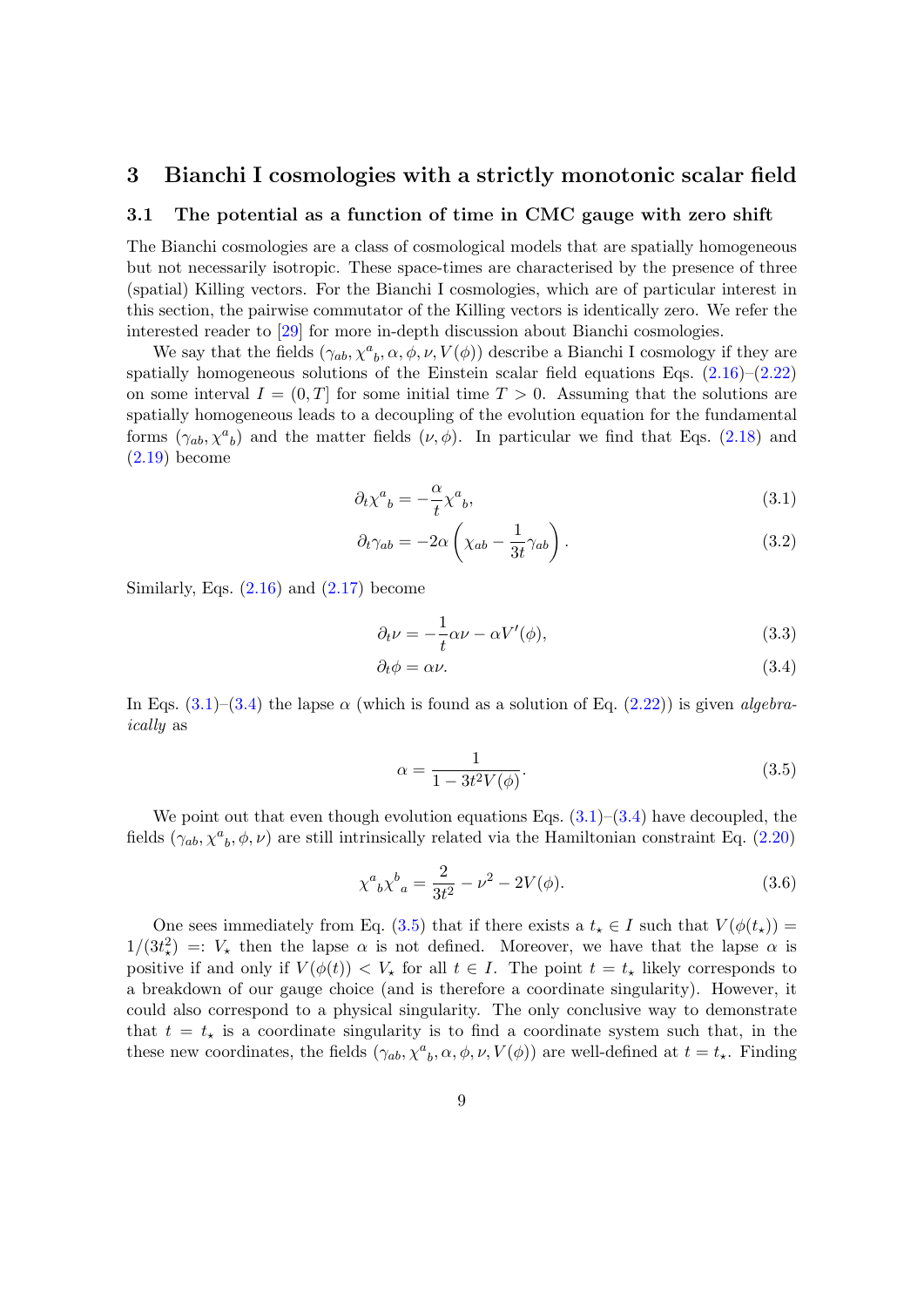such a coordinate system can be difficult. In such an instance one may instead consider curvature invariants. If a curvature invariant remains finite as  $t \to t_{\star}$  then it implies (but does not prove) that  $t = t<sub>*</sub>$  is a coordinate singularity. The most commonly considered curvature invariant is the Kretschmann scalar. However, in the presence of matter one may instead consider the Ricci scalar or the Ricci tensor contracted with itself [\[30\]](#page-40-9). If any of the curvature invariants are not finite as  $t \to t_{\star}$  then  $t = t_{\star}$  is a physical singularity.

Suppose now that there is no  $t<sub>\star</sub> \in I$  such that  $V(\phi(t_{\star})) = V_{\star}$  (which we shall assume from now on, unless stated otherwise). Then, to solve Eqs.  $(3.1) - (3.5)$  $(3.1) - (3.5)$  $(3.1) - (3.5)$  one typically specifies potential as a function of the *scalar field*  $\phi$ , first. One therefore, as a matter of principle, does not a priori know how the function  $V(t) = V(\phi(t))$  depends on time. It is therefore not always possible to ensure that  $V(\phi) \neq V_*$  for all  $t \in I$  before the equations are solved. Although it should be noted that it is possible for some potentials (for example  $V(\phi) = -\phi^2 < 0$ ). If one instead knew the function  $V(t)$ , and not  $V(\phi)$ , then it would be possible to ensure that  $V(t) \neq V_*$  for all  $t \in I$  before Eqs. [\(3.1\)](#page-8-1) – [\(3.5\)](#page-8-3) are solved. In such a setting Eqs. [\(3.3\)](#page-8-4) and Eq. [\(3.4\)](#page-8-2) ensure that the energy-momentum tensor is divergence free only if<sup>[2](#page-0-0)</sup>  $\partial_t \phi \neq 0$  for all  $t \in I$ . Of course, there is no way to enforce this condition when solving Eqs. [\(3.1\)](#page-8-1) – [\(3.5\)](#page-8-3). Nevertheless, if  $\partial_t \phi \neq 0$  for all  $t \in I$  then the implicit function theorem ensures that it is possible to calculate  $V(\phi)$ , once  $\phi(t)$  has been determined. If  $\phi$  is such that  $\partial_t \phi \neq 0$  and  $\nu \neq 0$  for all  $t \in I$  then we say that  $\phi$  is strictly monotonic on I. It is worth pointing out that  $\partial_t \phi \neq 0$  is equivalent to  $\nu \neq 0$  provided the lapse  $\alpha$  is finite (and non-zero). Often we refer to the solutions  $(\gamma_{ab}, \chi^a{}_b, \alpha, \phi, \nu, V(\phi))$ , with a strictly monotonic scalar field  $\phi$  as a strictly monotonic solution. Treating the potential as a function of time is something of a trade off, as we can now a priori ensure that  $V(t) \neq V_*$  for all  $t \in I$ , but we cannot study solutions that do not have a strictly monotonic scalar field  $\phi$ . Nevertheless, this approach shall play a fundamental role in our analytical treatment of the potential.

We emphasize that this approach is formally consistent only in the spatially homogeneous case. In particular we point out that it is, in general, not possible to pick the potential  $V(\phi)$  as a function of the coordinates in the spatially inhomogeneous setting. Generically, if the potential is chosen as a function of the coordinates then Eq.  $(2.3)$  does not follow from the divergence-free condition  $D^{\mu}T_{\mu\nu} = 0$ . Even in the spatially homogeneous setting this approach makes sense only if the scalar field  $\phi$  is *assumed* to be strictly monotonic.

We now discuss how the evolution equation for  $\nu$  (Eq. [\(3.3\)](#page-8-4)) changes when the potential  $V(t)$  is a known function of time. To this end, we suppose that  $\phi$  is strictly monotonic on I. Then, we can write

<span id="page-9-0"></span>
$$
\frac{\partial V}{\partial t} = \frac{\partial V}{\partial \phi} \frac{\partial \phi}{\partial t} = \alpha \nu \frac{\partial V}{\partial \phi} \implies \alpha V'(\phi) = \frac{1}{\nu} \partial_t V. \tag{3.7}
$$

Notice that if  $\phi$  is not strictly monotonic on I (and hence there is a  $t_{\dagger} \in I$  such that  $(\partial_t \phi)(t_+) = \nu(t_+) = 0$ ) then it would not be possible to manipulate the potential in this way.

<sup>&</sup>lt;sup>2</sup>If there is a  $t_{\star} \in I$  such that  $(\partial_t \phi)(t_{\star}) = 0$  and  $(\partial_t V)(t_{\star}) = 0$  then  $D^{\alpha}T_{\alpha\beta} = 0$ . However, the implicit function theorem suggests that it may not be possible to calculate  $V(\phi)$  at such a point.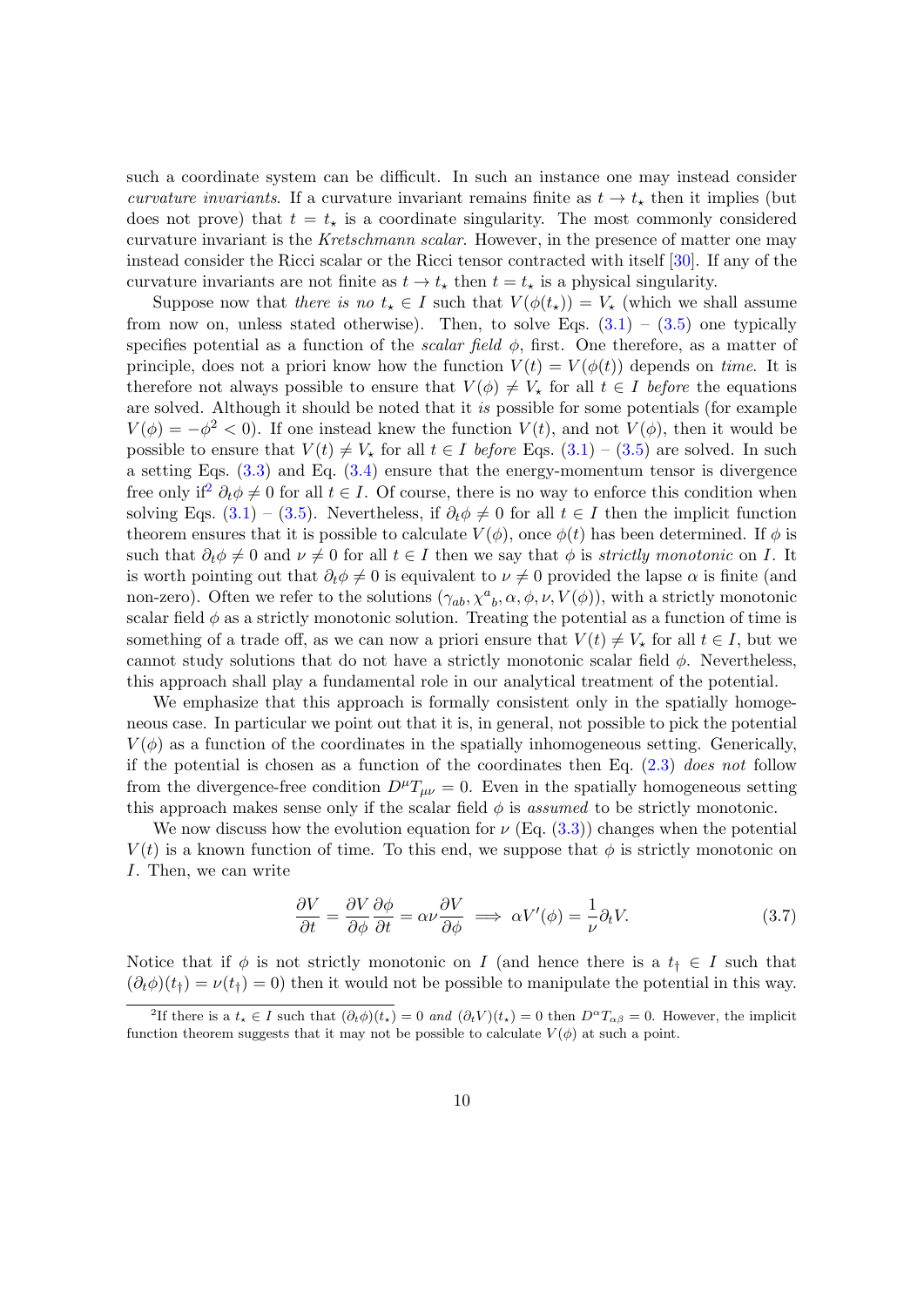Eq.  $(3.7)$  now allows us to re-express the scalar field equation Eq.  $(2.16)$  as

<span id="page-10-1"></span>
$$
t\partial_t(\nu^2) = -2(\alpha\nu^2 + t\partial_t V(t)).
$$
\n(3.8)

Note that one can guarantee  $\partial_t \phi \neq 0$  only after Eq. [\(3.8\)](#page-10-1) is solved.

# <span id="page-10-0"></span>3.2 Bianchi I integral formulas for a strictly monotonic scalar field and the isotropic case

In this section here we consider generic solutions of Eqs.  $(3.1)$ – $(3.5)$  in terms of an arbitrary potential  $V(t)$  (such that  $V(t) \leq V_{\star}$  for all  $t \in I$ ) with a strictly monotonic scalar field  $\phi$ .

<span id="page-10-6"></span>**Theorem 1.** Consider the spatially homogeneous fields  $(\gamma_{ab}, \chi^a{}_b, \phi, \nu, \alpha, V(t))$  which are solutions of Eqs. [\(3.1\)](#page-8-1)–[\(3.5\)](#page-8-3), and suppose that the scalar field  $\phi$  is monotonic on the interval  $I = (0, T]$  for some  $T > 0$  and  $V(t) < 1/(3t^2)$  for all  $t \in I$ . Then, under these restrictions, the general solution of Eq.  $(3.1)$  (Eq.  $(2.18)$ ) is

$$
\chi^{a}{}_{b} = C^{a}{}_{b} \exp\left(f(t)\right), \quad f(t) = -\int_{T}^{t} \frac{1}{\tau \left(1 - 3\tau^{2} V(\tau)\right)} d\tau,\tag{3.9}
$$

and the general solutions of Eqs.  $(3.3)$  and  $(3.4)$  (Eqs.  $(2.16)$  and  $(2.17)$ ) are

$$
\nu^2 = \frac{2}{3t^2} \left( 1 - 3t^2 V(t) \right) + C_\nu e^{2f(t)}, \quad \phi = C_\phi + \int_T^t \frac{\nu(\tau)}{1 - 3\tau^2 V(\tau)} d\tau,\tag{3.10}
$$

where  $\mathcal{C}_{\nu}, \mathcal{C}_{\phi}$  are integration constants and  $C^{a}{}_{b}$  is a trace-free  $(C^{a}{}_{a}=0)$ , symmetric  $(C_{ab}=0)$  $C_{ba}$ ) tensor with constant entries. Moreover, the fields  $(C^a{}_b, \mathcal{C}_\nu)$  satisfy the "Kasner constraint"

<span id="page-10-5"></span><span id="page-10-4"></span><span id="page-10-3"></span><span id="page-10-2"></span>
$$
C^a{}_b C^b{}_a + \mathcal{C}_\nu = 0. \tag{3.11}
$$

Furthermore, if  $C_{\nu} = 0$  then  $C^a{}_b = 0$  and

$$
\gamma_{ab} = \tilde{\gamma}_{ab} \exp\left(-\frac{2}{3}f(t)\right),\tag{3.12}
$$

where  $\tilde{\gamma}_{ab}$  is a symmetric tensor  $(\tilde{\gamma}_{ab} = \tilde{\gamma}_{ba})$  with constant entries.

*Proof.* It is straightforward to show that Eq.  $(3.9)$  is the general solution of Eq.  $(3.1)$ ; one only needs to note that

$$
\frac{df(t)}{dt} = -\frac{1}{t(1 - 3t^2V(t))} = -\frac{\alpha}{t}.\tag{3.13}
$$

Similarly, by direct calculation one easily checks that Eqs. [\(3.10\)](#page-10-3) solves Eqs. [\(3.4\)](#page-8-2).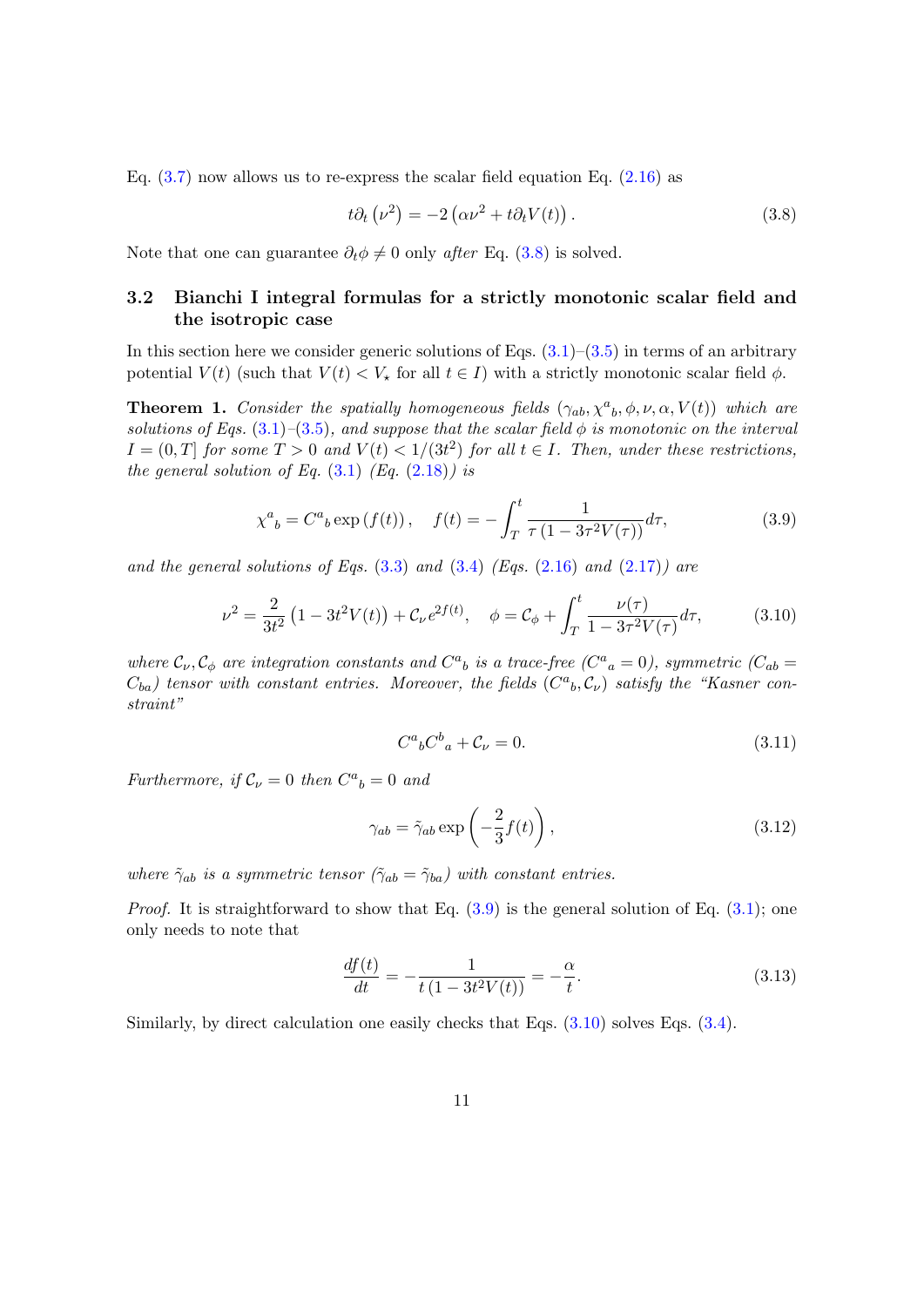Inputting the solutions Eq. [\(3.9\)](#page-10-2) and Eqs. [\(3.10\)](#page-10-3) into the Hamiltonian constraint Eq. [\(3.6\)](#page-8-5), gives

$$
\left(C^a{}_bC^b{}_a + \mathcal{C}_\nu\right) e^{2f(t)} = 0,\tag{3.14}
$$

and hence Eq. [\(3.11\)](#page-10-4) must hold. Suppose now that  $\mathcal{C}_{\nu} = 0$ . Then, from Eq. (3.11) we find that we must have  $C^a{}_b C^b{}_a = 0$  which holds if and only if  $C^a{}_b = \chi^a{}_b = 0$ . Then, Eq. [\(2.19\)](#page-4-3) becomes

<span id="page-11-0"></span>
$$
\partial_t \gamma_{ab} = \frac{2}{3(1 - 3t^2 V(t))t} \gamma_{ab}.
$$
\n(3.15)

It is now straightforward to show that Eq.  $(3.12)$  is the general solution of Eq.  $(3.15)$ .  $\Box$ 

There are three interesting notes to be made about Theorem [1:](#page-10-6) Firstly, the function  $f(t)$ can be given geometrical significance by noting that  $f(t) = \ln(\gamma(t))/2$  where  $\gamma = \det(\gamma_{ab})$ . Secondly, the "Kasner constraint" Eq.  $(3.11)$  earns its name since it reduces to the standard Kasner constraint, presented in Section [2.2,](#page-5-3) when the potential  $V(t)$  is identically zero. However, if  $V(t) \neq 0$ , then the fields  $(C^a{}_b, \mathcal{C}_\nu)$  only retain their geometrical significance if the potential  $V(t)$  satisfies particular decay conditions. We discuss this further in Section [3.3.](#page-13-0) Thirdly, in the special case  $\mathcal{C}_{\nu} = 0$  the exact solution for  $\nu$  is  $\nu = \nu_{\star}$ , where  $\nu_{\star}$  is defined such that

<span id="page-11-1"></span>
$$
\nu_{\star}^{2} = \frac{2}{3t^{2}} \left( 1 - 3t^{2} V(t) \right) = \frac{2}{3t^{2} \alpha}, \tag{3.16}
$$

which follows directly from Eq.  $(3.10)$ . Moreover, Theorem [1](#page-10-6) tells that, in this setting, the metric is isotropic. We therefore interpret this solution (corresponding to  $\mathcal{C}_{\nu} = 0$ ) as the generalisation of the FLRW solution (with zero potential) discussed in Section [2.2](#page-5-3) to include a (possibly non-zero) potential  $V(t)$ . We further support this interpretation by noting that if  $C_{\nu} = 0$  and  $V(t) = 0$  then the isotropic Kasner scalar field solution (discussed in Section [2.2\)](#page-5-3) is returned. In fact, if one first assumes that the metric  $\gamma_{ab}$  is isotropic, then it is possible to show that Eq.  $(3.16)$  still gives the exact solution for  $\nu$  with  $V(t)$  replaced with  $V(\phi)$ . This isotropic solution is particularly important as it is an explicit example that can be used to offer insight into the possibility of a gauge breakdown.

<span id="page-11-2"></span>**Theorem 2.** Consider the spatially homogeneous fields  $(\gamma_{ab}, \chi^a{}_b, \phi, \nu, \alpha, V(\phi))$  which are solutions of the Einstein scalar field equations Eqs.  $(3.1)$ – $(3.5)$  on the interval  $I = (0, T]$  for some  $T > 0$  such that, at  $t = T$ , we have

<span id="page-11-3"></span>
$$
\nu(T)^2 = \frac{2}{3T^2} \left( 1 - 3T^2 V(\phi(T)) \right),\tag{3.17}
$$

with  $\nu(T) \neq 0$  and  $T^2V(\phi(T)) < 1/3$ . Then,  $V(\phi(t)) < 1/(3t^2)$  for all  $t \in I$  if and only if  $\phi(t)$  is strictly monotonic on I.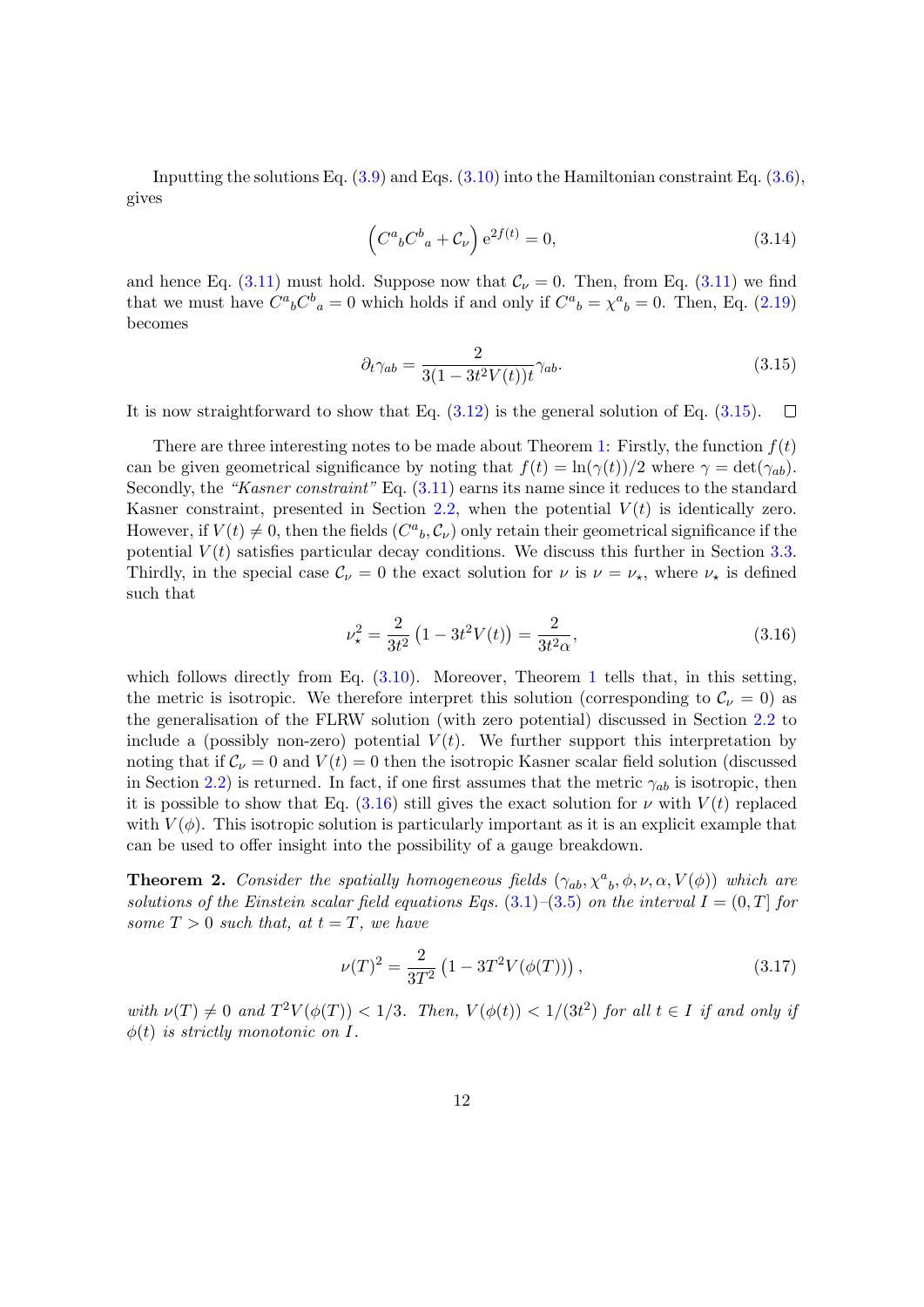We remark here that since the fields  $(\gamma_{ab}, \chi^a{}_b, \phi, \nu, \alpha, V(\phi))$  in Theorem [2](#page-11-2) are solutions of the EFEs, Eq. [\(3.17\)](#page-11-3) together with the Hamiltonian constraint Eq. [\(3.6\)](#page-8-5) implies that

<span id="page-12-0"></span>
$$
\chi^a{}_b(T) = 0.
$$

*Proof.* Suppose first that the scalar field  $\phi$  is not strictly monotonic on I. Then, there exists at least one time  $t_0 \in (0,T)$  such that  $\phi$  is strictly monotonic on the interval  $I_0 := (t_0, T]$ with  $\nu(t_0) = (\partial_t \phi)(t_0) = 0$ . Then, from Eq. [\(3.17\)](#page-11-3) it follows that  $\nu(t) = \nu_\star(t)$  for all  $t \in I_0$ , where  $\nu_{\star}(t)$  is given by Eq. [\(3.16\)](#page-11-1), and hence

$$
\nu^2 = \frac{2}{3t^2} \left( 1 - 3t^2 V(\phi(t)) \right) \quad \text{for all } t \in I_0.
$$
 (3.18)

Recall that  $\nu \to 0$  in the limit  $t \to t_0^+$ . Then, from Eq. [\(3.18\)](#page-12-0) we see that as  $t \to t_0^+$  we must have  $V(\phi(t)) \to 1/(3t_0^2)$ , as was claimed.

Suppose now that  $\phi(t)$  is a strictly monotonic function. Then, as noted previously, the exact solution is  $\nu(t) = \nu_{\star}(t)$  for all  $t \in I$ , and hence  $\nu$  is given by Eq. [\(3.18\)](#page-12-0) with  $t_0 = 0$ . Now, if there exists a point  $t_{\star}$  such that  $V(\phi(t_{\star})) = 1/(3t_{\star}^2)$  then Eq. [\(3.18\)](#page-12-0) tells that  $\nu(t_{\star}) = 0$  which contradicts our initial assumption that  $\phi$  is a strictly monotonic function.  $\Box$ It follows then that such a  $t_{\star}$  cannot exist.

At first glance Theorem [2,](#page-11-2) appears only to be a statement about the effect of a particular choice of initial data for the function  $\nu$ . However, it must be emphasized that picking  $\nu(T)^2 = \nu_{\star}(T)^2$  is the *only* choice of initial data that gives rise to an isotropic solution. Furthermore, we note that Theorem [2](#page-11-2) relies on the fact that  $\nu(t) = \nu_{\star}(t)$  for all  $t \in [T, t_0)$ . It follows that if  $\mathcal{C}_{\nu}$  (see Eq. [\(3.10\)](#page-10-3)) is small then we do not expect Theorem [2](#page-11-2) to hold.

Although this result shows that a singularity exists (for scalar fields  $\phi$  that are not strictly monotonic on an isotropic space-time) it says nothing about the nature of the singularity itself. To understand whether or not this is a coordinate singularity we consider the following curvature invariants:

$$
^{(4)}R = 4V(\phi(t)) - \nu^2, \quad ^{(4)}R^{\mu\nu} {}^{(4)}R_{\mu\nu} = \nu^4 + 4V(\phi(t))^2 - 2\nu^2V(\phi(t)), \tag{3.19}
$$

and

$$
^{(4)}R^{\mu\nu\alpha\beta\ (4)}R_{\mu\nu\alpha\beta} = \frac{2}{27t^4} + \frac{4}{3t^2} \left(\frac{1}{\alpha} - \frac{5}{3t^2}\right)^2.
$$
 (3.20)

Taking the limit towards the singularity gives

$$
^{(4)}R \to \frac{4}{3t_{\star}^{2}}, \quad ^{(4)}R^{\mu\nu} {}^{(4)}R_{\mu\nu} \to \frac{4}{9t_{\star}^{4}}, \quad ^{(4)}R^{\mu\nu\alpha\beta} {}^{(4)}R_{\mu\nu\alpha\beta} \to \frac{2}{27t_{\star}^{4}} \left(1 + \frac{50}{t_{\star}^{2}}\right), \quad \text{as} \quad t \to t_{\star}.
$$
\n
$$
(3.21)
$$

This strongly suggests (but does not prove) that  $t = t_{\star} > 0$  is a coordinate singularity. Recall that the only conclusive way to show that  $t = t_{\star}$  is a physical singularity is to find a coordinate system for which  $t = t_{\star}$  is not a singularity. Note here that we interpret Theorem [2](#page-11-2) as implying that CMC gauge with zero shift is poorly suited to this particular type of space-time.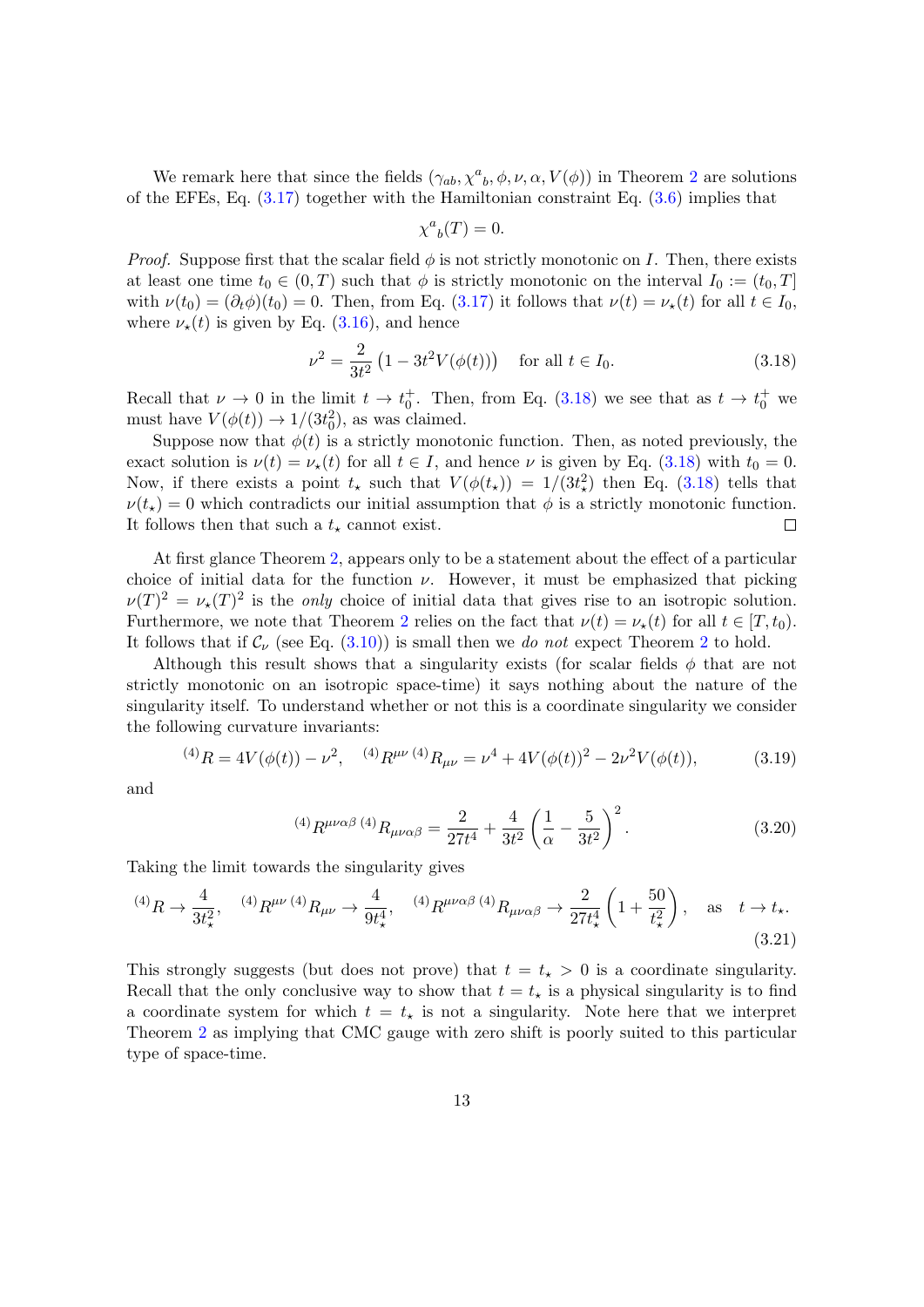### <span id="page-13-0"></span>3.3 Asymptotically Kasner solutions in Bianchi I cosmologies

In this section here we now discuss what properties a time-dependent potential must possess if the corresponding (spatially homogeneous) solutions are to be asymptotically Kasner, a notion that we define in the following way:

<span id="page-13-2"></span>**Definition 3.1.** Consider the spatially homogeneous fields  $(\gamma_{ab}, \chi^a{}_b, \phi, \nu, \alpha, V(\phi))$  which are solutions of the Einstein scalar field equations Eqs.  $(3.1)$ – $(3.5)$  on the interval  $I = (0, T]$ with  $T > 0$ . Then, we say that the fields  $(\gamma_{ab}, \chi^a{}_b, \phi, \nu, \alpha, V(\phi))$  are "asymptotically Kasner" if the limits

$$
\lim_{t \to 0^+} t \chi^a_{\ b} = \mathcal{C}^a_{\ b}, \quad \lim_{t \to 0^+} t \nu = A, \quad \lim_{t \to 0^+} \alpha = 1,\tag{3.22}
$$

exist, where  $A \in [-\sqrt{2/3}, \sqrt{2/3}]$  and  $\mathcal{C}^a{}_{b} \mathcal{C}^b{}_{a} \in [0, 2/3]$  such that

<span id="page-13-1"></span>
$$
\mathcal{C}^a{}_b \mathcal{C}^b{}_a + A^2 = \frac{2}{3}.\tag{3.23}
$$

If a spatially inhomogeneous solution  $(\gamma_{ab}, \chi^a{}_b, \phi, \nu, \alpha)$  of the Einstein scalar field equations Eqs. [\(2.18\)](#page-4-2)–[\(2.22\)](#page-5-2) is asymptotically Kasner for each fixed spatial point  $p \in \Sigma$  then we say that the solution  $(\gamma_{ab}, \chi^a{}_b, \phi, \nu, \alpha)$  is "asymptotically point-wise Kasner".

Notice that the definition presented here is less restrictive than the one given in [\[14\]](#page-39-7). In fact, the two definitions are *not* equivalent:  $[14]$  imposes further restrictions on "how fast" the limits Eq. [\(3.22\)](#page-13-1) are obtained. As such, it is possible that what we claim to be asymptotically Kasner, is not regarded as such by [\[14\]](#page-39-7). We do not discuss this any further as Def. [3.1](#page-13-2) is sufficient for our purposes here.

Loosely speaking, Def. [3.1](#page-13-2) tells us that if a solution is asymptotically (point-wise) Kasner then it can be matched (point-wise) to a Kasner scalar field solution with zero potential (see Section [2.2\)](#page-5-3). To discuss this further we note that the Hamiltonian constraint Eq.  $(3.6)$ can (in the spatially homogeneous setting) be written as

<span id="page-13-3"></span>
$$
t^2 \chi^a{}_b \chi^b{}_a + t^2 \nu^2 = \frac{2}{3} + 2t^2 V(\phi(t)). \tag{3.24}
$$

From Def. [3.1](#page-13-2) we find that the quantities  $t\nu$  and  $t\chi^a{}_b$  are bounded functions of time, and the fields  $(\mathcal{C}^a{}_b, A)$  are the asymptotic values of  $t\chi^a{}_b$  and  $t\nu$ , respectively, at  $t=0$ . Of course, this interpretation only makes sense if the potential  $V(\phi)$  decays sufficiently fast. From Eq. [\(3.24\)](#page-13-3) one immediately sees that we require  $t^2V(\phi) \to 0$  as  $t \to 0^+$ . This observation can be formulated more rigorously, for a strictly monotonic scalar field  $\phi$ , in the following way:

<span id="page-13-4"></span>**Theorem 3.** Let  $V(t)$  be  $C^1(I)$  on an interval  $I = (0, T]$  for some fixed constant  $T > 0$ and suppose that  $\partial_t \phi \neq 0$  for all  $t \in I$  and that there is no  $t_{\star} \in I$  such that  $V(t_{\star}) = 1/(3t_{\star}^2)$ . Further more, suppose that there exists a constant  $\epsilon > 0$  such that the quantity  $U(t) =$  $t^{2-\epsilon}V(t)$  is bounded on I. Then,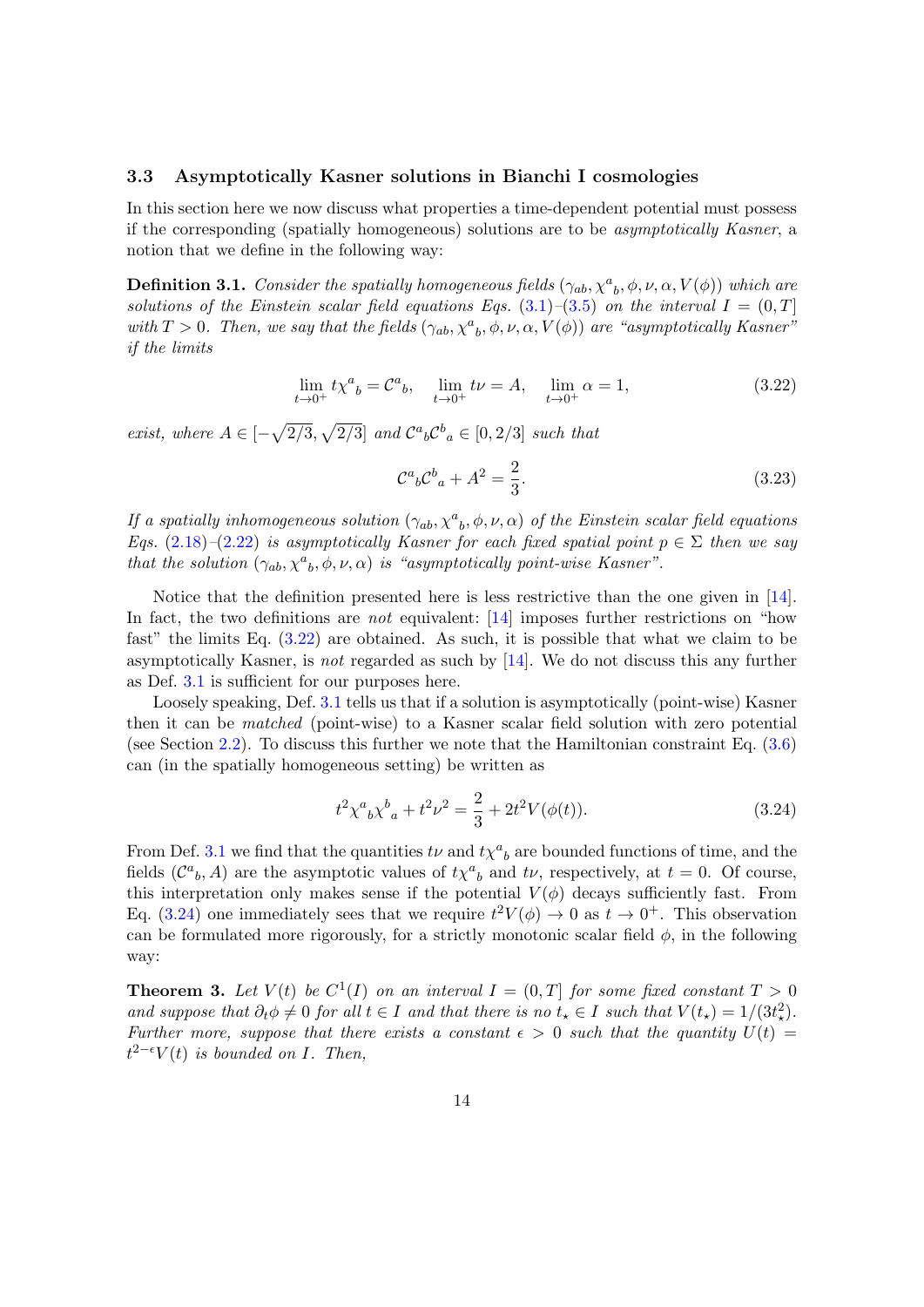(1) if the solutions to the Bianchi I scalar field equations Eqs.  $(3.1) - (3.5)$  $(3.1) - (3.5)$  $(3.1) - (3.5)$  are asymptotically Kasner then

$$
if t \to 0^+ then t^2V(t) \to 0. \tag{3.25}
$$

(2) Moreover,

<span id="page-14-0"></span>
$$
if t \to 0^+ then U(t) \to 0,
$$
\n(3.26)

then the solutions to the Bianchi I scalar field equations Eqs.  $(3.1) - (3.5)$  $(3.1) - (3.5)$  $(3.1) - (3.5)$  are asymptotically Kasner

Note that Eq. [\(3.26\)](#page-14-0) can be weakened so that  $U(t) \rightarrow constant$  as  $t \rightarrow 0$ . However, one can always pick a slightly smaller  $\epsilon$  so that  $U(t) \to 0$  as  $t \to 0$ . We can therefore assume Eq. [\(3.26\)](#page-14-0) without loss of generality.

Proof. Let us first assume that the solutions are asymptotically Kasner. Then, from Def. [3.1,](#page-13-2) we have that the limits

$$
C_b^a = \lim_{t \to 0^+} t \chi^a{}_b, \quad A = \lim_{t \to 0^+} t \nu,
$$
\n(3.27)

are well defined and finite. Moreover, the (constant) fields  $(A, C^a{}_b)$  satisfy the algebraic relation

$$
\mathcal{C}^{a}{}_{b}\mathcal{C}^{b}{}_{a} + A^{2} = \frac{2}{3}.\tag{3.28}
$$

Now, taking the limit  $t \to 0^+$  of the Hamiltonian constraint Eq. [\(3.24\)](#page-13-3) we get

$$
\mathcal{C}^{a}{}_{b}\mathcal{C}^{b}{}_{a} + A^{2} = \frac{2}{3} + \lim_{t \to 0^{+}} (t^{2}V(t)) \implies \lim_{t \to 0^{+}} (t^{2}V(t)) = 0.
$$
 (3.29)

This proves the statement. Suppose now that  $\lim_{t\to 0^+} U(t) = 0$  and note that, if  $\phi$  is strictly monotonic on  $I$ , then, from Theorem [1](#page-10-6) we see that a solution set is asymptotically Kasner in the sense of Def. [3.1](#page-13-2) provided that

$$
\text{if } t \to 0^+ \text{ then } t e^{f(t)} \to 0 \text{ and } \alpha \to 1,\tag{3.30}
$$

where  $f(t)$  was defined in Eq. [\(3.9\)](#page-10-2). To show that these limits hold we define the function  $q(t)$  as

$$
g(t) := \frac{3U(t)}{1 - 3t^{\epsilon}U(t)},
$$
\n(3.31)

so that the lapse  $\alpha$  can be written as

$$
\alpha = 1 + t^{\epsilon} g(t). \tag{3.32}
$$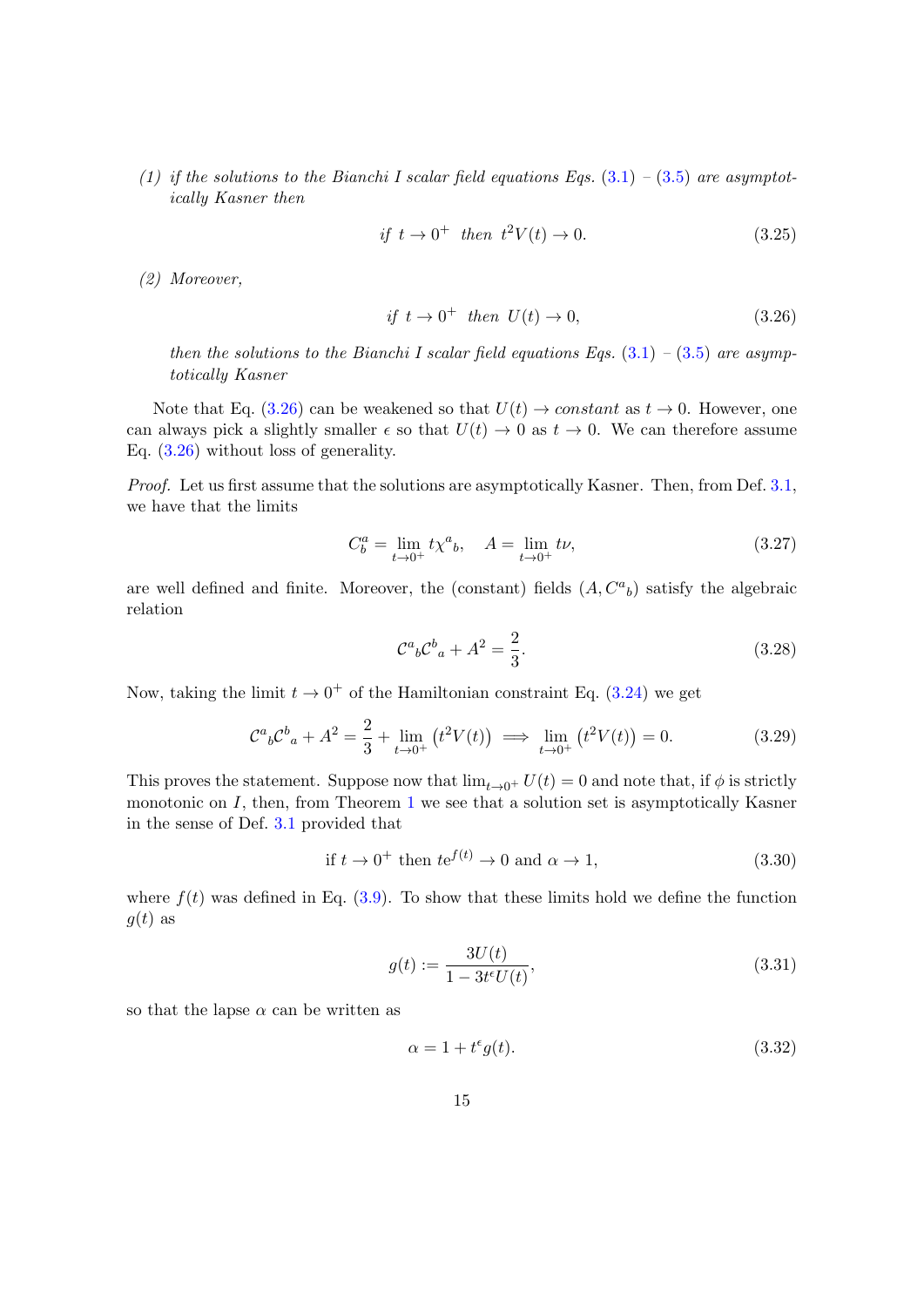It follows from Eq. [\(3.26\)](#page-14-0) that  $g(t) \to 0$  as  $t \to 0^+$ , and in particular  $\alpha \to 1$ , as  $t \to 0^+$ , as required. Similarly, the function  $f(t)$  (defined in Eq. [\(3.9\)](#page-10-2)) can be written as

$$
f(t) = -\int_{T}^{t} \frac{1}{\tau (1 - 3\tau^{2} V(\tau))} d\tau = -\ln(t) - \int_{T}^{t} \tau^{\epsilon - 1} g(\tau) d\tau
$$
 (3.33)

so that

<span id="page-15-2"></span><span id="page-15-0"></span>
$$
t \exp(f(t)) = \exp\left(-\int_T^t \tau^{\epsilon-1} g(\tau) d\tau\right).
$$
 (3.34)

It therefore only remains to show that  $\int_T^t \tau^{\epsilon-1} g(\tau) d\tau$  is bounded for all  $t \in I$ . For this, we note that, by assumption, the constants  $M_1 = \sup_{t \in I} g(t)$  and  $M_2 = \inf_{t \in I} g(t)$  are well-defined and finite on the interval I. Then

$$
\int_{T}^{t} \tau^{\epsilon-1} g(\tau) d\tau \leq \int_{T}^{t} \tau^{\epsilon-1} M_1 d\tau = \frac{M_1}{\epsilon} (t - T), \qquad (3.35)
$$

and

$$
\int_{T}^{t} \tau^{\epsilon-1} g(\tau) d\tau \ge \int_{T}^{t} \tau^{\epsilon-1} M_2 d\tau = \frac{M_2}{\epsilon} (t - T). \tag{3.36}
$$

By taking the limit  $t \to 0^+$  of Eqs. [\(3.35\)](#page-15-0) and [\(3.36\)](#page-15-1) we find

$$
-\frac{M_2}{\epsilon}T \le \int_T^{0^+} \tau^{\epsilon-1} g(\tau) d\tau \le -\frac{M_1}{\epsilon}T,\tag{3.37}
$$

and hence we have that the constant  $\mathcal{C} = \int_T^{0^+}$  $T_T^{0^+} \tau^{\epsilon-1} g(\tau) d\tau$  is finite, and in particular we have that

<span id="page-15-3"></span><span id="page-15-1"></span>
$$
\lim_{t \to 0^+} t e^{f(t)} = e^{-\mathcal{C}}.
$$
\n(3.38)

We therefore conclude the fields  $(\gamma_{ab}, \chi^a{}_b, \alpha, \phi, \nu, V(t))$  are asymptotically Kasner in the sense of Def. [3.1.](#page-13-2) We now conclude our proof by calculating the remaining two limits.

Inputting Eq.  $(3.33)$  into Eq.  $(3.10)$  gives

$$
\nu^2 = \frac{2}{3t^2} \left( 1 - 3t^2 V(t) \right) + \frac{1}{t^2} \exp\left( \int_T^t \tau^{\epsilon - 1} g(\tau) d\tau \right). \tag{3.39}
$$

Eq. [\(3.37\)](#page-15-3) now tells us that if  $t \to 0^+$  then

$$
\lim_{t \to 0^+} t^2 \nu^2 = \frac{2}{3} + e^{-2\mathcal{C}}.
$$
\n(3.40)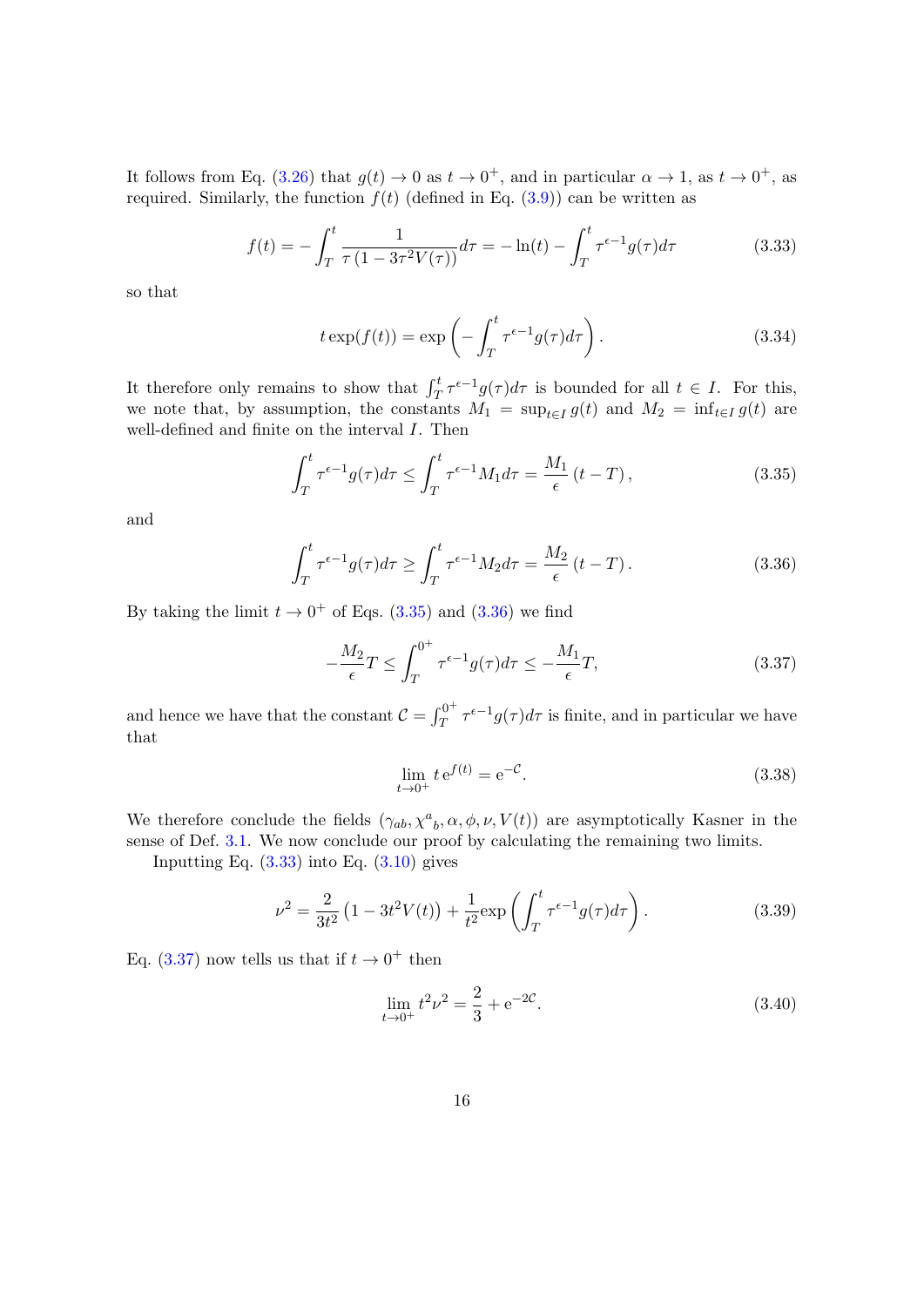Thus,  $t\nu \rightarrow A$  as  $t \rightarrow 0^+$  for  $A^2 = e^{-2\mathcal{C}} + 2/3$ , as required. Similarly, by inputting Eq. [\(3.33\)](#page-15-2) into Eq. [\(3.9\)](#page-10-2) we find

$$
\chi^{a}{}_{b} = \frac{C^{a}{}_{b}}{t} \exp\left(-\int_{T}^{t} \tau^{\varepsilon - 1} g(\tau) d\tau\right). \tag{3.41}
$$

Using Eq. [\(3.37\)](#page-15-3) to calculate the limit  $t \to 0^+$  we find

$$
\lim_{t \to 0^+} t \chi^a_{\ b} = C^a_{\ b} \lim_{t \to 0^+} \exp\left(-\int_T^t \tau^{\varepsilon - 1} g(\tau) d\tau\right) = e^{-\mathcal{C}} C^a_{\ b}. \tag{3.42}
$$

We therefore have that all of the limit conditions Eq.  $(3.22)$  are satisfied. This completes the proof.  $\Box$ 

For the remainder of this work we refer to Eq. [\(3.26\)](#page-14-0) as the Kasner condition. It is interesting to note that  $V(t)$  can be a singular function of time, but only mildly so.

Theorem [3](#page-13-4) introduces a natural separation of the types of asymptotically Kasner solutions: Consider a spatially homogeneous solution  $(\gamma_{ab}, \chi^a{}_b, \phi, \nu, \alpha, V(t))$  defined on an interval  $I = (0, T]$  with  $T > 0$ . Then, the scalar field is either (1) strictly monotonic for all  $t \in I$ ; (2) eventually-monotonic;  $\phi$  is not strictly monotonic on I but there exists an interval  $(0, \tau]$  with  $0 < \tau < T$  such that  $\partial_t \phi \neq 0$  for all  $t \leq \tau$  or, (3) asymptotically stationary; in which case we have  $\partial_t \phi \to 0$  as  $t \to 0^+$ .

# <span id="page-16-0"></span>4 Some exact solutions

In this section here we now provide to exact solutions of the Einstein scalar field equations Eqs.  $(3.1)$ – $(3.5)$ . In particular, we provide two exact solutions: One that is asymptotically Kasner, and one that is not. Although these solutions are useful as explicit examples, it is not clear whether or not they have any physical relevance. We will not discuss this any further here.

### <span id="page-16-3"></span>4.1 An exact asymptotically Kasner solution with an unbounded potential

It is remarkable consequence of Theorem [3](#page-13-4) that the potential  $V(t)$  can be an unbounded function of time. The goal of the present subsection is to investigate solutions for which  $V(t)$  becomes infinite in the limit  $t \to 0^+$ . In particular, we search for a strictly monotonic solution on the interval  $I = (0, T]$  with  $T = 1$ . For this, we choose the simple function

<span id="page-16-2"></span>
$$
V(t) = \frac{\mathcal{V}}{3t},\tag{4.1}
$$

where  $V \in \mathbb{R}$  is a freely specifiable constant. For this particular choice of potential the Kasner condition (Eq. [\(3.26\)](#page-14-0)) is satisfied for any  $\epsilon \in (0,1)$ . The lapse is therefore

<span id="page-16-1"></span>
$$
\alpha = \frac{1}{1 - \mathcal{V}t}.\tag{4.2}
$$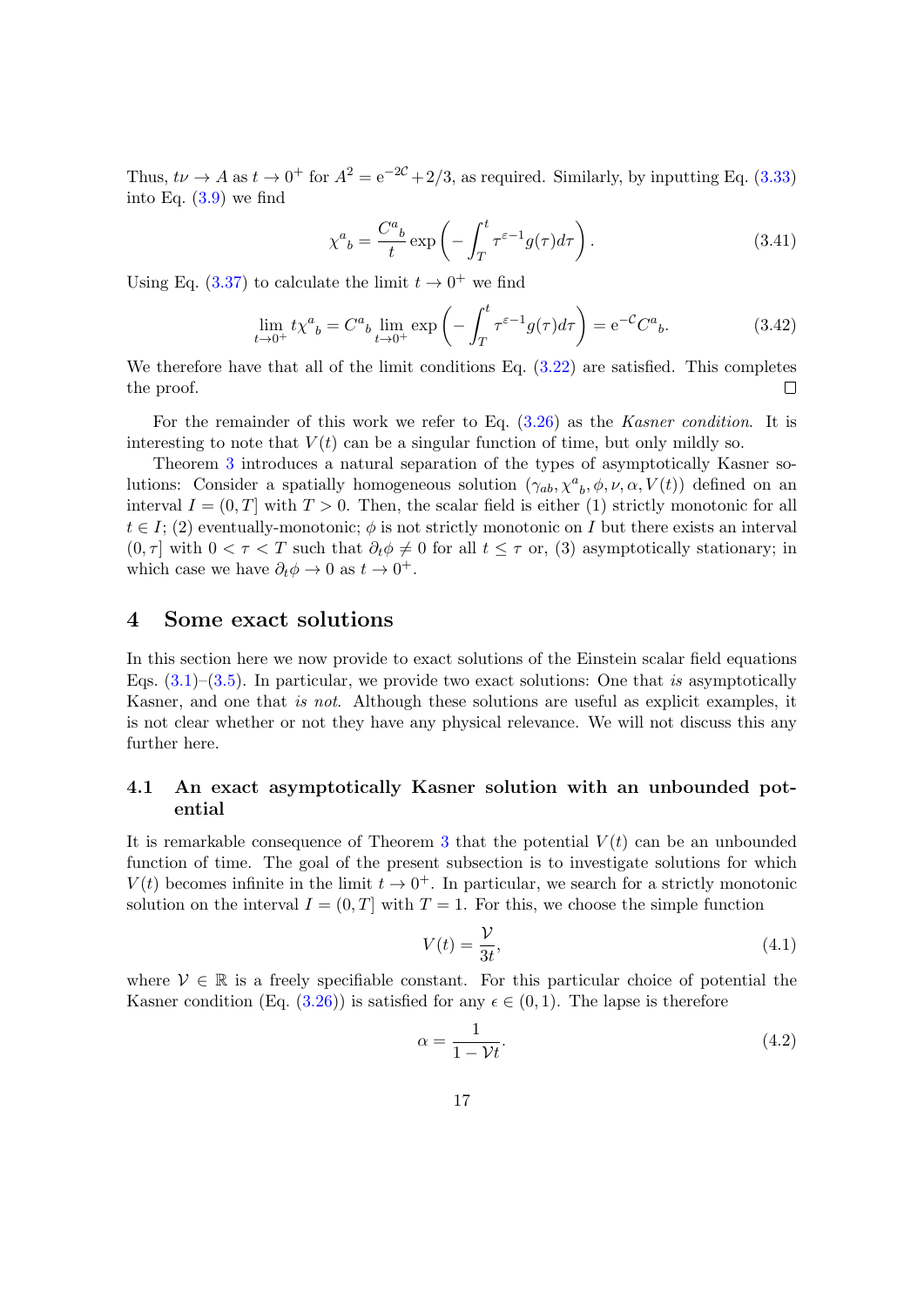Notice that if we want to guarantee that the lapse is finite (and positive) for all  $t \in I$  then we must make the restriction  $V < 1$ . It is important to note here that, if  $V > 0$ , our time interval is always restricted to  $t \in (0, \mathcal{V}^{-1})$ . In particular we have that Theorem [3](#page-13-4) holds for all  $T < V^{-1}$  We therefore find that t can be extended to  $\infty$  if and only if  $V \leq 0$ . Turning our attention to the extrinsic curvature equation Eq.  $(3.1)$  we use Eq.  $(3.9)$  to find,

$$
\chi^{a}{}_{b} = \exp\left(\ln\left(C^{a}{}_{b}\right) + \ln(1-\mathcal{V}) - \int_{1}^{t} \frac{1}{\tau(1-\mathcal{V}\tau)}d\tau\right) = \left(\frac{1}{t} - \mathcal{V}\right)\mathcal{C}^{a}{}_{b},\tag{4.3}
$$

where  $\mathcal{C}^a{}_b$  is a symmetric (i.e.  $C_{ab} = C_{ba}$ ) tensor with constant entries subject to the requirement  $\mathcal{C}^a{}_a = 0$ . Before proceeding we make the further simplification that the extrinsic curvature and metric are both diagonal. i.e.

$$
\chi^{a}{}_{b} = \mathcal{C}^{a}{}_{b} = 0, \quad \text{and} \quad \gamma_{ab} = 0 \quad \text{if} \quad a \neq b. \tag{4.4}
$$

We note that this is not a significant restriction as, for spatially homogeneous solutions, one can always perform a (local) coordinate transformation so that  $\chi^a{}_b$  and  $\gamma_{ab}$  are diagonal.

Solving Eq.  $(3.2)$  for the metric components now gives

$$
\gamma_{ab} = \frac{1}{\left(1 - \mathcal{V}t\right)^{2/3}} \text{diag}\left(\gamma_1 t^{\frac{2}{3} - 2\mathcal{C}^1} \cdot \gamma_2 t^{\frac{2}{3} - 2\mathcal{C}^2} \cdot \gamma_3 t^{\frac{2}{3} - 2\mathcal{C}^3} \right),\tag{4.5}
$$

where  $\gamma_1, \gamma_2$  and  $\gamma_3$  are integration constants. In principle these can be any constants, however this just corresponds to a scaling of the spatial coordinates. Notice that these solutions are very similar to the Kasner metric and in fact reduce to it if we pick  $V = 0$ . The resemblance becomes clearer if we set

$$
C^{a}{}_{b} = \text{diag}\left(\frac{1}{3} - p_{1}, \frac{1}{3} - p_{2}, \frac{1}{3} - p_{3}\right) \implies \sum_{i=1}^{3} p_{i} = 1,\tag{4.6}
$$

for constants  $p_i \in \mathbb{R}$ .

Before directly solving for the scalar field  $\phi$  we must first calculate  $\nu^2$ . From Eq. [\(3.10\)](#page-10-3), we find

<span id="page-17-1"></span>
$$
\nu^2 = \frac{1}{t^2 \alpha^2} \left( \frac{2}{3} \alpha - \left( \frac{2}{3} - A^2 \right) \right),\tag{4.7}
$$

where  $A \in \mathbb{R}$  is an integration constant and  $\alpha$  is given by Eq. [\(4.2\)](#page-16-1). The main thing to notice here is that, depending on the choice of A, it may be possible for  $\nu^2$  to become negative. In order to avoid this, we must choose a region on which we want the solution to be defined. Since our primary interest is the approach to the singularity, we choose  $t \in (0,1]$ . In the limit  $t \to 0^+$  we find that the restriction  $A^2 \geq 0$  should be made. Furthermore, requiring the solution to be defined at  $t = 1$  gives

<span id="page-17-0"></span>
$$
\begin{cases} 1 > \mathcal{V} > \frac{3A^2}{3A^2 - 2}, & A^2 \neq 2/3, \\ 1 > \mathcal{V} > -\infty, & A^2 = 2/3, \end{cases}
$$
(4.8)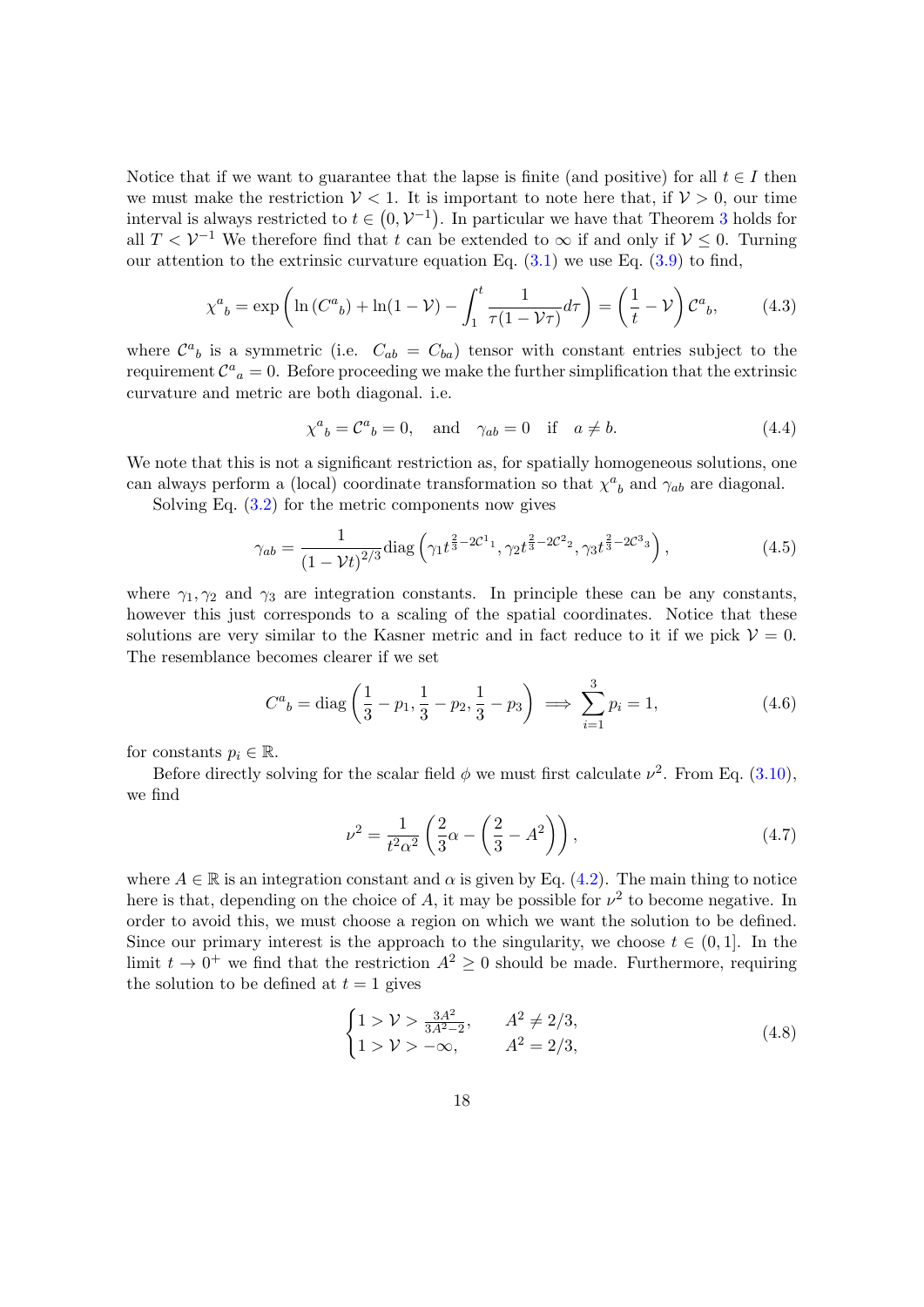The strict inequality in Eq. [\(4.8\)](#page-17-0) ensures that  $\nu$  (and hence  $\partial_t \phi$ ) never vanishes. We are now in a position to solve Eq.  $(2.17)$  for the scalar field  $\phi$ . Using Eq.  $(3.10)$  we find

$$
\phi = \begin{cases} B & \text{if } A = 0, \\ \phi_1 + \sqrt{\frac{8}{3} - 4A^2} \arctan\left(\frac{\sqrt{3} \alpha t |\nu|}{\sqrt{2 - 3A^2}}\right) + B & \text{if } A \in \left(0, \sqrt{2/3}\right), \\ \phi_1 + B & \text{if } A = \sqrt{2/3}, \end{cases}
$$
(4.9)

where  $B \in \mathbb{R}$  is an integration constant and  $\phi_1$  is defined as

$$
\phi_1 = A\left(\mu \ln\left(\mu\sqrt{3}\left(t|\nu|\alpha - A\right)\right) - \ln\left(\sqrt{3}\left(t|\nu|\alpha + A\right)\right)\right), \quad \mu = \text{sign}\left(\mathcal{V}\right). \tag{4.10}
$$

Here  $\alpha$  is given by Eq. [\(4.2\)](#page-16-1) and  $\nu$  by Eq. [\(4.7\)](#page-17-1). Note that we have only considered the case  $\nu > 0$ . The case where  $\nu < 0$  is recovered by the transformation  $(\phi, \nu) \mapsto (-\phi, -\nu)$ .

Finally, from Theorem [1,](#page-10-6) we find that the Hamiltonian constraint is satisfied if and only if the relation

<span id="page-18-0"></span>
$$
\sum_{i=1}^{3} p_i^2 = 1 - A^2 \tag{4.11}
$$

holds. Notice here that  $\chi^a{}_b\chi^b{}_a\geq 0 \implies A^2\leq 2/3$ . Clearly the standard Kasner relations are satisfied. In particular this solution is asymptotically Kasner in the sense of Def. [3.1.](#page-13-2) It follows then that this solution represents a generalisation of the standard Kasner scalar field solutions (with zero potential, discussed in Section [2.2\)](#page-5-3) to include a potential. We interpret the quantity  $A$  as (the analogue of) the scalar field strength since in the special case  $V = 0$ , A is the scalar field strength, discussed in Section [2.2.](#page-5-3)

In the special case  $A^2 = 2/3$  we have  $\nu^2 = \nu_\star^2$ . Then, from discussions in Section [3.3,](#page-13-0) it follows that  $A^2 = 2/3$  corresponds to a FLRW solution with a non-zero potential. In this situation, it is possible to pick any  $\mathcal{V} < 1$ . Another interesting case is  $A^2 = 0$ , which corresponds to the vacuum case. From Eq. [\(4.9\)](#page-18-0) we see that, if  $A = 0$ , we have  $\phi = constant$ and hence  $V(\phi(t)) = constant$ . It therefore follows from Eq. [\(4.1\)](#page-16-2) that we must choose  $V = 0$ . This makes sense: If the scalar field  $\phi$  does not vary in time then the potential  $V(\phi)$ must also remain constant.

We should remark that although we claim this is a new solution, it is not entirely clear that this is the case. Papers on the subject of Bianchi I solutions with a scalar field seem to always assume a simple form of the potential V as a function of the scalar field. In our case, however, we have a simple functional dependence of  $V$  on time rather than the scalar field. If we take Eq. [\(4.9\)](#page-18-0) as an implicit formula for t as a function of  $\phi$ , then V would become a rather involved function of  $\phi$ . Hence it is likely, although not guaranteed, that this is indeed is a new solution. We can always take Eq.  $(4.9)$  as an implicit formula for t as a function of  $\phi$  as the monotonicity of  $\phi$  ensures that the implicit function theorem can always be applied. We now calculate the series expansion of  $\phi$  about  $t = 0$  and invert the series to get  $t(\phi)$ . Substituting into Eq. [\(4.1\)](#page-16-2) gives

<span id="page-18-1"></span>
$$
V(\phi) = \frac{\mathcal{V}}{3A^2} + \frac{\mathcal{V}}{3}e^{-\frac{\phi - B}{A}} + \frac{(2A^2 - 1)\mathcal{V}^3}{4A^4}e^{\frac{\phi - B}{A}} + O\left(\left(e^{\frac{\phi - B}{A}}\right)^2\right). \tag{4.12}
$$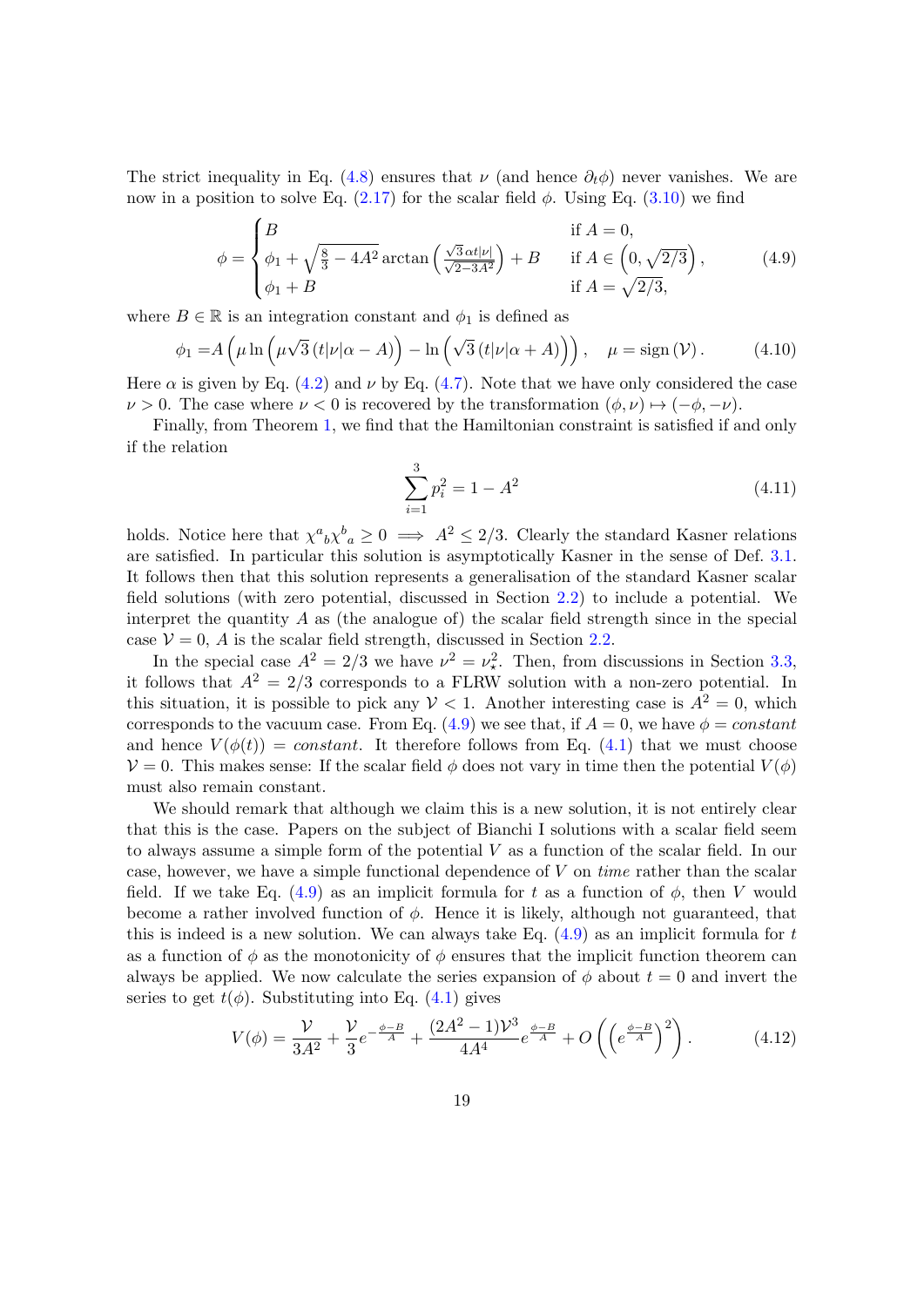

Figure 4.1: The potential Eq.  $(4.1)$  as a function of the scalar field (given by Eq.  $(4.9)$ ) for the case  $V = 1/2, A = \sqrt{1/3}$ , and  $B = 0$ . Here "Best Fit" is given by the first three terms in Eq. [\(4.12\)](#page-18-1).

In Fig. [4.1](#page-7-0) we show a plot of  $V(t)$  as a function of  $\phi(t)$  for the case  $\mathcal{V} = 1/2, A = \sqrt{1/3}$ and  $B = 0$ . In the Fig. [4.1](#page-7-0) we also plot the first three non-zero terms given by the series expansion Eq. [\(4.12\)](#page-18-1).

### 4.2 An exact solution that is not asymptotically Kasner

Theorem [3](#page-13-4) gives a clear and easily checkable condition on the potential  $V(t)$  that allows one to determine whether or not a (spatially homogeneous) solution is asymptotically Kasner. The goal of the present subsection is to investigate what happens when the Kasner condition Eq. [\(3.26\)](#page-14-0) does not hold. In particular, we search for a strictly monotonic solution (that is not asymptotically Kasner) on the interval  $I = (0, T]$  with  $T = 1$ . For this, we choose the function

$$
V(t) = \frac{\mathcal{V} - 1}{3\mathcal{V}t^2}, \quad \mathcal{V} \neq 0,
$$
\n(4.13)

where  $V \in \mathbb{R}$  is a freely specifiable (non-zero) constant. It is clear here that  $t^2V(t) \rightarrow$  $(V-1)/(3V)$  in the limit  $t \to 0^+$  and hence Eq. [\(4.13\)](#page-19-0) does not satisfy the Kasner condition Eq. [\(3.26\)](#page-14-0). We further note that there is no  $t \in I$  (or  $V \in \mathbb{R}$ ) such that  $V(t) = 1/(3t^2)$ . Using Eq.  $(3.5)$  to calculate the lapse  $\alpha$  gives

<span id="page-19-0"></span>
$$
\alpha = \mathcal{V}.\tag{4.14}
$$

Requiring that the lapse  $\alpha$  is a positive function in the interval I now gives the restriction  $V > 0$ . It is clear here that if  $V \neq 1$  then the solution is not asymptotically Kasner. Turning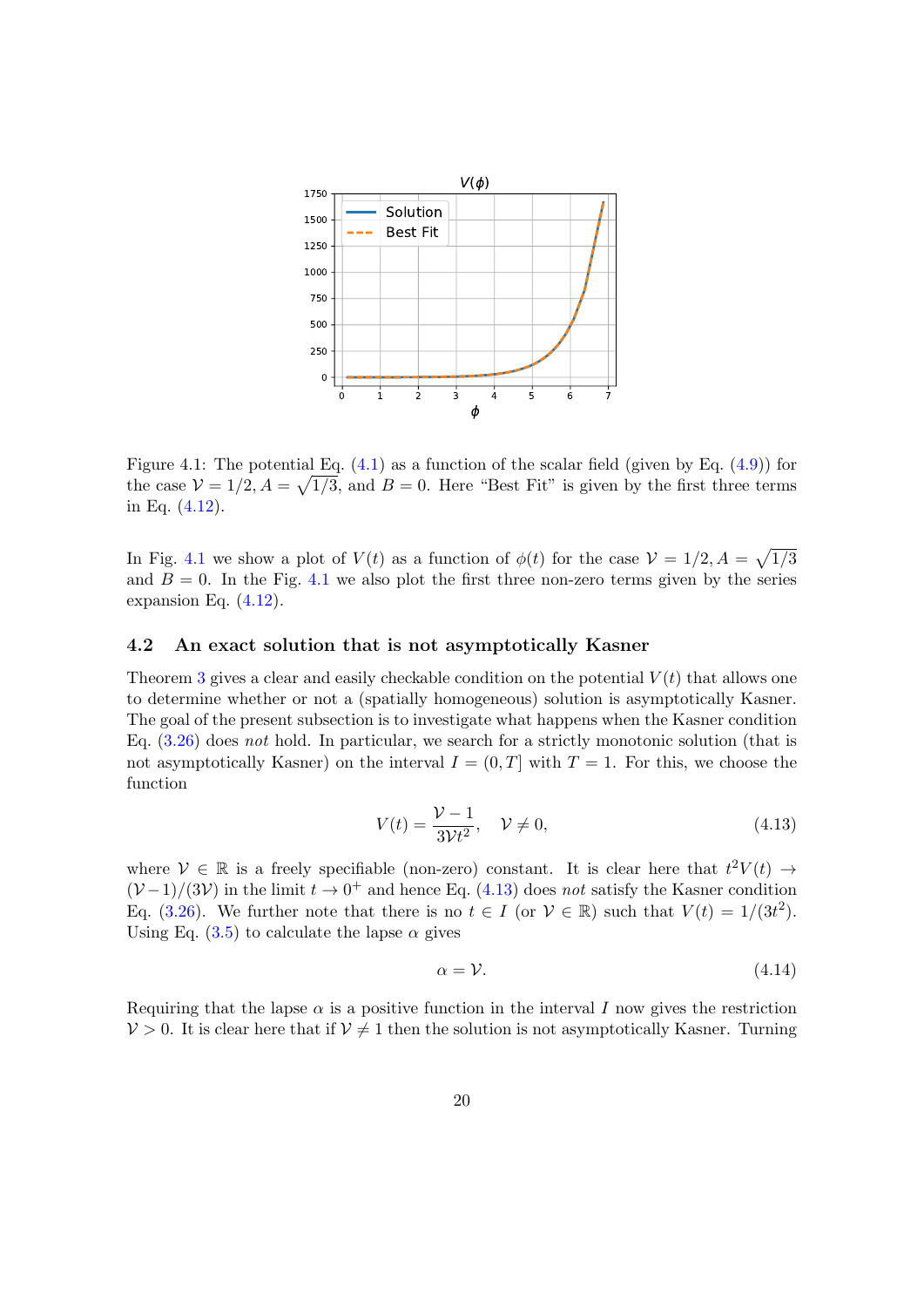our attention to the extrinsic curvature equation Eq.  $(3.1)$  we use Eq.  $(3.9)$  to find,

<span id="page-20-0"></span>
$$
\chi^{a}{}_{b} = \exp\left(-\int_{1}^{t} \frac{\mathcal{V}}{\tau} d\tau + \ln\left(\frac{1}{\sqrt{\mathcal{V}}} C^{a}{}_{b}\right)\right) = \frac{C^{a}{}_{b}}{\sqrt{\mathcal{V}}t^{\mathcal{V}}},\tag{4.15}
$$

where<sup>[3](#page-0-0)</sup>  $\mathcal{C}^a{}_b$  is a symmetric (i.e.  $C_{ab} = C_{ba}$ ) tensor with constant entries subject to the requirement  $\mathcal{C}^a{}_a = 0$ . Before proceeding we make the further simplification that the extrinsic curvature and metric are both diagonal, i.e,

$$
\mathcal{C}^{a}{}_{b} = \text{diag}(\mathcal{C}_{1}, \mathcal{C}_{2}, \mathcal{C}_{3}), \quad \text{and} \quad \gamma_{ab} = 0 \quad \text{if} \quad a \neq b. \tag{4.16}
$$

As with the previous solution, we point out that this is not a significant restriction as, for spatially homogeneous solutions, one can always perform a (local) coordinate transformation so that  $\chi^a{}_b$  and  $\gamma_{ab}$  are diagonal.

Inputting Eq.  $(4.15)$  into Eq.  $(2.19)$  and solving for the metric components gives

$$
\gamma_{ab} = t^{\frac{2\mathcal{V}}{3}} \text{diag}\left(\gamma_1 \exp\left(\frac{2\sqrt{\mathcal{V}}\mathcal{C}_1}{(\mathcal{V}-1)t^{\mathcal{V}-1}}\right), \gamma_2 \exp\left(\frac{2\sqrt{\mathcal{V}}\mathcal{C}_2}{(\mathcal{V}-1)t^{\mathcal{V}-1}}\right), \gamma_3 \exp\left(\frac{2\sqrt{\mathcal{V}}\mathcal{C}_3}{(\mathcal{V}-1)t^{\mathcal{V}-1}}\right)\right),\tag{4.17}
$$

where  $\gamma_1, \gamma_2$ , and  $\gamma_3$  are integration constants. In principle these can be any constants, however this just corresponds to a scaling of the spatial coordinates. Notice that in Eq. [\(4.17\)](#page-20-1) we have implicitly restricted our attention to the case  $V \neq 1$ . The special case  $V = 1$  returns the standard Kasner-scalar field solutions, with zero potential, discussed in Section [2.2.](#page-5-3)

We now turn our attention to the scalar field  $\phi$ . In order to calculate  $\phi$  we must first solve for the quantity  $\nu^2$ . From Eq. [\(3.10\)](#page-10-3) we find

<span id="page-20-1"></span>
$$
\nu^2 = \frac{2}{3t^2 \mathcal{V}} - \frac{\mathcal{C}}{\mathcal{V} t^{2\mathcal{V}}},\tag{4.18}
$$

where  $C \in \mathbb{R}$  is an integration constant<sup>[4](#page-0-0)</sup>. In order to ensure that  $\nu^2$  is strictly positive on the interval  $I = (0, 1]$  we require that the inequality

<span id="page-20-3"></span><span id="page-20-2"></span>
$$
\frac{2}{3t^2} - \frac{\mathcal{C}}{t^{2\mathcal{V}}} > 0\tag{4.19}
$$

holds for all  $t \in (0, 1]$ . Using Eq.  $(3.4)$  we now calculate the scalar field as

$$
\phi = \begin{cases} B + \sqrt{\frac{2}{3\nu}} \ln(t), & \text{if } C = 0, \\ B + \frac{1}{\sqrt{3\nu}(\nu - 1)} \left( \phi_1 - \sqrt{2 - 3Ct^{2(1-\nu)}} \right), & \text{if } C \neq 0, \end{cases}
$$
(4.20)

<sup>&</sup>lt;sup>3</sup>Note that the factor of  $1/\sqrt{\mathcal{V}}$  has been introduced for later convenience.

<sup>&</sup>lt;sup>4</sup>The factor of  $1/\mathcal{V}$  has been introduced for later convenience.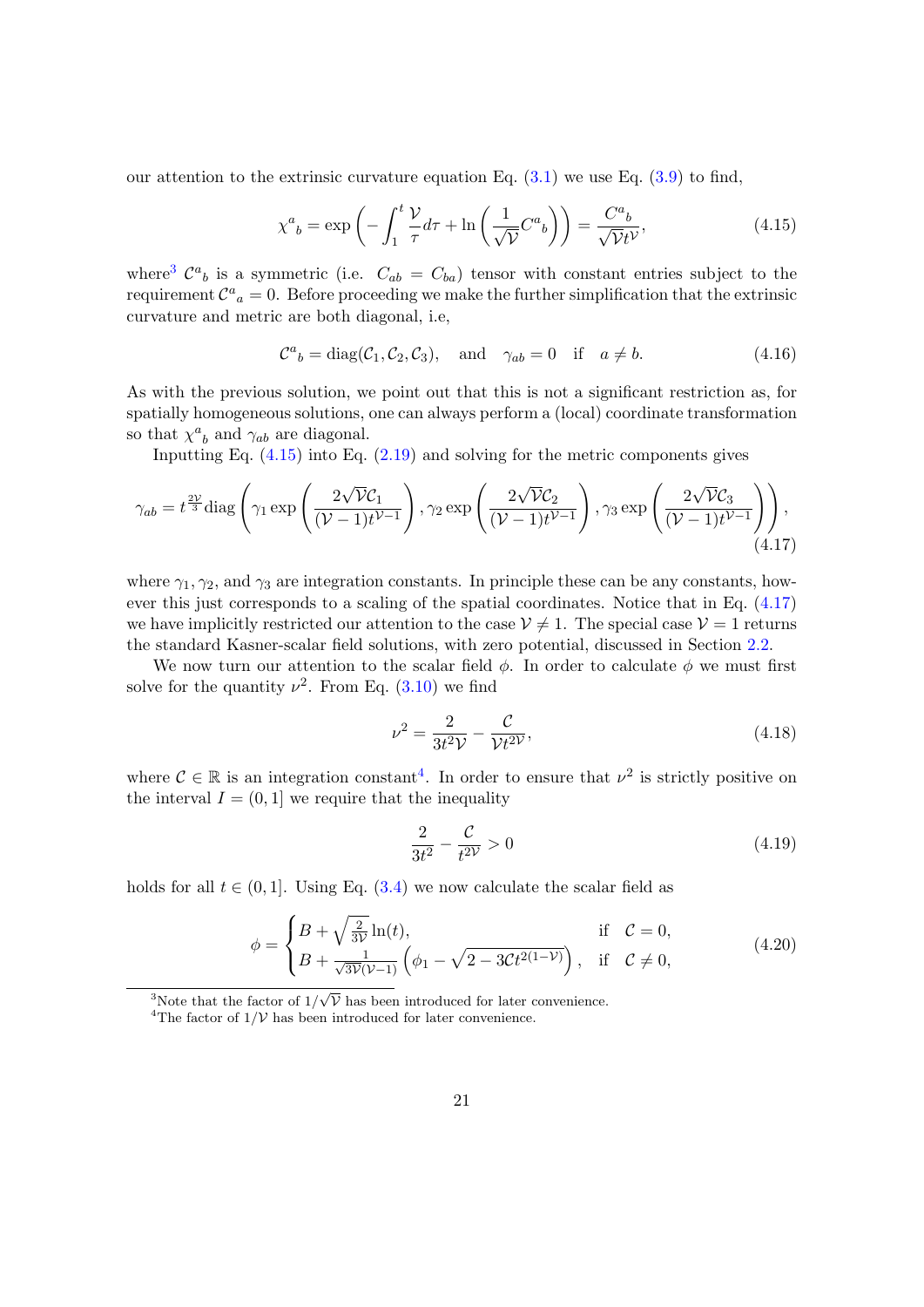

<span id="page-21-2"></span>Figure 4.2: The potential Eq.  $(4.13)$  as a function of the scalar field (given by Eq.  $(4.20)$ ) for the case  $V = 3/4$ ,  $C = 1/3$  and  $B = 0$ . Here, "Best Fit" is given by the first three terms in Eq. [\(4.24\)](#page-22-1).

where,  $B \in \mathbb{R}$  is an integration constant and, for the sake of readability, we have defined  $\phi_1$ as

$$
\phi_1 = \frac{1}{\sqrt{8}} \left( \ln \left( \sqrt{2} - \sqrt{2 - 3Ct^{2(1-\mathcal{V})}} \right) + \ln \left( \sqrt{2} + \sqrt{2 - 3Ct^{2(1-\mathcal{V})}} \right) \right). \tag{4.21}
$$

Note here that we have only considered the case  $\nu > 0$ . The case where  $\nu < 0$  is recovered by the transformation  $(\phi, \nu) \mapsto (-\phi, -\nu)$ .

Finally, by appealing to Theorem [1,](#page-10-6) we note that the Hamiltonian constraint Eq. [\(3.6\)](#page-8-5) is satisfied if and only if the algebraic relation

<span id="page-21-0"></span>
$$
\mathcal{C}_1^2 + \mathcal{C}_2^2 + \mathcal{C}_3^2 - \mathcal{C} = 0 \tag{4.22}
$$

holds. Notice that it is possible for Eq.  $(4.22)$  to hold only if  $C \geq 0$ . Given this, we use the inequality Eq. [\(4.19\)](#page-20-3) to impose a restriction on the possible values of  $\mathcal V$ .

If the inequality Eq. [\(4.19\)](#page-20-3) holds at  $t = 1$ , we find that  $C < 2/3$ . It follows then that the largest C can be is  $\mathcal{C} \approx 2/3$ . In this extremal case we further find that Eq. [\(4.19\)](#page-20-3) holds if and only if  $V \in (0, 1)$ . We therefore have the following requirements:

<span id="page-21-1"></span>
$$
\begin{cases} 0 < \mathcal{C} < \frac{2}{3}, \\ 0 < \mathcal{V} < 1. \end{cases} \tag{4.23}
$$

In the special case  $\mathcal{C} = 0$  we find that  $\mathcal{V} > 0$  is the only restriction we need to make on V. Note that, unlike the solution presented in Section [4.1](#page-16-3) there is no value of  $\mathcal C$  that would return the vacuum Kasner scalar field solutions with zero potential, presented in Section [2.2.](#page-5-3) This is a direct consequence of the exclusion of the  $V = 1$  case.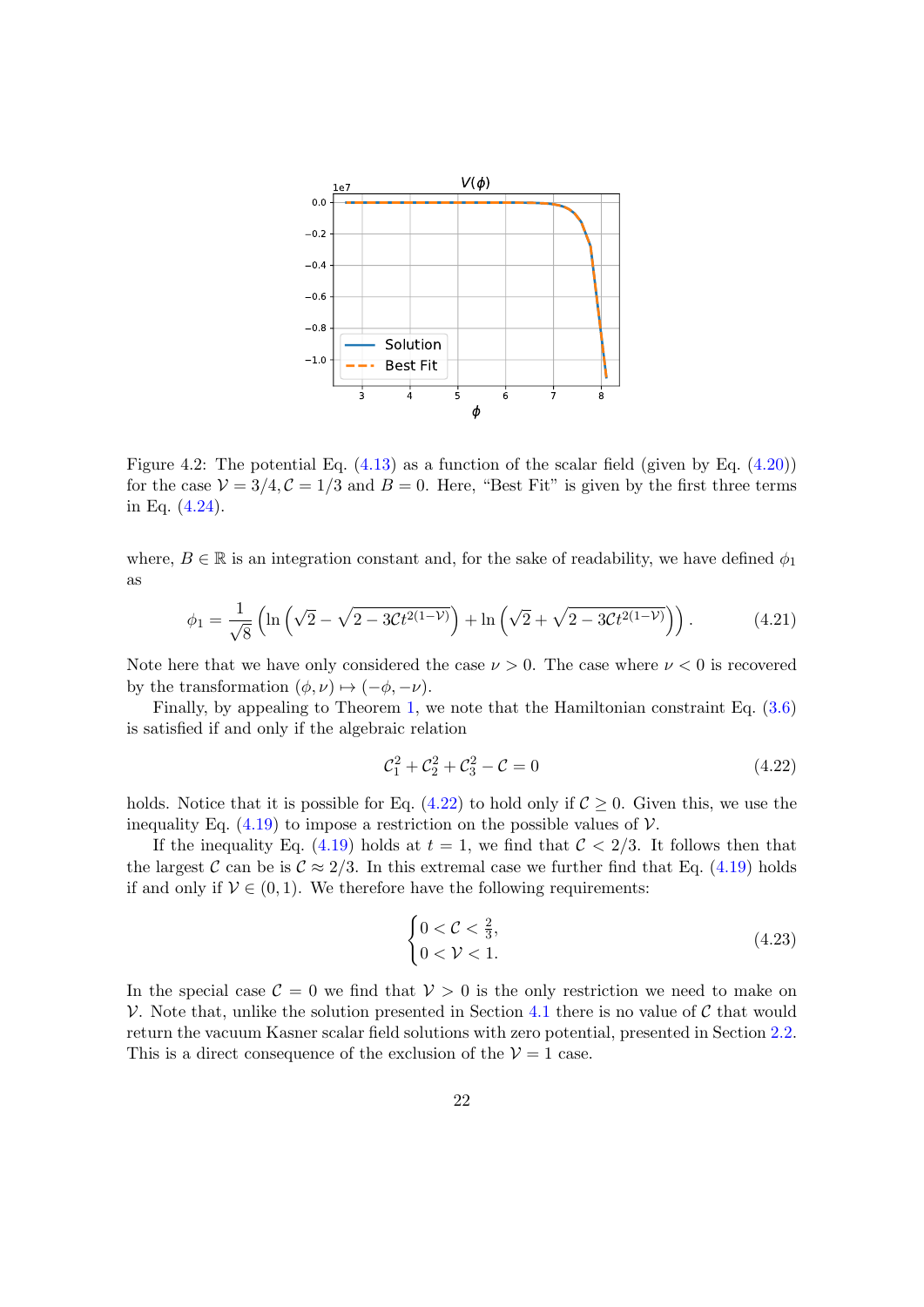Provided the inequalities Eq. [\(4.23\)](#page-21-1) hold, we have that  $\partial_t \phi \neq 0$  for all  $t \in I$ . In particular, the implicit function theorem implies that it is possible to (at least locally) invert  $\phi(t)$  to find  $t(\phi)$  and hence  $V(\phi) = V(t(\phi))$ . We now calculate the series expansion of  $\phi$  about  $t = 0$  and invert the series to get  $t(\phi)$ . Substituting into Eq. [\(4.13\)](#page-19-0) now gives

$$
V(\phi) = 3^{\frac{1}{1-\nu}} e^{\frac{4}{\nu-1}} \left( 1 - \frac{e^{w(\phi)}}{\nu-1} + \frac{e^8 (7\nu-3) e^{2w(\phi)}}{8(\nu-1)^2} + O\left( \left( e^{w(\phi)} \right)^3 \right) \right) e^{\frac{w(\phi)}{\nu-1}}, \quad (4.24)
$$

where we have defined

<span id="page-22-1"></span>
$$
w(\phi) = 2\sqrt{6\mathcal{V}}(\mathcal{V} - 1)(\phi - B).
$$

In Fig. [4.2](#page-21-2) we show a plot of  $V(t)$  as a function of  $\phi(t)$  for the case  $V = 3/4, C = 1/3$ and  $B = 0$ . In the Fig. [4.2](#page-21-2) we also plot the first three non-zero terms given by the series expansion Eq. [\(4.24\)](#page-22-1).

### <span id="page-22-0"></span>5 Numerical examples

### 5.1 Numerical set-up

#### 5.1.1 Potential and initial conditions

In previous sections we have provided an analytical theory that describes the effect a potential  $V(t)$  has on Bianchi I solutions with a strictly monotonic scalar field  $\phi$ . The goal of the present section is to numerically extend these results and to provide some (numerical) examples (and expansion formulas) of the various types of spatially homogeneous space-times, discussed at the end of Section [3.3.](#page-13-0) Namely, we provide numerical examples for which the scalar field  $\phi$  is (1) strictly monotonic, (2) asymptotically stationary, and (3) eventuallymonotonic. To this end we seek to solve the Einstein scalar field equations Eqs.  $(3.1)$ – $(3.5)$ on the interval  $I = (0, 1]$ . Although our Python code allows for an arbitrary choice of potential  $V(\phi)$ , we restrict our attention to the choice

<span id="page-22-3"></span><span id="page-22-2"></span>
$$
V(\phi) = m\left(\cosh\left(k\phi\right) - 1\right),\tag{5.1}
$$

where  $m, k \in \mathbb{R}$  are positive freely specifiable constants. At this stage it is not clear that Eq. [\(5.1\)](#page-22-2) allows for each of the various types of space-times. However, we find that this potential does allow for each type of solution. Observe carefully that, unlike Section [3,](#page-8-0) we specify the potential  $V(\phi)$  in terms of the scalar field  $\phi$  and not as a function of time.

Let us now discuss how we construct our initial data. Recall first that an initial data set  $(\gamma_{ab}, K_{ab})$  must satisfy the Hamiltonian constraint Eq. [\(3.6\)](#page-8-5) at the initial time. For this we first pick a background initial data set  $(\gamma_{ab}, \mathring{\chi}^a{}_b, \mathring{\phi})$  satisfying the Hamiltonian constraint. Here, we pick the background to be an exact Kasner scalar field solution (see Section [2.2\)](#page-5-3). At the initial time  $t = 1$  we set

$$
\gamma_{ab}(t=1) = \mathring{\gamma}_{ab}, \quad \chi^a{}_b(t=1) = \mathring{\chi}^a{}_b, \quad \phi(t=1) = 0. \tag{5.2}
$$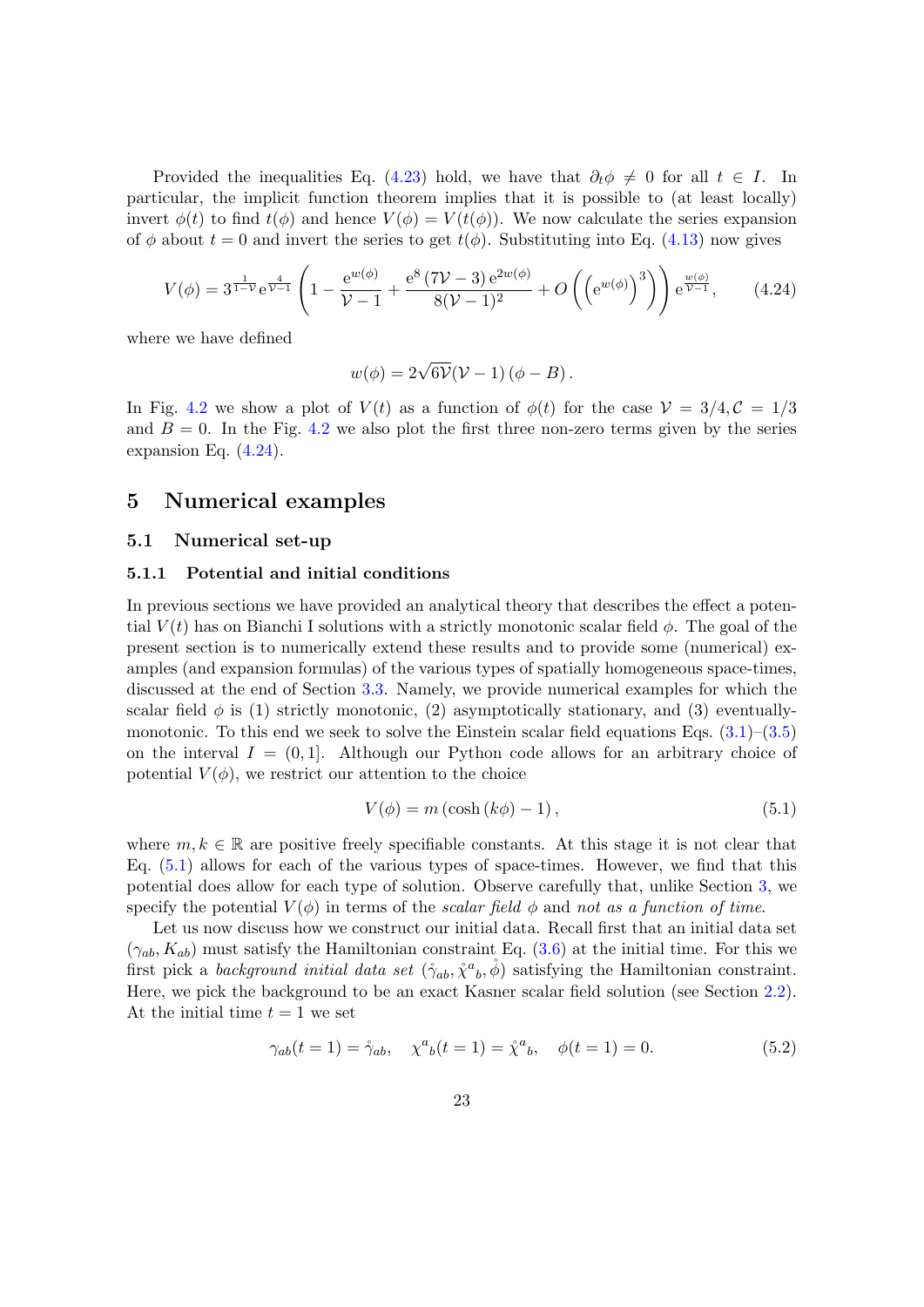We find that this choice of initial data ensures that the Hamiltonian constraint Eq.  $(3.6)$ is satisfied initially provided  $\nu(t = 1) = \AA$ , where  $\AA$  is the scalar field strength associated with the background data set  $(\dot{\gamma}_{ab}, \mathring{A}^a{}_b, \mathring{\phi})$ . Given this initial data we then numerical evolve the unknowns towards the singularity at  $t = 0$ . For our time-stepping method we use the adaptive  $\text{Sci}Py$  integrator *odeint*<sup>[5](#page-0-0)</sup>. We denote its absolute error as  $\tilde{\mathcal{E}}$  and its magnitude as  $\tilde{\varepsilon} = -\log(\tilde{\mathcal{E}})$ . It is clear then that  $\tilde{\varepsilon}$  controls the local step size of the time evolution and is the primary source of error in our numerical scheme, and should decrease monotonically with  $\tilde{\varepsilon}$ . Throughout our evolution we use the relative constraint violation

$$
C = \left| t^2 \chi^a{}_b \chi_a{}^b + t^2 \nu^2 + 2t^2 V(\phi) - \frac{2}{3} \right| \tag{5.3}
$$

as a gauge of our numerical error.

#### 5.1.2 Perturbation expansions

Recall now that at  $t = 1$  we have  $\phi = 0$ . In particular this means that  $V(\phi)$ , as given by Eq.  $(5.1)$ , vanishes initially. With this in mind, we interpret the solutions we construct here as spatially homogeneous perturbations of the exact Kasner scalar field solutions with zero potential  $(\gamma_{ab}, \AA^a{}_b, \mathring{\phi})$ . It therefore makes sense to consider perturbation expansions of  $\phi$ with respect to the parameters m and k. In particular we expect that if  $k$  (or m) is 'small' then we can write  $\phi$  as a series of the form

<span id="page-23-2"></span><span id="page-23-0"></span>
$$
\phi = \phi_{(0)} + \sum_{i=1}^{\infty} \vartheta^i \phi_{(i)},
$$
\n(5.4)

where we have that either  $\vartheta = k$  or  $\vartheta = m$  and the  $\phi_{(i)}$ 's are unknown functions of time. From Eq. [\(5.2\)](#page-22-3) we find that the fields  $\phi_{(i)}$  satisfy the initial conditions

$$
\phi_{(0)}(1) = \phi_{(i)}(1) = 0, \quad \partial_t \phi_{(0)}(1) = \mathring{A}, \quad \partial_t \phi_{(i)}(1) = 0, \quad i = 1, \dots, \infty.
$$
 (5.5)

Inputting the expansion Eq. [\(5.4\)](#page-23-0) into Eq. [\(3.4\)](#page-8-2) we find that, irrespective of  $\vartheta = k, m$ , the function  $\phi_{(0)}$  must satisfy the differential equation

$$
\partial_t^2 \phi_{(0)} + \frac{1}{t} \partial_t \phi_{(0)} = 0, \quad \phi_{(0)}(1) = 0, \quad \partial_t \phi_{(0)}(1) = \mathring{A}.
$$
 (5.6)

It follows then that

<span id="page-23-1"></span>
$$
\phi_{(0)} = \mathring{A}\ln(t). \tag{5.7}
$$

Generically, one expects each of the  $\phi_{(i)}$ 's to become infinite in the limit  $t \to 0^+$ , and hence the term  $\vartheta^i \phi_{(i)}$  is not 'small', for t sufficiently close to  $t = 0$ . It is therefore worth pointing out that when we say  $\vartheta$  is small we mean that  $|\vartheta^i \phi_{(i)} / \phi_{(0)}| \ll 1$  for all  $t \in (0,1)$ . Of course,

<sup>5</sup>See <https://docs.scipy.org/doc/scipy/reference/generated/scipy.integrate.odeint.html>.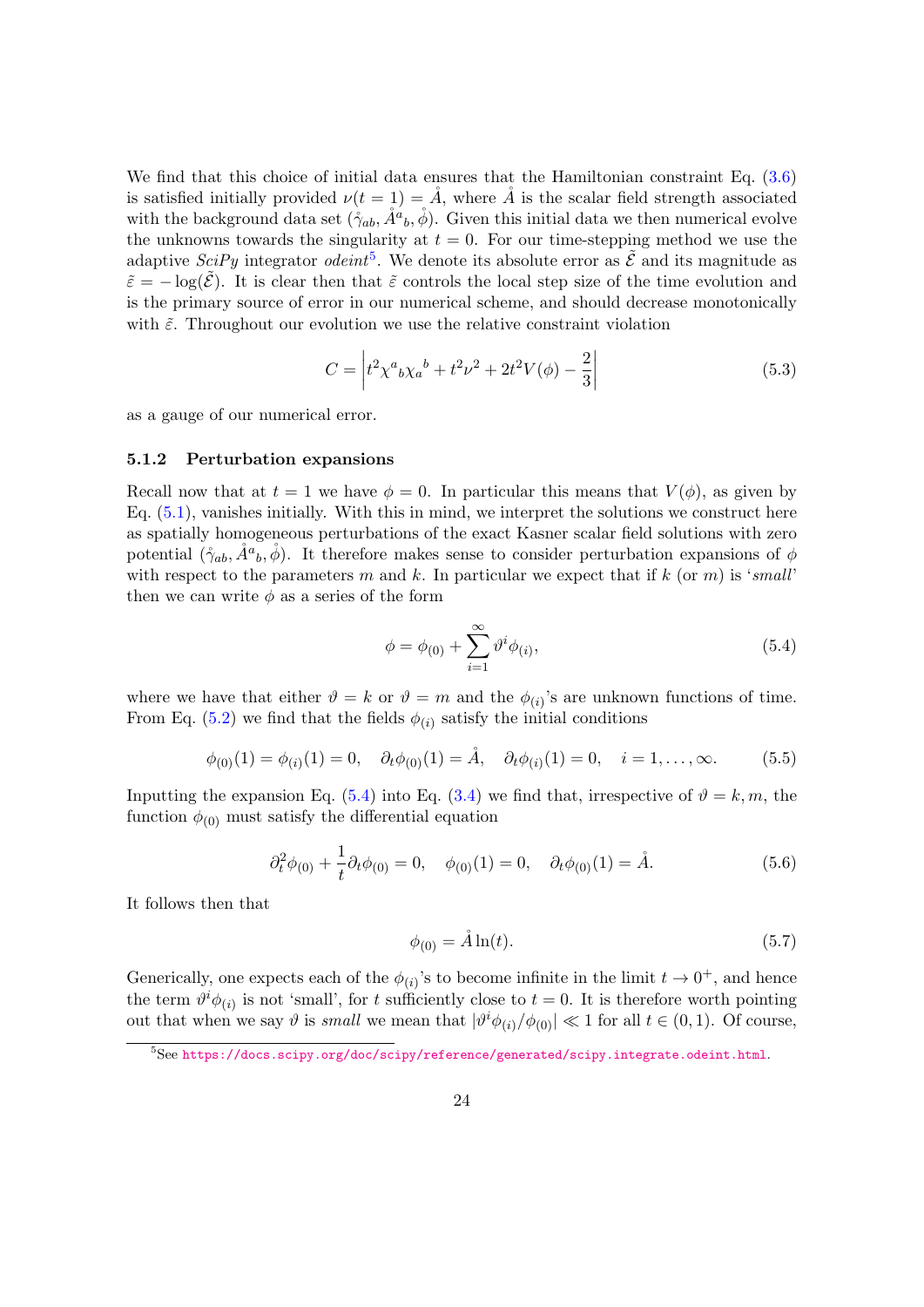as a matter of principle, one cannot a priori determine the validity of such an assumption. Instead, one must first determine the function  $\phi_{(i)}$  and then check for consistency. Explicit formulas for the remaining  $\phi_{(i)}$ 's are given in the following sections.

Finally, we end this subsection by introducing the function  $\mathcal{K}(t)$  as

$$
\mathcal{K}(t) = t^2 \nu^2 + t^2 \chi^a{}_b \chi^b{}_a - \frac{2}{3}.\tag{5.8}
$$

We find that if  $\mathcal{K}(t) \to 1$  as  $t \to 0^+$  then the corresponding solution is asymptotically Kasner in the sense of Def. [3.1.](#page-13-2) We therefore refer to  $\mathcal{K}(t)$  as 'the Kasner constraint' and  $|K(t) - 1|$  as the *'violation of the Kasner constraint'*. Note here that we say a (spatially homogenous) solution is asymptotically Kasner if the final value of  $|K - 1|$  is smaller that the constraint violation.

### 5.2 Perturbation expansions in  $m$  and their numerical justifications

In this subsection we consider the behaviour of the scalar field  $\phi$ , corresponding to the potential Eq.  $(5.1)$ , when the parameter m is small. It is clear from Eq.  $(5.1)$  that m only affects the relative size of the potential  $V(\phi)$ . As such, we do not expect m to have any impact on the generic time dependence of the potential  $V(\phi(t))$ . It therefore makes sense to establish the general behaviour of the scalar field by considering a perturbation expansion of  $\phi$  in m. i.e. we assume that the scalar field  $\phi$  has the asymptotic form

<span id="page-24-1"></span><span id="page-24-0"></span>
$$
\phi = \mathring{A}\ln(t) + m\phi_{(1)} + O(m^2),\tag{5.9}
$$

where  $\phi_{(1)}$  is a time-dependent function. Observe that Eq. [\(5.9\)](#page-24-0) is consistent with Eq. [\(5.4\)](#page-23-0) and Eq. [\(5.7\)](#page-23-1) for  $\vartheta = m$ . Inputting the expansion Eq. [\(5.9\)](#page-24-0) into the (spatially homogeneous) scalar field equation Eq.  $(3.4)$  and using that the initial conditions are given by Eq.  $(5.5)$ , we find that  $\phi_{(1)}$  must satisfy the differential equation

$$
\begin{cases} \partial_t^2 \phi_{(1)} + \frac{1}{t} \partial_t \phi_{(1)} = -\frac{3\mathring{A}}{2} \left( t^{k\mathring{A}} + t^{-k\mathring{A}} \right) - \frac{(3\mathring{A}^2 - 1)k}{2} \left( t^{k\mathring{A}} - t^{-k\mathring{A}} \right), \\ \phi_{(1)}(1) = 0, \quad \partial_t \phi_{(1)}(1) = 0, \end{cases}
$$
(5.10)

and therefore has solution

$$
\phi_{(1)} = \begin{cases} \frac{\mathring{A}(k^2(12\mathring{A}^2 + 3\mathring{A}^4 k^2 - 16) - 3(\mathring{A}^2 k^2 - 4)^2 t^2 - 2(3\mathring{A}^2 - 2)(\mathring{A}^2 k^2 - 4)\ln(t))k^2 + \varphi_{(1)}}{4(\mathring{A}^2 k^2 - 4)^2}, & k \neq 2/\mathring{A}, \\ \frac{2 - 2t^4 + 3\mathring{A}^2(5 - 8t^2 + 3t^4) + 4\ln(t)(2 + 3\mathring{A}^2 + (4 - 6\mathring{A}^2)\ln(t))}{32\mathring{A}}, & k = 2/\mathring{A}, \end{cases} (5.11)
$$

where

$$
\varphi_{(1)} = 2(\mathring{A}k - 2)^2 (3\mathring{A}(1 + \mathring{A}k) - k)t^{2 + \mathring{A}k} - 2(2 + \mathring{A}k)^2 (3\mathring{A}(\mathring{A}k - 1) - k)t^{2 - \mathring{A}k}.
$$
 (5.12)

Using Eq.  $(5.9)$  and Eq.  $(5.11)$  we can now calculate the leading order behaviour of the potential Eq. [\(5.1\)](#page-22-2) as a function of time. We find,

<span id="page-24-2"></span>
$$
V(\phi(t)) = \frac{1}{2} \left( t^{\mathring{A}k} + t^{-\mathring{A}k} - 2 \right) m + O(m^2).
$$
 (5.13)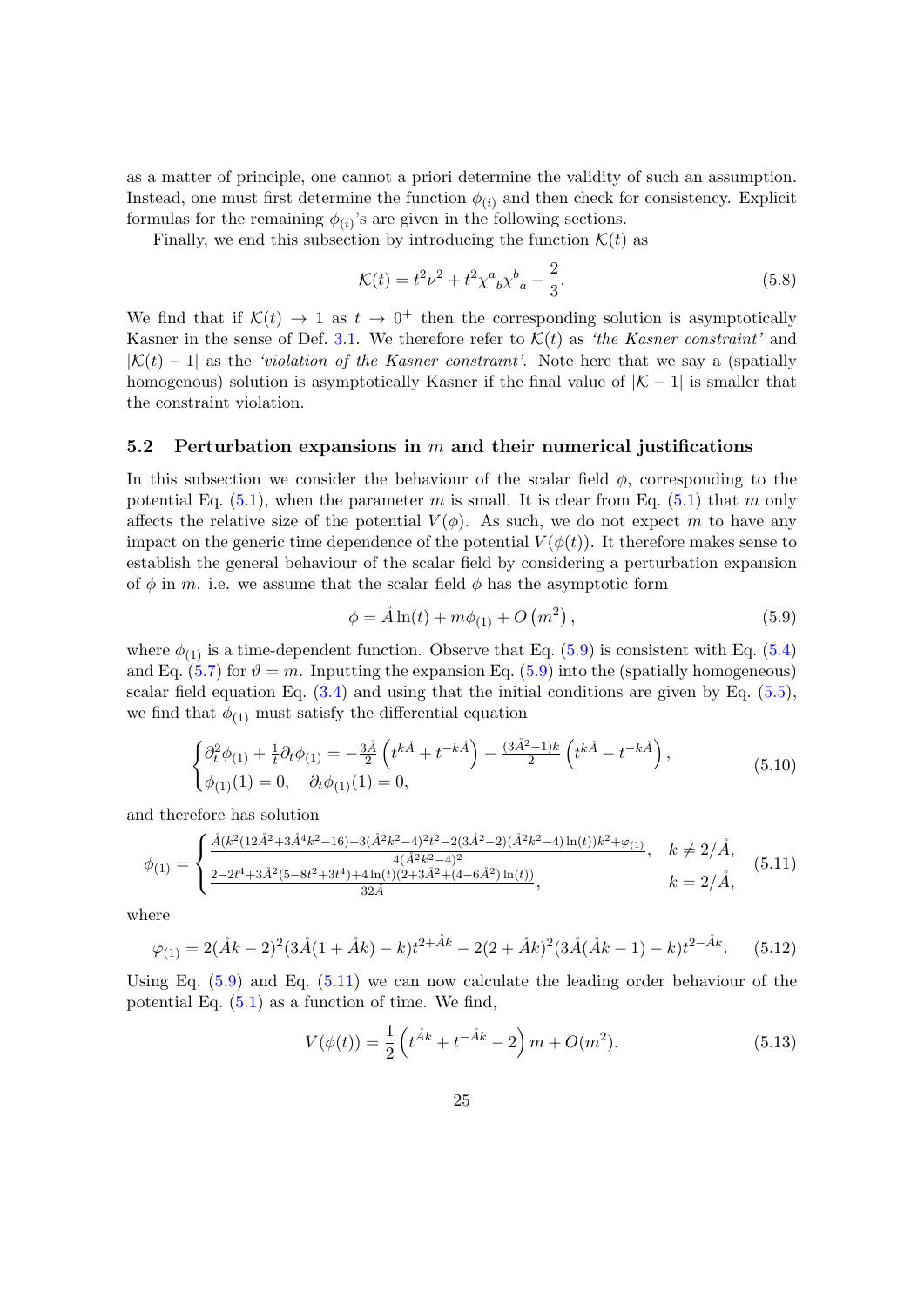From this expansion one might conclude that  $t^2V(\phi) \to 0$  as  $t \to 0^+$  if and only if  $|\AA k| < 2$ . If the inequality  $|\AA_k| < 2$  is satisfied then we find that Theorem [3](#page-13-4) holds for any  $\epsilon \in$  $(0, 2 - |\mathring{A}k|)$ . It is worth noting here that the assumption that m is small (as was discussed in Section ??) holds if  $mk^2 \ll 1$ .

We now provide numerical support for the expansions Eq.  $(5.9)$ – $(5.13)$ . In Fig. [5.1](#page-7-0) we show the results for three of our numerical simulations in which the value of k changes but all other parameters are kept fixed. For each of the plots in Fig. [5.1](#page-7-0) we set  $m = 10^{-3}, \theta = -\pi/3$ and  $\psi = 5\pi/3$ . In the first column, we show the solutions corresponding to the choice  $k = \sqrt{2}$  so that  $|\mathring{A}k| = 1$ . In the second column, we show the solutions corresponding  $\kappa = \sqrt{2}$  so that  $|AK| = 1$ . In the second column, we show the solutions corresponding<br>to the choice  $k = 2\sqrt{2}$  so that  $|\mathring{A}k| = 2$  and in the third column, we show the solutions to the choice  $\kappa = 2\sqrt{2}$  so that  $|Ak| = 2$  and in the third column, we show the solutions corresponding to the choice  $k = 3\sqrt{2}$  so that  $|\mathring{A}k| = 3$ . In the top row of Fig. [5.1](#page-7-0) we show the scalar field  $\phi$ . In the second and third rows of Fig. [5.1](#page-7-0) we show the quantities  $t^2V(\phi(t))$  and  $|K(t)-1|$ , respectively. For the 'sub-critical' case, for which we have  $\AA k=1$ , we see that our analytical predictions closely match our numerical results. However, in the 'critical' and 'super-critical' cases we find that our analytical predictions do not match our numerical simulations. In the critical case we find that the numerical solutions closely match the analytical predictions for  $t \in [t_B, 1]$ . However, at  $t = t_B \approx 2.3 \times 10^{-2}$  the solution bounces to a space-time that is asymptotically Kasner. This behaviour becomes more extreme in the super-critical case where we see, in the centre right plot of Fig. [5.1,](#page-7-0) that although the analytical predictions do match the numerical results for a short while, by the time of the *bounce* at  $t = t_B \approx 3.9 \times 10^{-3}$  the analytical prediction for  $t^2 V(\phi(t))$ is significantly larger than the numerically calculated value of  $t^2V(\phi(t))$ . It is not entirely surprising that this bounce type behaviour is not predicted by Eq.  $(5.9)$ – $(5.13)$  as this type of bouncing phenomena is a highly non-linear process and hence cannot be approximated by the linearisation. Observe carefully that this bounce is clearly seen in the "super-critical case". However, in the "critical case" we only see the beginning of the bounce. It is therefore not clear that this solution does indeed bounce to a solution that is asymptotically Kasner. The only way to demonstrate that the solution does indeed become asymptotically Kasner would be to re-perform the simulations closer to  $t = 0$ . However, we find that our code is not able to get closer to the singularity than  $t = 4 \times 10^{-8}$ .

Finally, in Fig. [5.2](#page-21-2) we show the Kasner coefficients  $p_1(t)$ ,  $p_2(t)$ ,  $p_3(t)$  and the conjugate momentum of the scalar field<sup>[6](#page-0-0)</sup>  $\pi_{\phi}(t) := t \partial_t \phi/\alpha$ , in both the critical and super-critical cases. In each of the plots in Fig. [5.2](#page-21-2) we see that the quantities are approximately constant before bouncing to a different value.

### <span id="page-25-0"></span>5.3 Perturbation expansions in  $k$  and their numerical justifications

### 5.3.1 Taylor expansions in k

The goal of the present subsection is to provide a detailed description of solutions for which the scalar field  $\phi$  is a strictly monotonic function, and for which the Kasner condition Eq. [\(3.26\)](#page-14-0) holds. We saw in the previous subsection that solutions (corresponding to the

<sup>&</sup>lt;sup>6</sup>Note that the scalar field strength A is calculated as  $\lim_{t\to 0^+} \pi_{\phi}\phi(t)$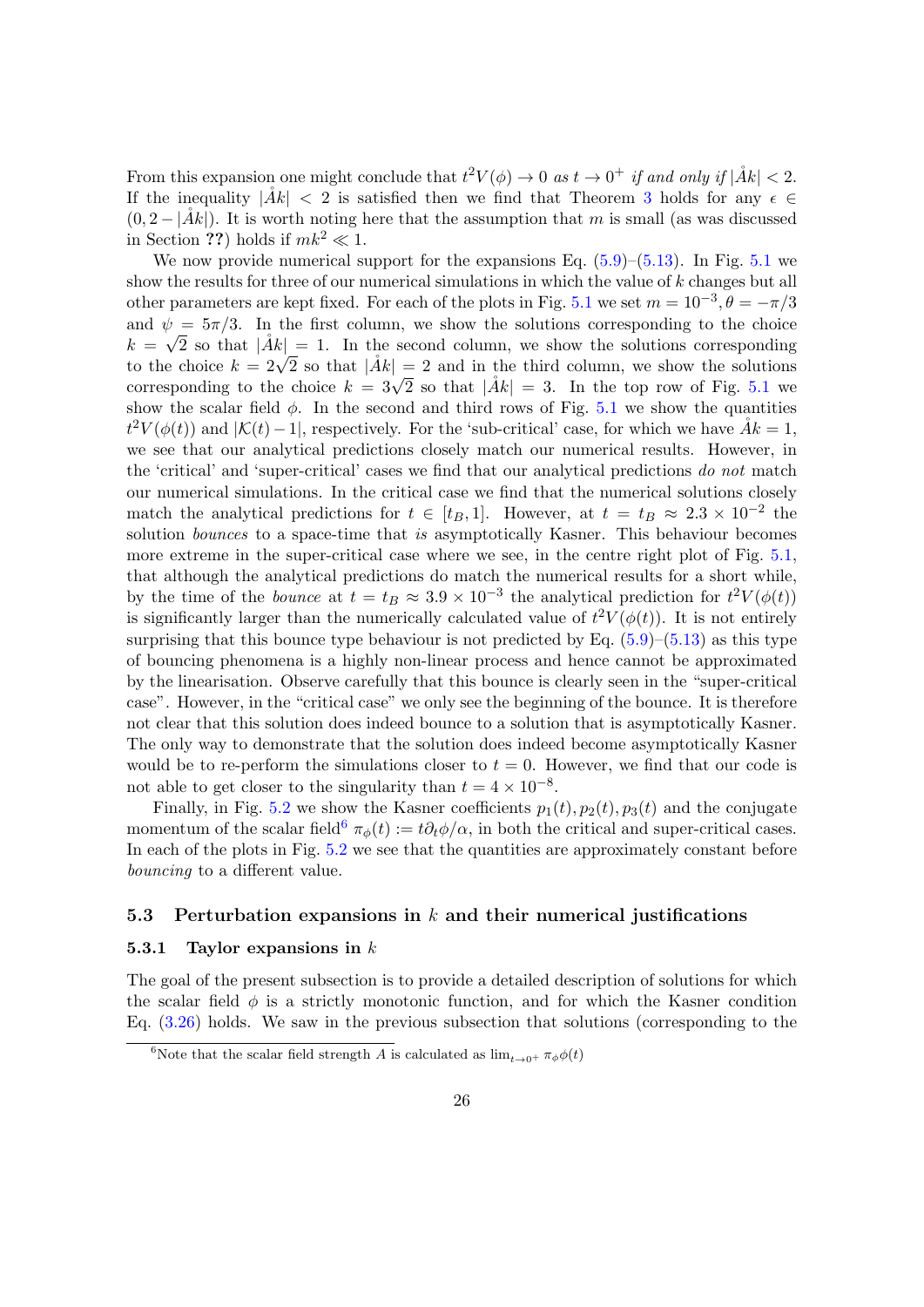

Figure 5.1: The numerical solutions corresponding to  $m = 10^{-3}, \theta = -\pi/3$  and  $\psi = 5\pi/3$ Figure 5.1: The so that  $\AA = 1/\sqrt{2}$ 2. Each of the three columns correspond to the choices  $k =$ nc<br>∫  $[2,2]$ √ o that  $A = 1/\sqrt{2}$ . Each of the three columns correspond to the choices  $k = \sqrt{2}$ ,  $2\sqrt{2}$  and  $3\sqrt{2}$ , respectively.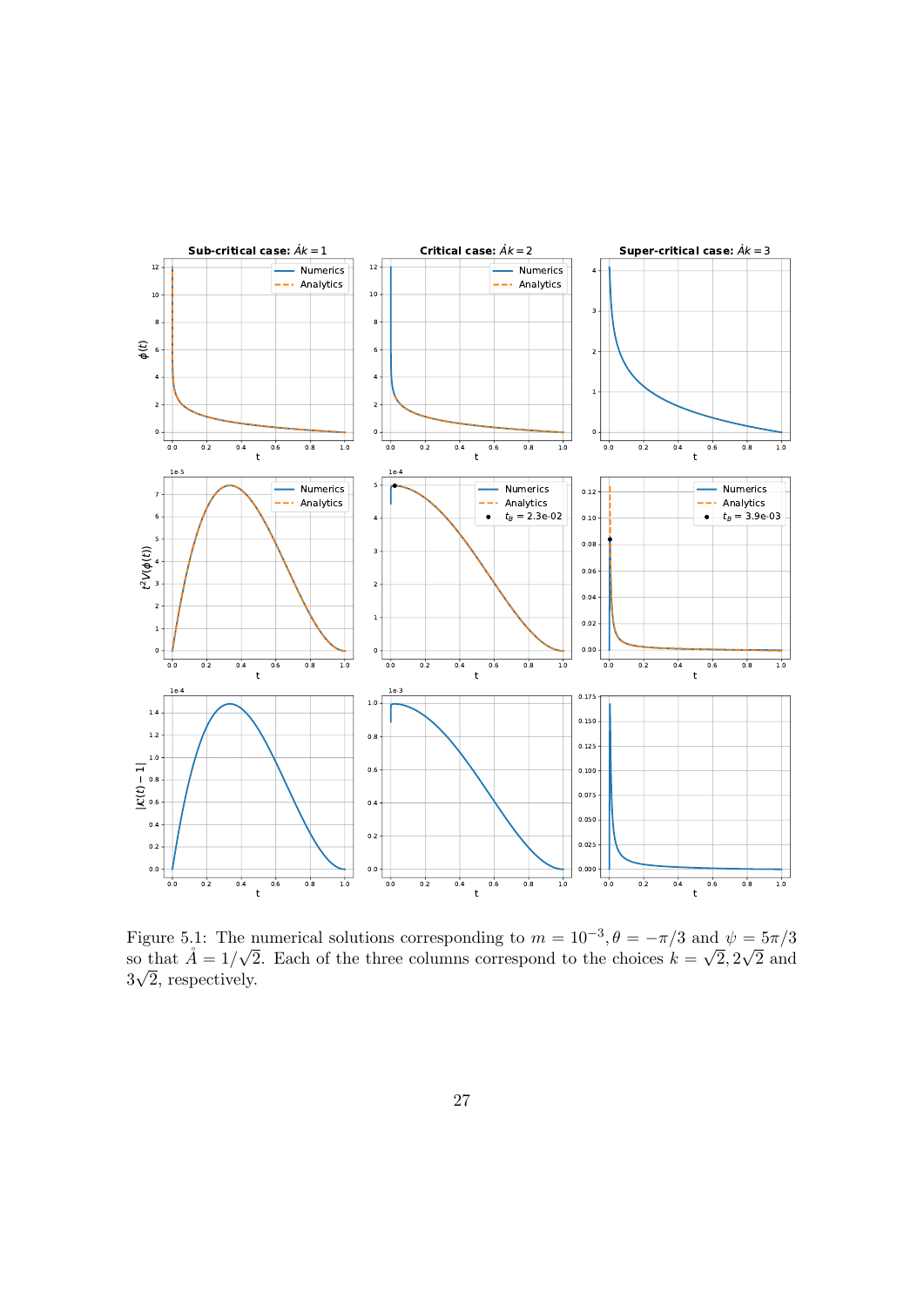

Figure 5.2: The numerically calculated Kasner exponents and scalar field strength corresponding to  $m = 10^{-3}, \theta = -\pi/3, \psi = 5\pi/3$  (so that  $\AA = 1/\sqrt{2}$ ) and  $k = 2/\AA$ .

potential Eq. [\(5.1\)](#page-22-2)) were asymptotically Kasner if and only if  $|\AA k| < 2$ . Clearly, this inequality always holds if k is small (since, from Section [2.2,](#page-5-3) we know that  $|\mathring{A}| < \sqrt{2/3}$ ). In such a setting, one expects the scalar field  $\phi$  to have an asymptotic expansion of the form

<span id="page-27-0"></span>
$$
\phi = \mathring{A}\ln(t) + \phi_{(1)}k + \phi_{(2)}k^2 + \phi_{(3)}k^3 + O(k^4),\tag{5.14}
$$

where  $\phi_{(1)}, \phi_{(2)}, \phi_{(3)}$  are time-dependent functions. Observe that Eq. [\(5.14\)](#page-27-0) is consistent with Eq. [\(5.4\)](#page-23-0) and Eq. [\(5.7\)](#page-23-1) for  $\vartheta = k$ . Inputting Eq. [\(5.14\)](#page-27-0) into the scalar field equation Eq. [\(3.4\)](#page-8-2), we find that if i is an odd number then  $\phi_{(i)}$  is a solution of the equation

$$
\frac{d^2\phi_{(i)}}{dt^2} + \frac{1}{t}\frac{d\phi_{(i)}}{dt} = 0, \quad \phi_{(i)}(1) = 0, \quad \frac{d\phi_{(i)}}{dt}(1) = 0.
$$
\n(5.15)

It follows then that  $\phi_{(i)} = 0$  if i is odd. In particular we have  $\phi_{(1)} = \phi_{(3)} = 0$  and hence  $\phi_{(2)}$  is the only non-zero function in Eq. [\(5.14\)](#page-27-0). It now follows from Eq. [\(3.4\)](#page-8-2) that  $\phi_{(2)}$  is a solution of the differential equation

$$
\partial_t^2 \phi_{(2)} + \frac{1}{t} \partial_t \phi_{(2)} = \frac{1}{2} \mathring{A} m \ln(t) \left( 3 \mathring{A}^2 \ln(t) + 6 \mathring{A}^2 - 2 \right), \ \ \phi_{(2)}(1) = 0, \ \ \partial_t \phi_{(2)}(1) = 0, \ \ (5.16)
$$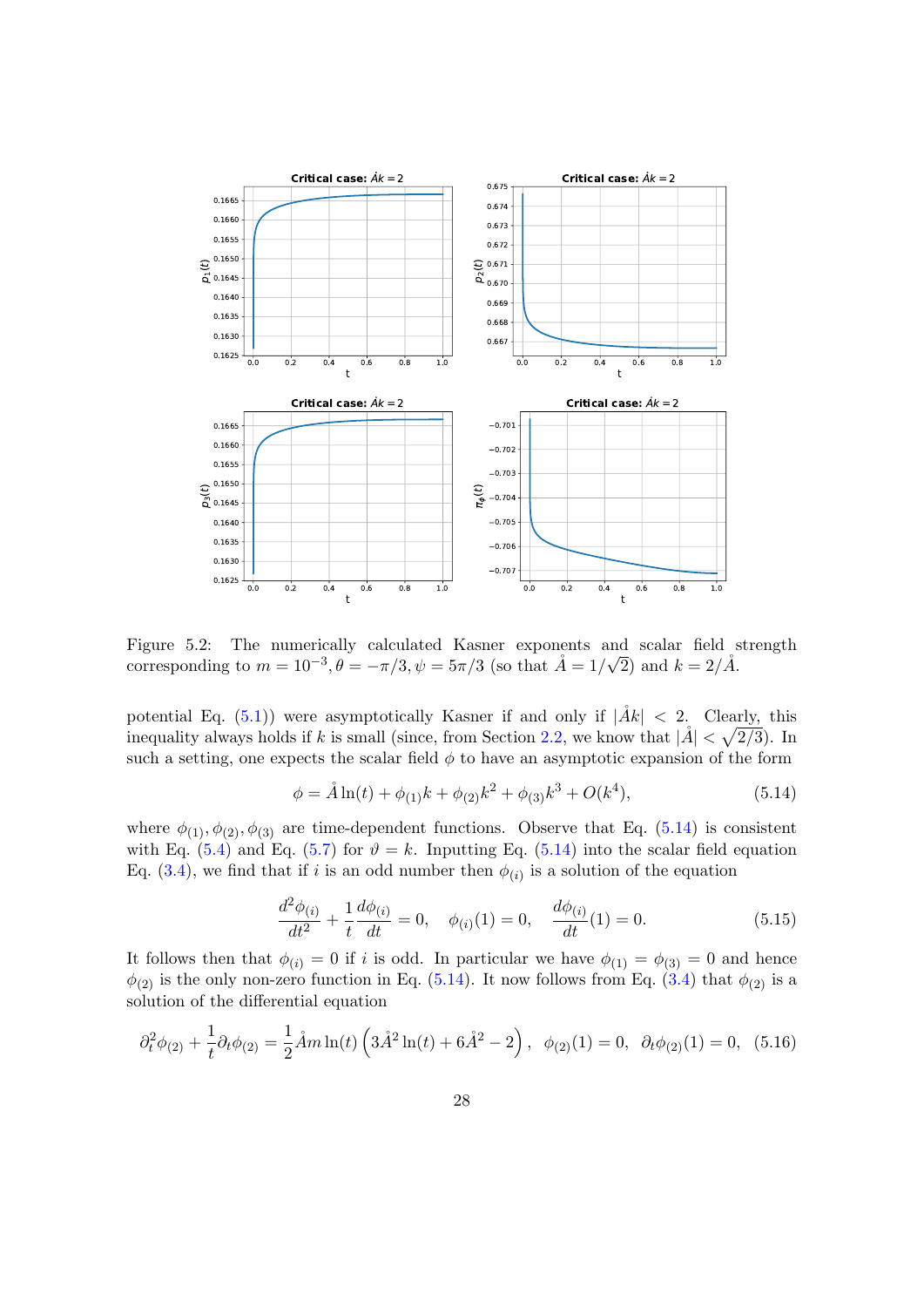

Figure 5.3: The numerically calculated Kasner exponents and scalar field strength corresponding to  $m = 10^{-3}, \theta = -\pi/3, \psi = 5\pi/3$  (so that  $\AA = 1/\sqrt{2}$ ) and  $k = 3/\AA$ .

and is therefore

$$
\phi_{(2)} = \frac{1}{16}\mathring{A}m\left(\left(4 - 3\mathring{A}^2\right)\left(t^2 - 1\right) + 2\ln(t)\left(3\mathring{A}^2t^2\ln(t) + 3\mathring{A}^2 - 2\left(t^2 + 1\right)\right)\right). \tag{5.17}
$$

Observe here that the assumption that k is small holds if  $mk^2 \ll 1$ . If  $mk^2 \ll 1$  does not hold then it is possible that the scalar field  $\phi$  is not a strictly monotonic function. Using Eq. [\(5.14\)](#page-27-0) and Eq. [\(5.17\)](#page-28-0) we can now calculate the leading order behaviour of the potential Eq.  $(5.1)$  as a function of time. We find,

<span id="page-28-1"></span><span id="page-28-0"></span>
$$
V(\phi(t)) = \frac{1}{2}\mathring{A}^2m\ln(t)^2k^2 + O(k^4).
$$
 (5.18)

It is clear from Eq. [\(5.18\)](#page-28-1) (provided  $mk^2 \ll 1$ ) that  $t^2V(\phi) \to 0$  in the limit  $t \to 0^+$  and in particular we find that Theorem [3](#page-13-4) holds for any  $\epsilon \in (0, 2)$ , as was expected.

In Fig. [5.4](#page-29-0) we test the validity of our approximations for  $k = 10^{-3}, \theta = -\pi/3, \psi = 5\pi/3$ and  $m = 1$ . The left plot in Fig. [5.4](#page-29-0) shows the scalar field  $\phi$ , the centre plot shows the quantity  $t^2V(\phi)$ , and the right most plot shows the violation of the Kasner constraint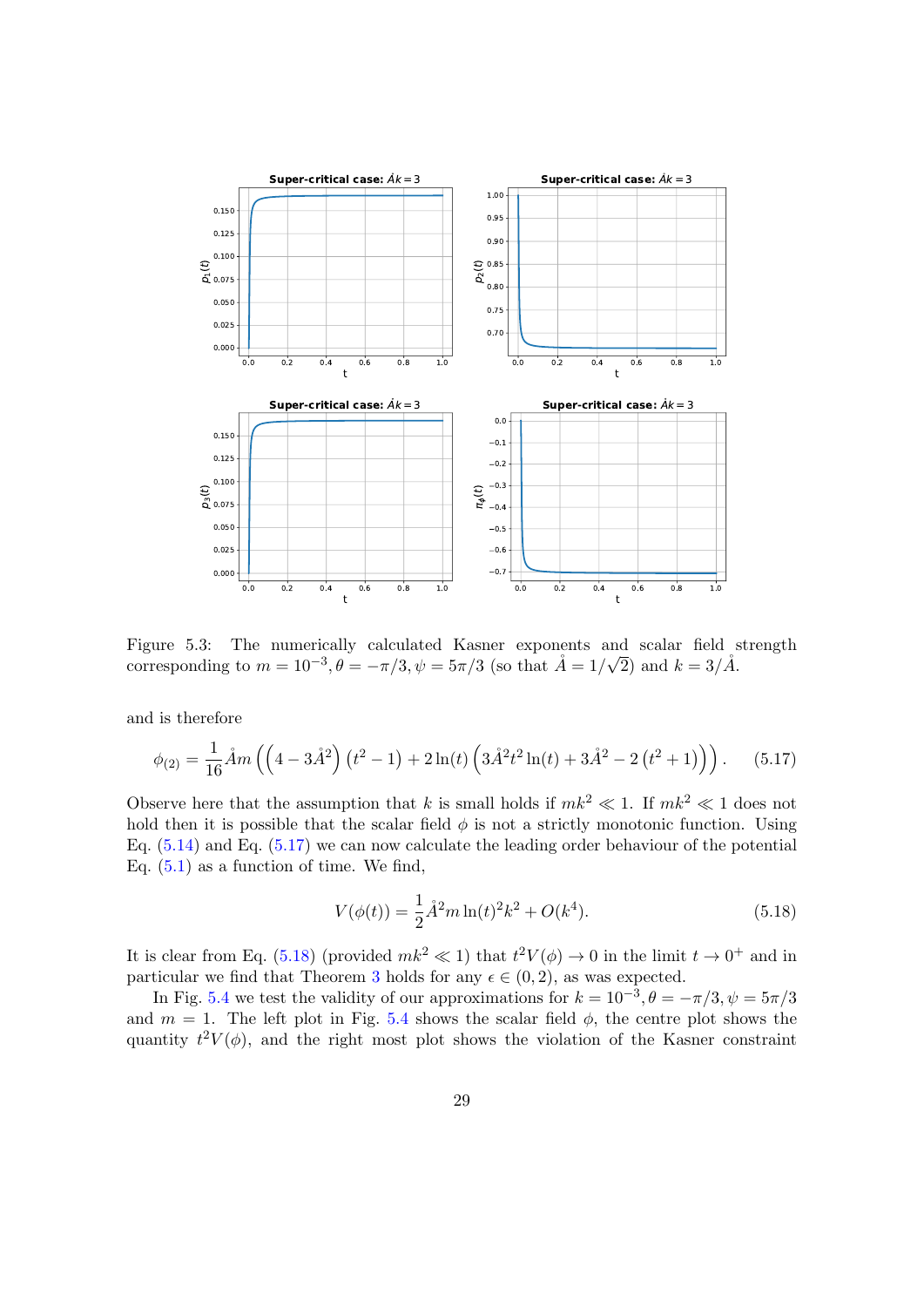

<span id="page-29-0"></span>Figure 5.4: Scalar field solutions with potential as in Eq. [\(5.1\)](#page-22-2). Here we have set  $m = 1, \theta =$  $-\pi/3, \psi = 5\pi/3$  and  $k = 10^{-3}$ . The left most graph shows the scalar field  $\phi$ , the centre graph shows  $t^2V(\phi)$ , and the right most graph shows the violation of the Kasner constraint  $|\mathcal{K}(t) - 1|$ .

 $|K(t)-1|$ . In the first two plots of Fig. [5.4](#page-29-0) we see that the analytical solutions closely agree with the numerical solutions.

Given all this, one may ask how do we calculate the asymptotic scalar field strength  $A$ ? Analytically, we do this by considering the conjugate momentum of the scalar field  $\pi_{\phi} := t\nu$ .

$$
\pi_{\phi} = \mathring{A} + \frac{\mathring{A}}{8} \left( \left( 2 - 3\mathring{A}^{2} \right) (t^{2} - 1) + 2t^{2} \left( 3\mathring{A}^{2} - 2 + 3\mathring{A}^{2} \ln(t) \right) \ln(t) \right) mk^{2} + O(k^{4}) \quad (5.19)
$$

One now calculates the final value of the scalar field strength A by considering the limit of  $\pi_{\phi}$  as  $t \to 0^+$ :

<span id="page-29-1"></span>
$$
A = \lim_{t \to 0^+} \pi_{\phi} = \mathring{A} + \frac{1}{8} \mathring{A} \left( 3\mathring{A}^2 - 2 \right) mk^2 + O(k^4).
$$
 (5.20)

Numerically, we calculate A by simply taking the final values of t and  $\nu$  and multiplying them together. In Fig. [5.5](#page-30-0) we show the numerically calculated scalar field strength A as a function of k for  $\theta = -\pi/3$ ,  $\psi = 5\pi/3$  and  $m = 1$  calculated at  $t = 10^{-3}$ . The left plot of Fig. [5.5](#page-30-0) shows A for  $k \in [0, 1]$  and the right for  $k \in [0, 2/5]$ . It is easy to see that Eq. [\(5.20\)](#page-29-1) gives a reasonably accurate prediction of the scalar field strength when  $k \leq 2/5$ , with accuracy decreasing significantly beyond this point.

It is clear from the plots shown in Fig. [5.4](#page-29-0) that the solution (corresponding to  $k = 10^{-3}$ ) is asymptotically Kasner. We claim that this is generically true for sufficiently small  $k$ .

In order to provide further evidence for this it is useful to now calculate the Kasner exponents. In accordance with Def. [3.1,](#page-13-2) this is done by first determining the trace-free part of the second fundamental form  $\chi^a{}_b$  and then calculating the limits of  $t\chi^a{}_b$  as  $t \to 0^+$ . We first calculate  $\chi^a{}_b$ . Owing to the homogeneity of this problem, we expect  $\chi^a{}_b$  to take the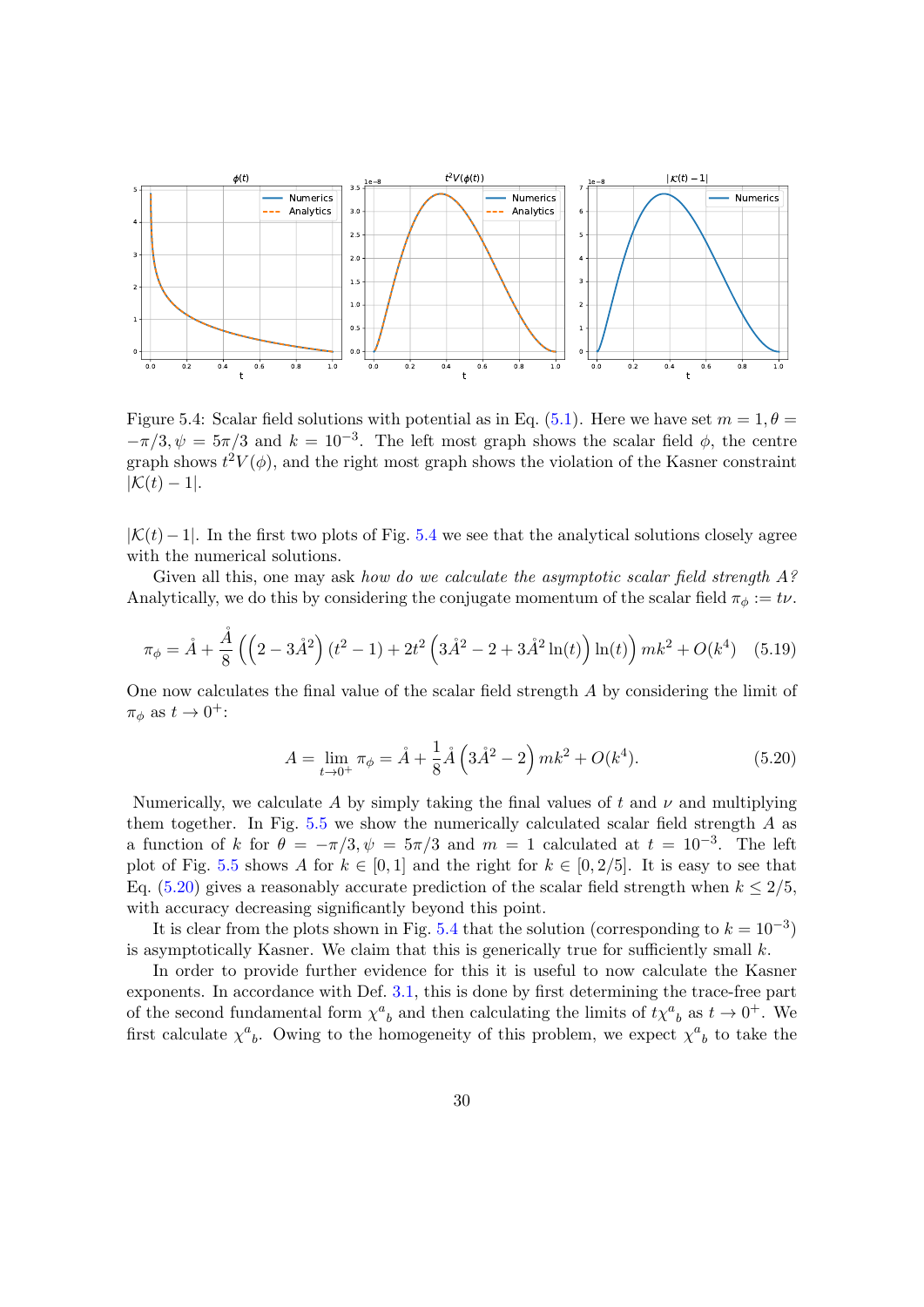

<span id="page-30-0"></span>Figure 5.5: The scalar field strength as a function of k with  $m = 1, \theta = -\pi/3$  and  $\psi = 5\pi/3$ so that  $A^{\dagger} = -1/\sqrt{2}$ . The left plot shows A for various values  $k \in [0, 1]$  and the right plot shows A for  $k \in [0, 2/5]$ . All values of A are numerically calculated at  $t = 10^{-3}$ .

form

<span id="page-30-1"></span>
$$
\chi^{a}{}_{b} = u(t) \text{diag}\left(\frac{1}{3} - \mathring{p}_{1}, \frac{1}{3} - \mathring{p}_{2}, \frac{1}{3} - \mathring{p}_{3}\right),\tag{5.21}
$$

where  $\mathring{p}_1, \mathring{p}_2, \mathring{p}_3$  are the Kasner exponents of the background solution  $(\mathring{\gamma}_{ab}, \mathring{\chi}^a{}_b)$  and  $u(t)$  is an unknown function determined as a solution of the differential equation

<span id="page-30-2"></span>
$$
\partial_t u(t) = -\frac{u(t)}{t(1 - 3t^2 V(\phi(t)))}, \quad u(1) = 1,\tag{5.22}
$$

which follows from Eq. [\(3.1\)](#page-8-1) and Eq. [\(5.21\)](#page-30-1). In the special case  $k = 0$  we have that  $V(\phi) = 0$ , in which case the exact solution of Eq.  $(5.22)$  is  $u(t) = 1/t$ . We therefore expect  $u(t)$  (for small  $k \neq 0$ ) to have the asymptotic form

$$
u(t) = \frac{1}{t} + u_{(1)}(t)k + u_{(2)}(t)k^2 + u(t)_{(3)}k^3 + O(k^4), \quad u_{(i)}(1) = 0, \quad i = 1, ..., \infty.
$$
 (5.23)

We find that if  $i$  is odd, then

<span id="page-30-3"></span>
$$
\partial_t u_{(i)}(t) + \frac{u_{(i)}(t)}{t} = 0, \quad u_{(i)}(1) = 0. \tag{5.24}
$$

It follows then that  $u_{(i)} = 0$  if i is odd and as such we have that  $u_{(2)}$  is the only non-zero function in the expansion Eq.  $(5.23)$ . By inputting Eq.  $(5.23)$  into Eq.  $(5.22)$ , we find that  $u_{(2)}$  must satisfy the differential equation

$$
\partial_t u_{(2)}(t) + \frac{u_{(2)}}{t} = -\frac{3}{4} \mathring{A}^2 m \ln(t)^2, \quad u_{(2)}(1) = 0,\tag{5.25}
$$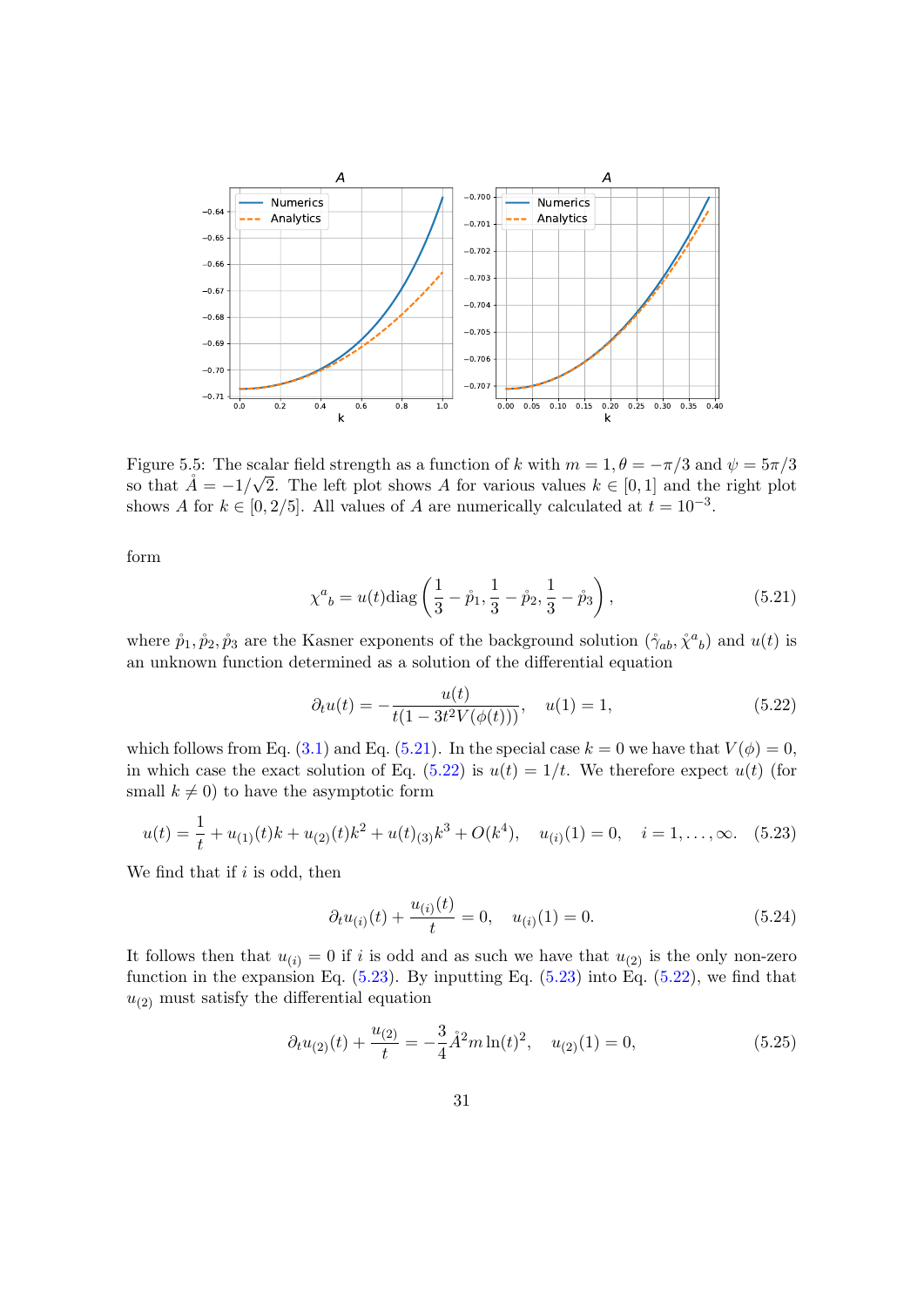

<span id="page-31-0"></span>Figure 5.6: The Kasner exponents as a function of k with  $m = 1, \theta = -\pi/3$  and  $\psi = 5\pi/3$ so that  $\AA = -1/\sqrt{2}$ . All of the Kasner exponents were numerically calculated at  $t = 10^{-3}$ .

and is therefore

$$
u_{(2)} = -\frac{3\mathring{A}^2m(t^2 - 1 + 2t^2(\ln(t) - 1)\ln(t))}{8t}.
$$
\n(5.26)

Having found an expression for the  $u(t)$  (at least in leading order), we can now calculate the time-dependent Kasner exponent  $p_i(t)$  as (recall from Section [2.2](#page-5-3) that  $p_i(t)$  is the ith eigenvalue of  $tK^a{}_b$ ),

$$
p_i(t) = \mathring{p}_i - \frac{(3\mathring{p}_i - 1)\mathring{A}^2}{8} \left(t^2 - 1 + 2t^2(\ln(t) - 1)\ln(t)\right)mk^2 + O(k^4),\tag{5.27}
$$

which follows from discussions in Section [2.2](#page-5-3) and Section [3.3.](#page-13-0) The final value of the Kasner exponent<sup>[7](#page-0-0)</sup>  $p_i$  can now be calculated by considering the limit of  $p_i(t)$  as  $t \to 0^+$ :

<span id="page-31-1"></span>
$$
p_i = \lim_{t \to 0^+} p_i(t) = \mathring{p}_i + \frac{\mathring{A}^2}{8} (3\mathring{p}_i - 1) m k^2 + O(k^4).
$$
 (5.28)

<sup>&</sup>lt;sup>7</sup>The number  $p_i = \lim_{t\to 0^+} p_i(t)$  should not be mistaken for the function  $p_i(t)$ .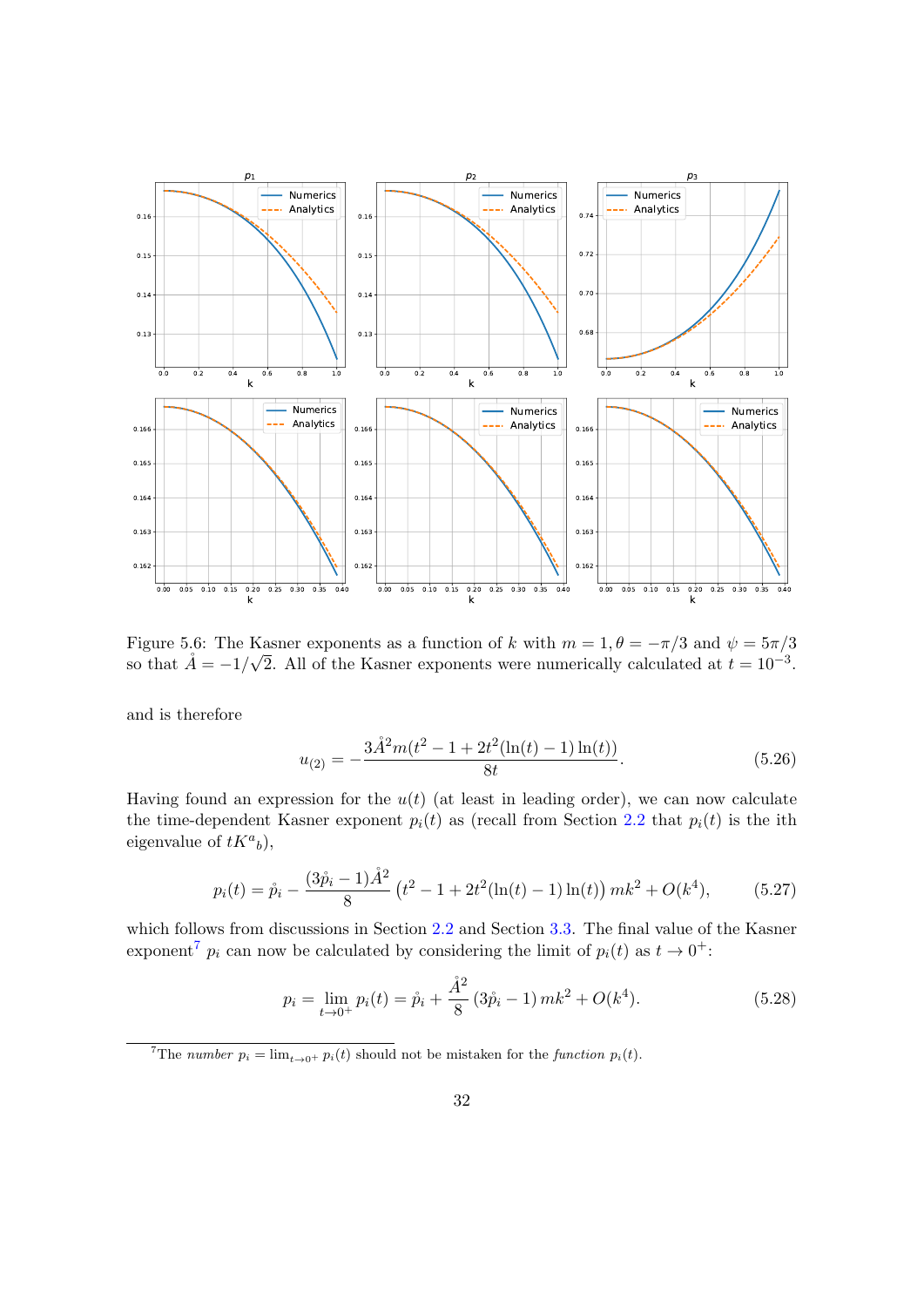

<span id="page-32-0"></span>Figure 5.7: Numerical simulation of an asymptotically stationary (that is also asymptotically Kasner) with  $m = 10^2$ ,  $\theta = -\pi/3$ ,  $\psi = 5\pi/3$  and where k is given Eq. [\(5.31\)](#page-33-0). The top plot shows the Kasner condition and the bottom plot shows the violation of the Kasner constraint.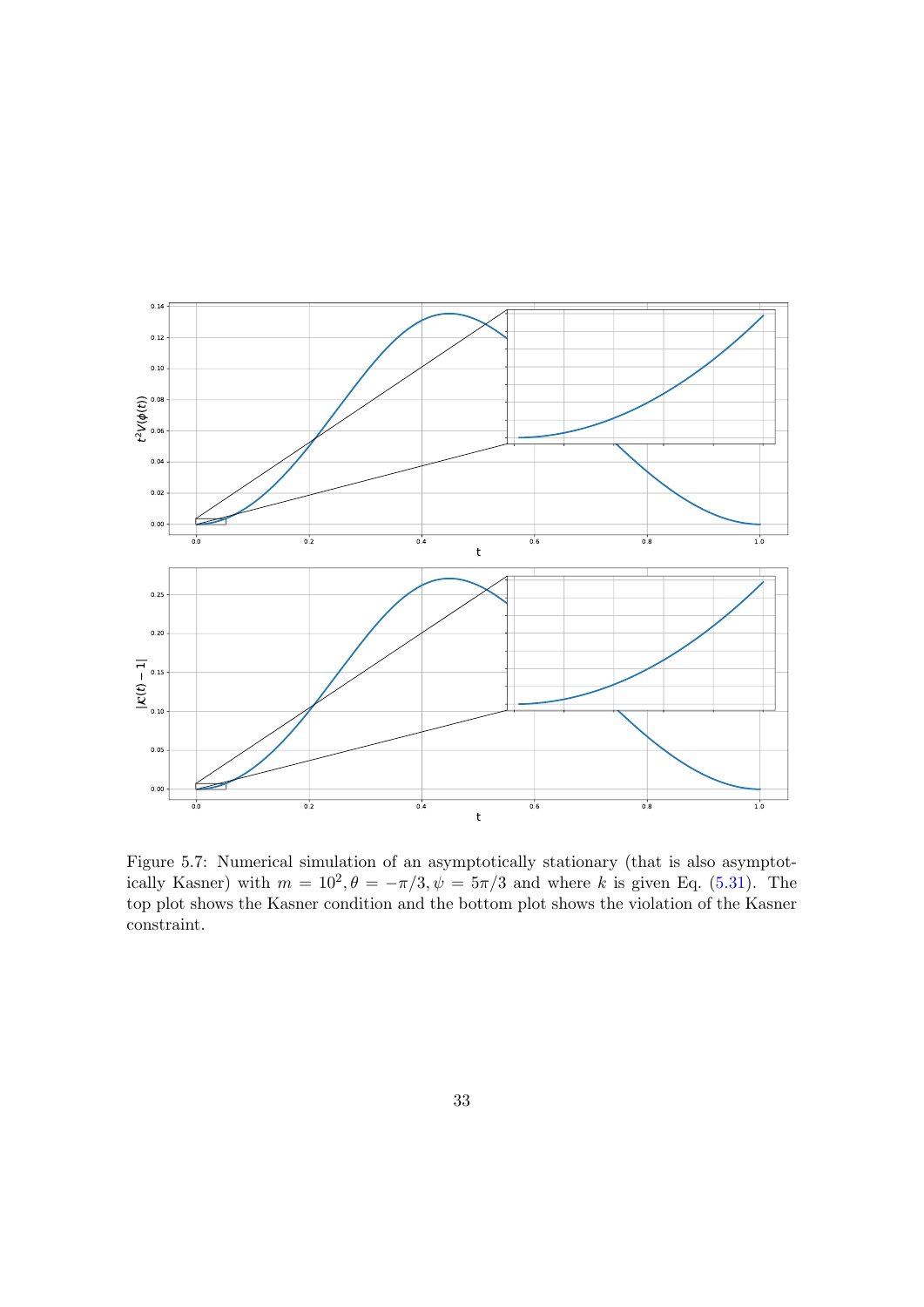In Fig. [5.6](#page-31-0) we show the numerically calculated Kasner exponents for various values of  $k$ . The left, centre and right columns in Fig.  $5.6$  show  $p_1, p_2$  and  $p_3$ , respectively. The first row shows the Kasner exponents for  $k \in [0, 1]$  and the second row shows the Kasner exponents for  $k \in [0, 2/5]$ . In Fig. [5.6,](#page-31-0) we see that Eq. [\(5.28\)](#page-31-1) provides a reasonably accurate estimate of the Kasner exponents for  $k \in [0, 2/5]$ .

Using Eq. [\(5.20\)](#page-29-1) and Eq. [\(5.28\)](#page-31-1) to numerically calculate the Kasner constraint  $\mathcal{K}(0)$  at  $t = 0$  now gives

$$
\mathcal{K}(0) = \left(\mathring{p}_1^2 + \mathring{p}_2^2 + \mathring{p}_3^2 + \mathring{A}^2\right) + 3\left((\mathring{A}^2 + \mathring{p}_1^2 + \mathring{p}_2^2 + \mathring{p}_3^2) - (\mathring{p}_1 + \mathring{p}_2 + \mathring{p}_3)\right)k^2 + O(k^4).
$$
\n(5.29)

Since  $\mathring{p}_1, \mathring{p}_2, \mathring{p}_3$  and  $\mathring{A}$  are known to satisfy the Kasner relations we immediately find that  $\mathcal{K}(0) = 1 + O(k^4)$  and hence, at least for small k, these solutions are asymptotically Kasner.

### 5.3.2 An asymptotically stationary solution

We now search for asymptotically stationary solutions. For this we require that  $\nu \to 0$  as  $t \to 0^+$ . In order to find such a solution, we proceed as follows: For fixed  $m, \theta$  and  $\psi$  we use Eq. [\(5.20\)](#page-29-1) to obtain an estimate for  $k = k_{\star}$  such that  $A(k_{\star}) = 0$ . The initial guess is given by the formula

<span id="page-33-1"></span><span id="page-33-0"></span>
$$
k_{\star} = \frac{2\sqrt{2}}{\sqrt{(2 - 3\mathring{A}^2)m}}.\tag{5.30}
$$

We then numerically calculate the scalar field strength  $A$  for various values of  $k$  in a neighbourhood of  $k_{\star}$ . If  $A(k)$  changes sign inside of our chosen interval then we apply a bisection method to find the root. It is interesting to note that one does not expect to find solutions that are asymptotically stationary if both  $k$  and  $m$  are small. This follows both from Eq. [\(5.30\)](#page-33-1) and from Fig. [5.5.](#page-30-0) Moreover, we find that one does not expect  $k_{\star}$  to exist if the solution is isotopic (and hence  $\AA^2 = 2/3$ ). For the case  $m = 10^2$ ,  $\theta = -\pi/3$  and  $\psi = 5\pi/3$ Eq. [\(5.30\)](#page-33-1) gives  $k_{\star} = 2/5$ . We numerically find that the scalar field strength  $A(k)$  changes sign in the interval  $k \in [1/10, 7/10]$ . Determining the root gives

$$
k = 0.20346852151752604, \quad A = -2.67 \times 10^{-15}.
$$
 (5.31)

In Fig.  $5.7$  we show the violation of the Kasner constraint as a function of time, where k is given by Eq. [\(5.31\)](#page-33-0). In Fig. [5.7](#page-32-0) we see that  $|K(t)-1|$  tends to zero as a function of time and so we conclude that this solution is asymptotically Kasner. For each of these simulations, we numerically calculated the scalar field strength A at  $t = 10^{-3}$ . It is interesting to note that in Fig. [5.7](#page-32-0) we see that  $t^2V(\phi(t)) \to 0$  in the limit  $t \to 0^+$ .

### 5.4 Perturbation expansions in  $\AA$  and their numerical justifications

If  $mk^2 = O(1)$  then we do not expect the expansions derived in Section [5.3](#page-25-0) to hold as this would violate the "smallness" condition of  $k$ . In this section here we investigate the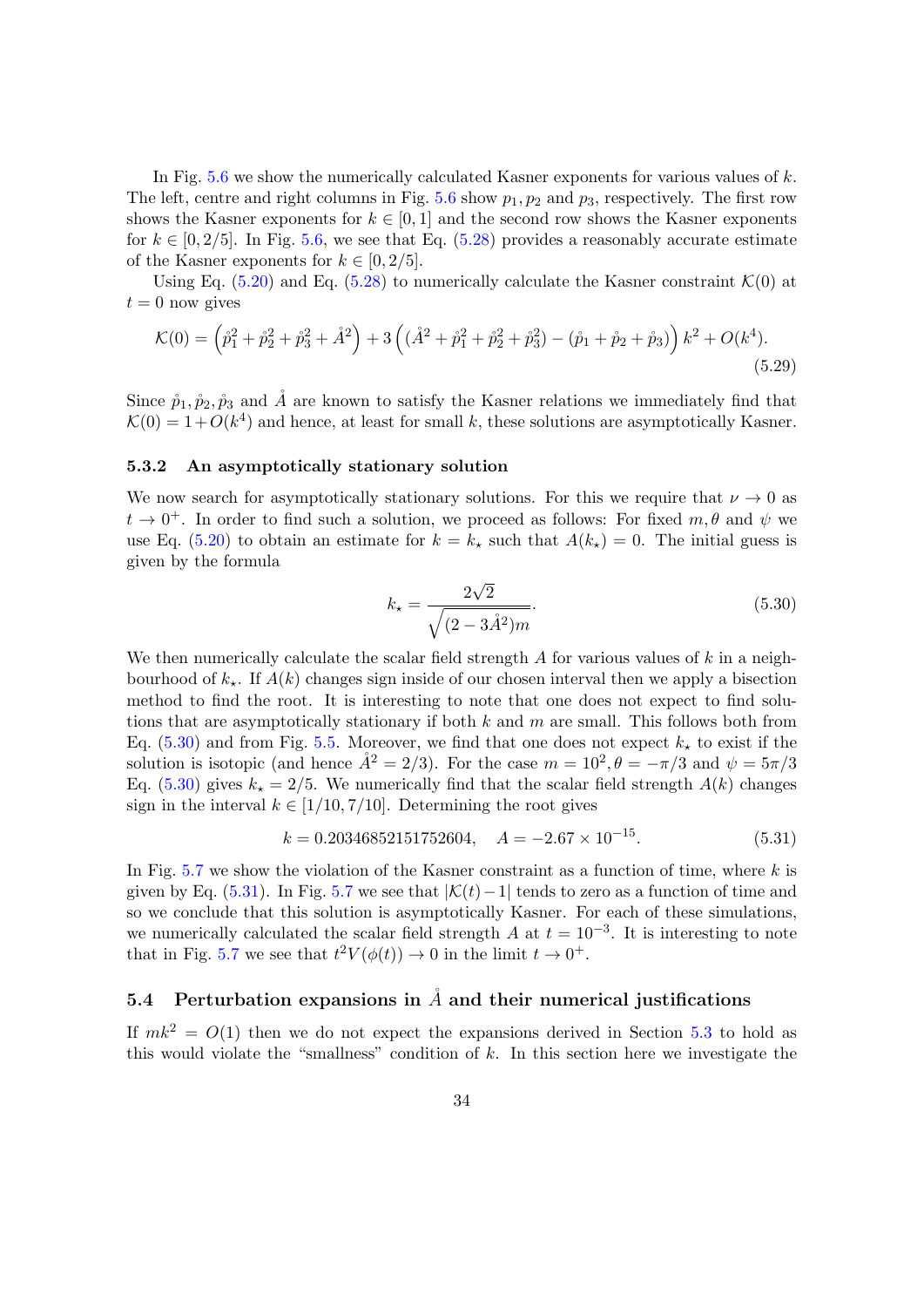behaviour of solutions when neither k nor m is small. Instead we suppose that  $A \ll 1$ . In this case we expect the scalar field  $\phi$  to have the asymptotic form

<span id="page-34-0"></span>
$$
\phi = \mathring{A}\phi_{(1)} + \mathring{A}^2\phi_{(2)} + \mathring{A}^3\phi_{(3)} + \mathring{A}^4\phi_{(4)} + O(\mathring{A}^5). \tag{5.32}
$$

Note here that the quantity  $\tilde{A}$  is a natural choice of perturbation parameter as it is bounded below 1, with  $|\AA| \leq \sqrt{2/3}$ . Inputting Eq. [\(5.32\)](#page-34-0) into Eq. [\(3.4\)](#page-8-2) we find that if i is an even number then the corresponding  $\phi_{(i)}$  must satisfy the equation

$$
\partial_t^2 \phi_{(i)} + \frac{1}{t} \partial_t \phi_{(i)} + m k^2 \phi_{(1)} = 0, \quad \phi_{(1)}(1) = 0, \quad \partial_t \phi_{(1)}(1) = 0. \tag{5.33}
$$

It follows then that, if i is even, we have  $\phi_{(i)} = 0$  and in particular  $\phi_{(2)} = \phi_{(4)} = 0$ . We therefore find that  $\phi_{(1)}$  and  $\phi_{(3)}$  are the only non-zero functions in Eq. [\(5.32\)](#page-34-0). It now follows from Eq. [\(3.4\)](#page-8-2) and Eq. [\(5.2\)](#page-22-3) that  $\phi_{(1)}$  is a solution of the differential equation

$$
\partial_t^2 \phi_{(1)} + \frac{1}{t} \partial_t \phi_{(1)} + mk^2 \phi_{(1)} = 0, \quad \phi_{(1)}(1) = 0, \quad \partial_t \phi_{(1)}(1) = 1,\tag{5.34}
$$

and is therefore

$$
\phi_{(1)} = \frac{\pi}{2} \left( J_0(\sqrt{m}k) Y_0(\sqrt{m}kt) - Y_0(\sqrt{m}k) J_0(\sqrt{m}kt) \right), \qquad (5.35)
$$

where  $J_0$ () and  $Y_0$ () are Bessel functions of the first and second kind, respectively. Similarly, from Eq. [\(3.4\)](#page-8-2), we find that  $\phi_{(3)}$  must solve the equation

<span id="page-34-1"></span>
$$
\partial_t^2 \phi_{(3)} + \frac{1}{t} \partial_t \phi_{(3)} + mk^2 \phi_{(3)} = f(t), \quad \phi_{(3)}(1) = 0, \quad \partial_t \phi_{(3)}(1) = 0,\tag{5.36}
$$

with

$$
f(t) = \frac{1}{6}k^2 m \left(18 \left(t \partial_t \phi_{(1)}\right)^2 + 9t \left(2 \partial_t \phi_{(1)} + t \partial_t^2 \phi_{(1)}\right) \phi_{(1)} - k^2 \left(1 + 9mt^2\right) \phi_{(1)}^2\right) \phi_{(1)}.
$$
 (5.37)

The solution is therefore

$$
\phi_{(3)} = Y_0(\sqrt{m}kt) \int_1^t \tau J_0(\sqrt{m}k\tau) f(\tau) d\tau - J_0(\sqrt{m}kt) \int_1^t \tau Y_0(\sqrt{m}k\tau) f(\tau) d\tau \qquad (5.38)
$$

We find that we are unable to explicitly integrate Eq.  $(5.38)$ . Nevertheless, we can still calculate  $\phi_{(3)}$  numerically. To numerically integrate Eq. [\(5.38\)](#page-34-1) we use the SciPy integrator quad<sup>[8](#page-0-0)</sup>. We note here that these solutions are only expected to hold only when  $mk^2 = O(1)$ and  $\AA \ll 1$ .

We now provide numerical support for the expansions Eqs.  $(5.32)$ – $(5.38)$ . In Fig. [5.8](#page-35-0) we show the results of our numerical simulation corresponding to the parameter choices  $k = 2, m = 1, \psi = 5\pi/3$ , and  $\theta = -\pi/10$ . In the top plot of Fig. [5.8](#page-35-0) we see that the

<sup>8</sup>See <https://docs.scipy.org/doc/scipy/reference/generated/scipy.integrate.quad.html>.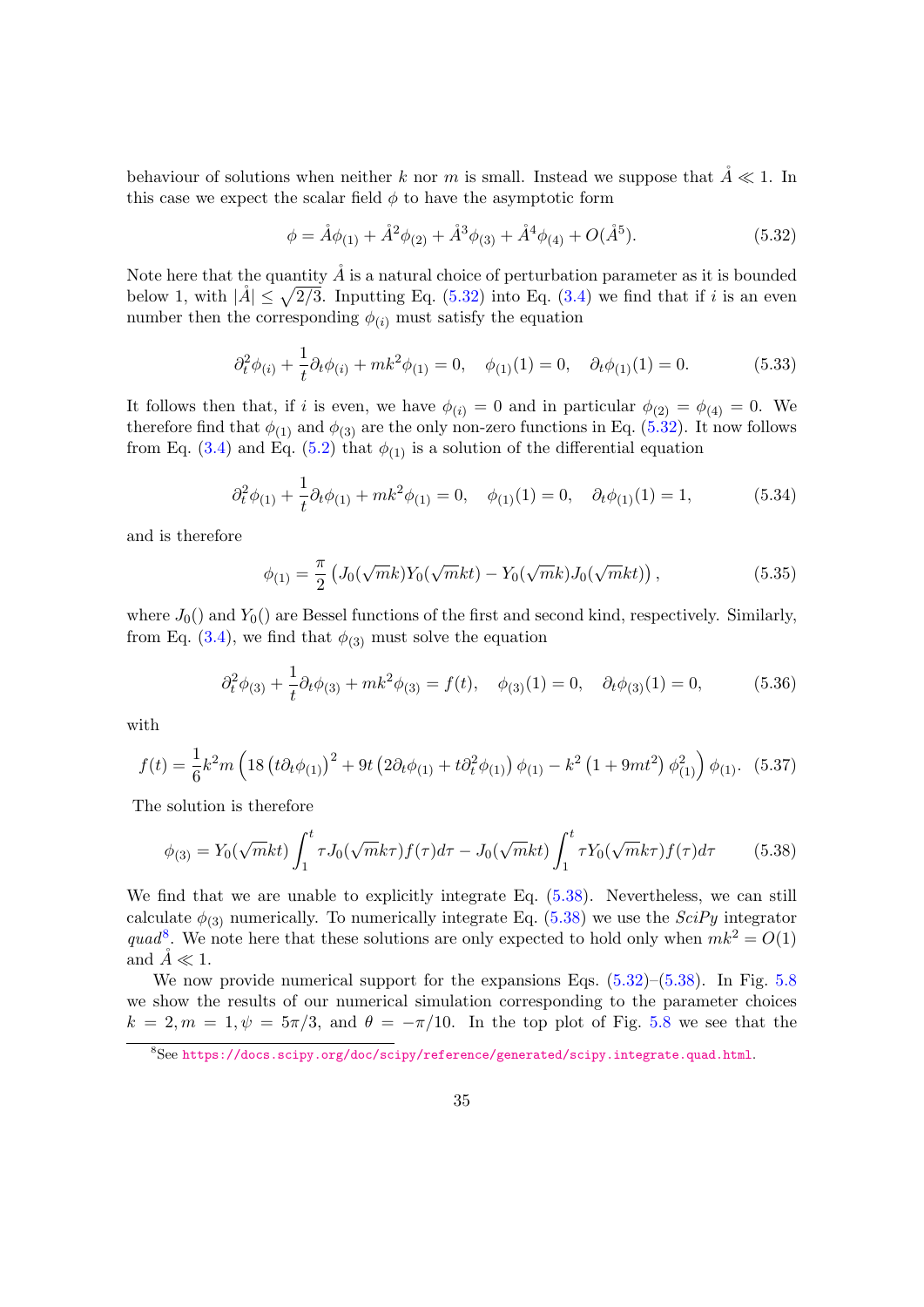

<span id="page-35-0"></span>Figure 5.8: The solutions corresponding to the parameter choices  $k = 2, m = 1, \psi = 5\pi/3$ and  $\theta = -\pi/10$ . In the top, centre and bottom plots we show the scalar field  $\phi$ , the Kasner condition  $t^2V(\phi)$ , and the violation of the Kasner constraint  $|\mathcal{K}(t)-1|$ , respectively.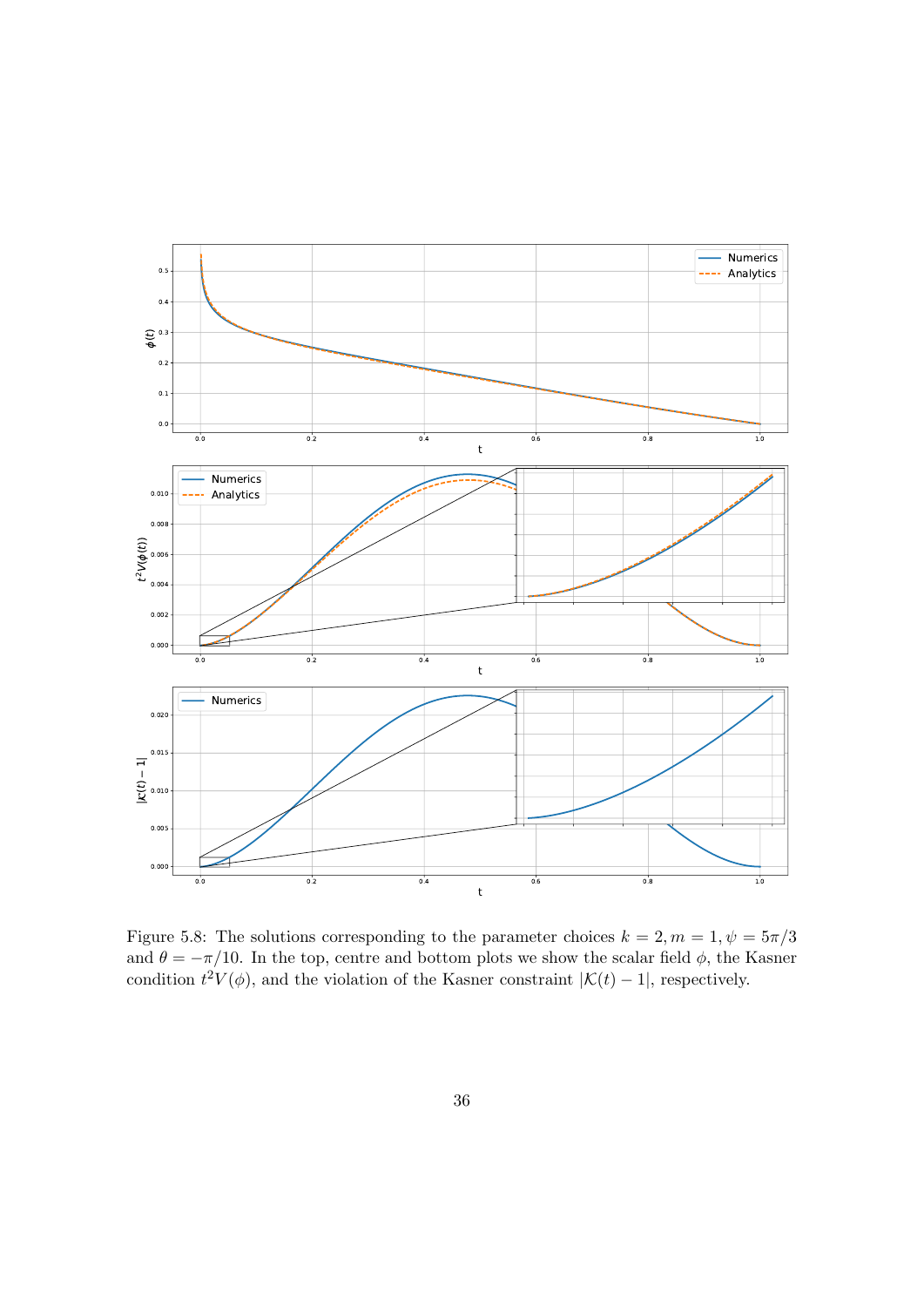

<span id="page-36-0"></span>Figure 5.9: The solutions corresponding to the parameter choices  $k = 20, m = 1, \psi = 5\pi/3$ and  $\theta = -\pi/10$ . In the top, centre and bottom plots we show the scalar field  $\phi$ , the Kasner condition  $t^2V(\phi)$ , and the violation of the Kasner constraint  $|\mathcal{K}(t)-1|$ , respectively.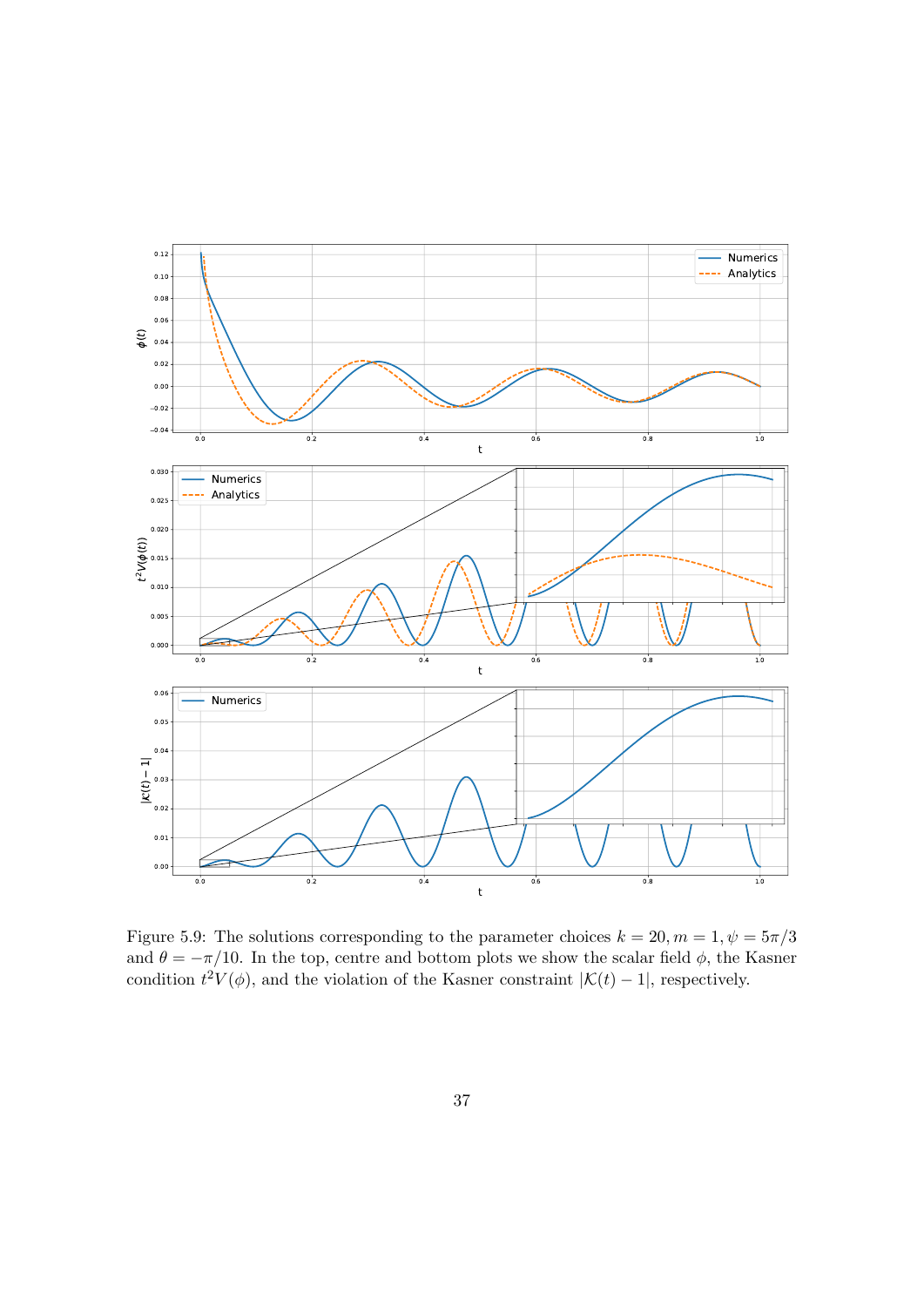numerically calculated scalar field  $\phi$  closely matches our analytical solution. The middle and bottom plots in Fig. [5.8](#page-35-0) show the Kasner condition  $t^2V(\phi)$  and the violation of the Kasner constraint  $|\mathcal{K}(t) - 1|$ , respectively. These plots demonstrate that the numerically calculated solution is asymptotically Kasner in the sense of Def. [3.1.](#page-13-2)

In order to test the limitations of our analytical solution, we now consider the case defined by setting  $k = 20, m = 1, \psi = 5\pi/3$ , and  $\theta = -\pi/10$ . The results of our numerical tests are shown in Fig. [5.9.](#page-36-0) The bottom two plots of Fig. [5.9](#page-36-0) demonstrate that the numerically calculated solutions are asymptotically Kasner, which is consistent with our analytical predictions. However, our approximations oscillate with a slower frequency than the numerical solutions.

# <span id="page-37-0"></span>6 Conclusion

In this work we have discussed the asymptotic behaviour of anisotropic space-times that were constructed as solutions of the Einstein scalar field equations. One of the primary goals of this work was to establish whether or not it is possible to construct "asymptotically Kasner solutions" with a non-zero potential. We found that the resulting solutions were asymptotically Kasner only if  $t^2V(\phi(t)) \to 0$  as  $t \to 0^+$ . Although previous works, such as  $[18, 19]$  $[18, 19]$  $[18, 19]$ , have noted that this is a necessary condition, to the best of our knowledge Theorem [3](#page-13-4) is the first proof that demonstrates it is sufficient.

For our analytical investigations, we restricted our attention to spatially homogeneous solutions with a strictly monotonic scalar field. This is the key to our proof and although it may seem restrictive at first, we emphasize that the scalar field  $\phi$  only needs to be monotonic on some small interval near  $t = 0$  and hence this result covers all spatially homogeneous solutions. We found that there are three different types of asymptotically Kasner solutions. Namely solutions that are (1) strictly monotonic, (2) eventually monotonic, and (3) asymptotically stationary.

As with [\[12,](#page-39-5) [13\]](#page-39-6), our analytical treatment relies of the use of CMC coordinates. We found that this gauge choice was not well suited to the investigation of isotropic spacetimes with a scalar field that is not strictly monotonic and a non-zero potential. In fact, such space-times necessarily lead to singular behaviour at a finite time. We claim that this is a coordinate singularity, however it is unclear if this is the case. Nevertheless we were able to support this claim by calculating three curvature invariants. We found that all three of these curvature invariants remained finite near the singularity.

By specifying the potential  $V(\phi(t))$  as a simple function of *time* (instead of a simple function of  $\phi$ ) we were able to find two new solutions of the Einstein scalar-field equations. On the one hand, we provided an asymptotically Kasner solution with an unbounded potential. On the other hand, we gave a solution that was not asymptotically Kasner. For both of these solutions the potential has a simple dependence on time, but a complicated dependence on the scalar field. In future works it would be interesting to further investigate other properties of these solutions, such as stability.

To extend our investigations we numerically studied the asymptotic behaviour of so-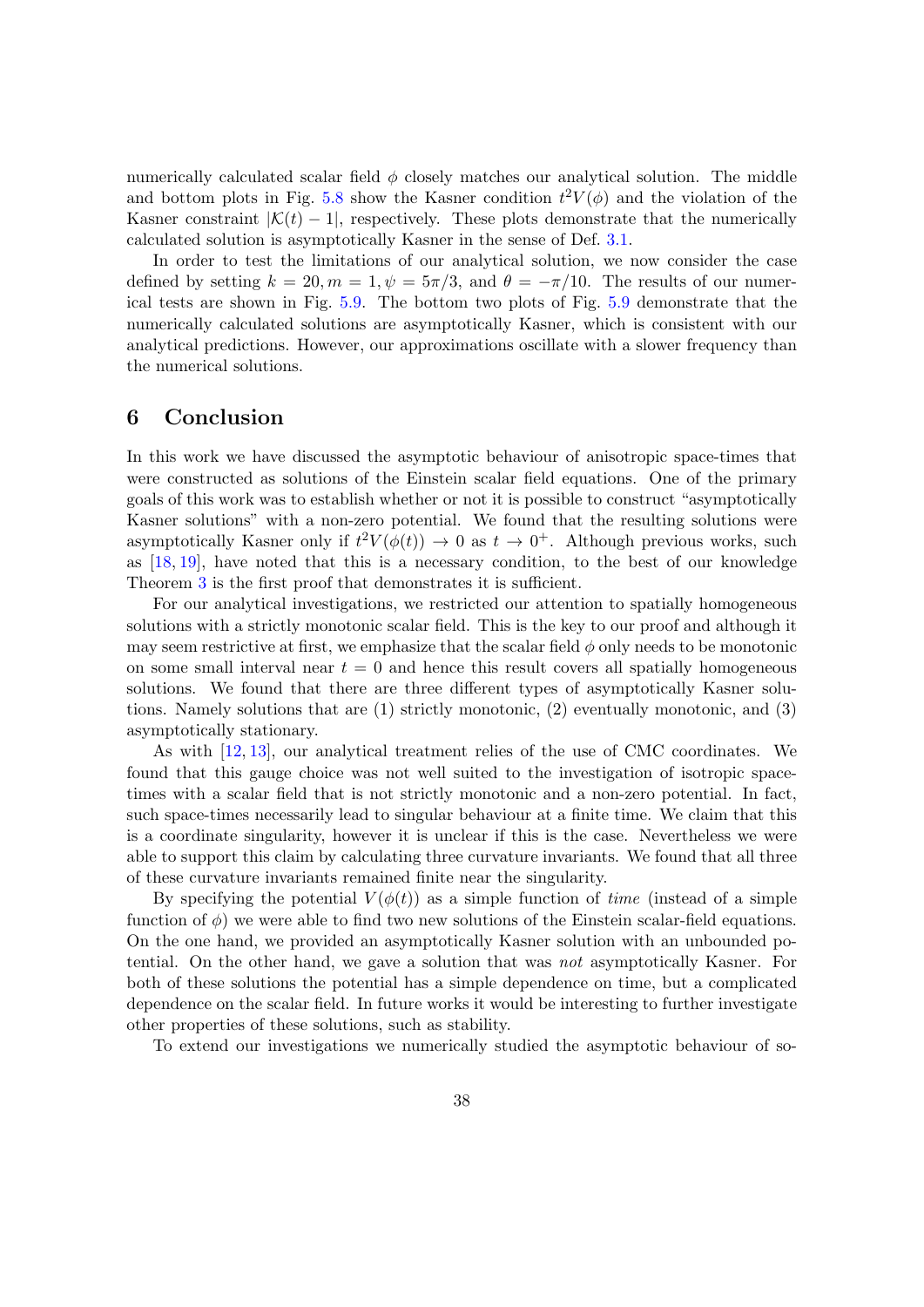lutions corresponding to a two parameter  $cosh$  potential (see Eq.  $(5.1)$ ). This choice of potential allowed us to construct numerical examples of each of the three types of asymptotically Kasner space-times.

We began by considering the spatially homogeneous setting. Using perturbation expansions, we demonstrated that the resulting solutions are always asymptotically Kasner. In the case when we have  $|kA| - 2 < 0$  we found that our perturbation expansions closely matched our numerical simulations. Conversely, we found that if  $|k\hat{A}|-2>0$  then the numerical and analytical results matched only for a short while before the numerical solution bounced to a different asymptotically Kasner solution. In the case  $|kA| - 2 = 0$  we found that our numerical scheme was not good enough to determine whether or not the solution is asymptotically Kanser. In future works it would be interesting to see if it possible to remedy this. Finally, we investigated spatially homogenous space-times with an eventually monotonic scalar field. Here we found that if  $mk^2 = O(1)$  then the scalar field exhibited intermediary oscillatory behaviour before becoming eventually monotonic. Through the use of perturbation expansions we were able to show that the scalar field oscillated with frequency  $k\sqrt{m}$  (provided  $mk^2 = O(1)$ ).

Although we have restricted our attention to a minimally coupled scalar field, in future works it could be interesting to investigate how our results may change when one instead considers a non-minimally coupled scalar field.

# References

- <span id="page-38-0"></span>[1] E. Kasner. Geometrical Theorems on Einstein's Cosmological Equations. American Journal of Mathematics, 43(4):217–221, October 1921. DOI: [10.2307/2370192.](https://doi.org/10.2307/2370192)
- <span id="page-38-1"></span>[2] B.K. Berger, D. Garfinkle, J. Isenberg, V. Moncrief, and M. Weaver. The singularity in generic gravitational collapse is spacelike, local and oscillatory. Mod. Phys. Lett. A, 13(19):1565–1574, 1998. DOI: [10.1142/S0217732398001649.](https://doi.org/10.1142/S0217732398001649)
- <span id="page-38-3"></span>[3] B.K. Berger, J. Isenberg, and M. Weaver. Oscillatory approach to the singularity in vacuum spacetimes with  $T^2$  isometry. *Phys. Rev. D*, 64(8):1071, 2001. DOI: [10.1103/Phys-](https://doi.org/10.1103/PhysRevD.64.084006)[RevD.64.084006.](https://doi.org/10.1103/PhysRevD.64.084006)
- [4] B.K. Berger and V. Moncrief. Evidence for an oscillatory singularity in generic U(1) symmetric cosmologies on  $T^3 \times R$ . Phys. Rev. D, 58(6):064023, 1998. DOI: [10.1103/PhysRevD.58.064023.](https://doi.org/10.1103/PhysRevD.58.064023)
- <span id="page-38-4"></span>[5] B.K. Berger and V. Moncrief. Numerical evidence that the singularity in polarized U(1) symmetric cosmologies on  $T^3 \times R$  is velocity dominated. Phys. Rev. D, 57(12):7235– 7240, 1998. DOI: [10.1103/PhysRevD.57.7235.](https://doi.org/10.1103/PhysRevD.57.7235)
- <span id="page-38-2"></span>[6] B.K. Berger and V. Moncrief. Exact U(1) symmetric cosmologies with local mixmaster dynamics. Phys. Rev. D, 62(2):023509, 2000. DOI: [10.1103/PhysRevD.62.023509.](https://doi.org/10.1103/PhysRevD.62.023509)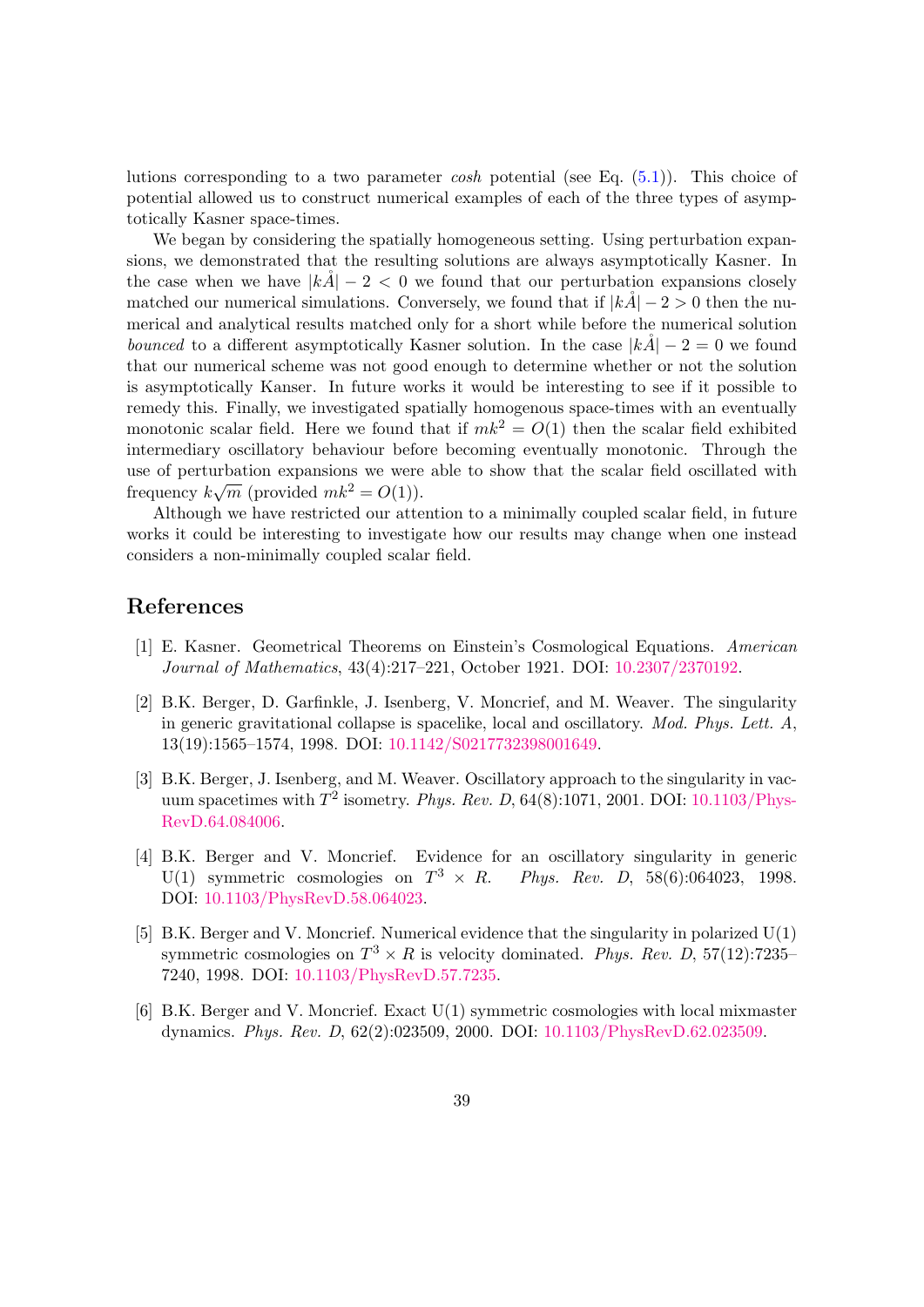- <span id="page-39-0"></span>[7] J.K. Erickson and D.H. Wesley and P.J. Steinhardt and N. Turok. Kasner and mixmaster behavior in universes with equation of state  $w > 1$ . Phys. Rev. D, 69:063514, Mar 2004. DOI: [10.1103/PhysRevD.69.063514.](https://doi.org/10.1103/PhysRevD.69.063514)
- <span id="page-39-1"></span>[8] C.W. Misner. Mixmaster universe. Phys. Rev. Lett., 22:1071–1074, May 1969. DOI: [10.1103/PhysRevLett.22.1071.](https://doi.org/10.1103/PhysRevLett.22.1071)
- <span id="page-39-2"></span>[9] V.A. Belinskii, I.M. Khalatnikov, and E.M. Lifshitz. Oscillatory approach to a singular point in the relativistic cosmology. Advances in Physics, 19(80):525–573, 1970. DOI: [10.1080/00018737000101171.](https://doi.org/10.1080/00018737000101171)
- <span id="page-39-3"></span>[10] J.M. Heinzle and C. Uggla. Mixmaster: fact and belief. Classical and Quantum Gravity, 26(7):075–016, 2009. DOI: [10.1088/0264-9381/26/7/075016.](https://doi.org/10.1088/0264-9381/26/7/075016)
- <span id="page-39-4"></span>[11] L. Andersson and A.D. Rendall. Quiescent cosmological singularities. Communications in Mathematical Physics, 218(3):479–511, 2001. DOI: [10.1007/s002200100406.](https://doi.org/10.1007/s002200100406)
- <span id="page-39-5"></span>[12] I. Rodnianski and J. Speck. A regime of linear stability for the Einstein-scalar field system with applications to nonlinear Big Bang formation. Ann. Math. 187, 187(1):65– 156, 2018. DOI: [10.4007/annals.2018.187.1.2.](https://doi.org/10.4007/annals.2018.187.1.2)
- <span id="page-39-6"></span>[13] I. Rodnianski and J. Speck. Stable Big Bang formation in near-FLRW solutions to the Einstein-scalar field and Einstein-stiff fluid systems. Sel. Math. New Ser. 24, 204(5):4293–4459, 2018. DOI: [10.1007/s00029-018-0437-8.](https://doi.org/10.1007/s00029-018-0437-8)
- <span id="page-39-7"></span>[14] E. Ames, F. Beyer, and J. Isenberg. Contracting asymptotics of the linearized lapsescalar field sub-system of the Einstein-scalar field equations. J. Math. Phys. 60, 2019(8):13–13, 2019. DOI: [10.1063/1.5115104.](https://doi.org/10.1063/1.5115104)
- <span id="page-39-8"></span>[15] J.M. Aguirregabiria, A. Feinstein, and J. Ib´a nez. Exponential-potential scalar field universes. I. Bianchi type I Models. Phys. Rev. D, 48:4662–4668, Nov 1993.
- [16] J.M. Aguirregabiria, A. Feinstein, and J. Ib´a nez. Exponential-potential scalar field universes. ii. inhomogeneous models. Phys. Rev. D, 48:4669–4675, Nov 1993.
- <span id="page-39-9"></span>[17] F. Beyer and L. Escobar. Graceful exit from inflation for minimally coupled bianchi a scalar field models. Classical and Quantum Gravity, 30(19):195020, sep 2013. DOI: [10.1088/0264-9381/30/19/195020.](https://doi.org/10.1088/0264-9381/30/19/195020)
- <span id="page-39-10"></span>[18] B.K. Berger. Influence of scalar fields on the approach to a cosmological singularity. Phys. Rev. D, 61:023508, Dec 1999. DOI: [10.1103/PhysRevD.61.023508.](https://doi.org/10.1103/PhysRevD.61.023508)
- <span id="page-39-11"></span>[19] C. Condeescu and E. Dudas. Kasner solutions, climbing scalars and big-bang singularity. Journal of Cosmology and Astroparticle Physics, 2013(10):102–504, 2013. DOI: [10.1088/1475-7516/2013/08/013.](https://doi.org/10.1088/1475-7516/2013/08/013)